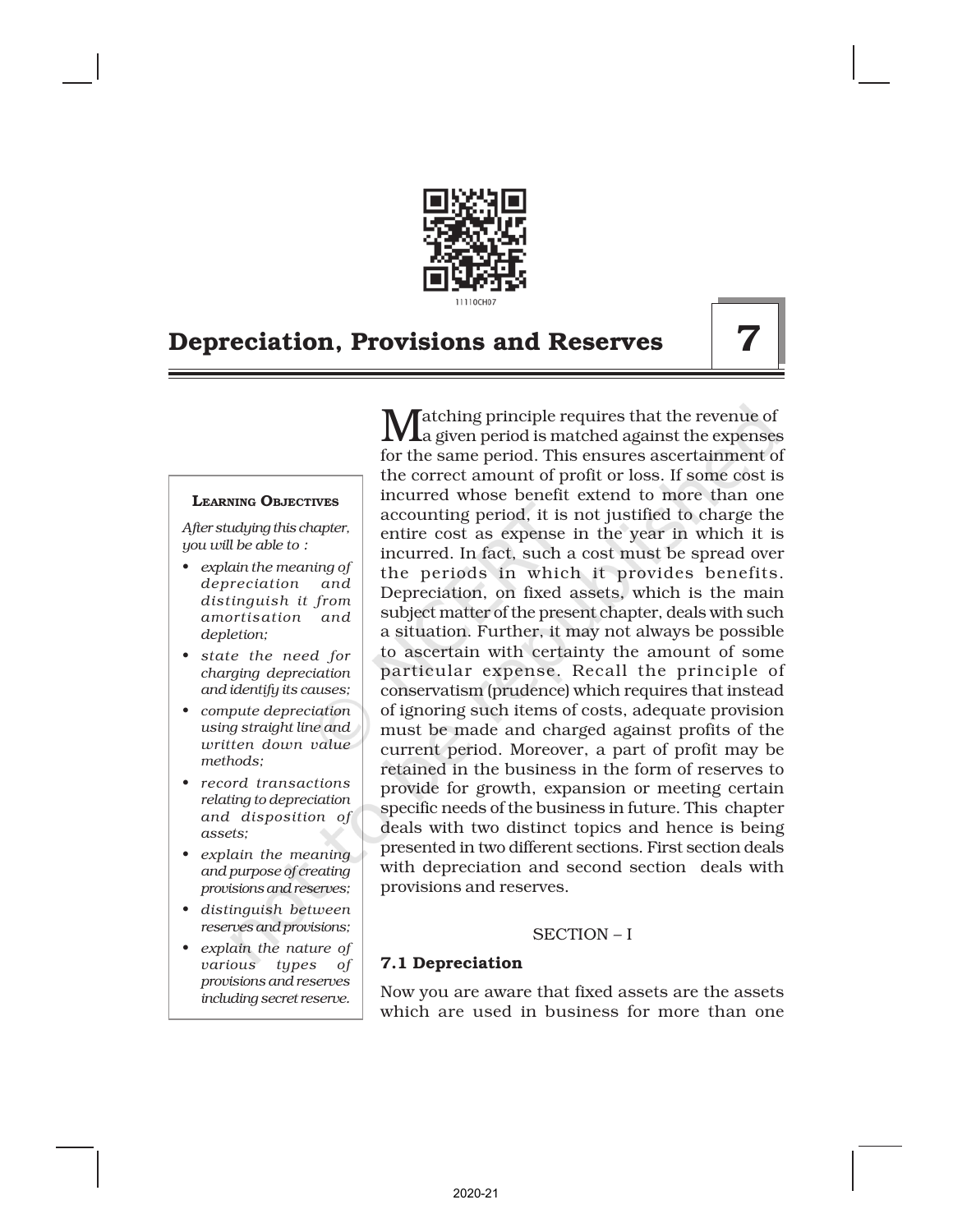accounting year. Fixed assets (technically referred to as "depreciable assets") tend to reduce their value once they are put to use. In general, the term "Depreciation" means decline in the value of a fixed assets due to use, passage of time or obsolescence. In other words, if a business enterprise procures a machine and uses it in production process then the value of machine declines with its usage. Even if the machine is not used in production process, we can not expect it to realise the same sales price due to the passage of time or arrival of a new model (obsolescence). It implies that fixed assets are subject to decline in value and this decline is technically referred to as *depreciation*.

As an accounting term, depreciation is that part of the cost of a fixed asset which has expired on account of its usage and/or lapse of time. Hence, depreciation is an expired cost or expense, charged against the revenue of a given accounting period. For example, a machine is purchased for  $\bar{\tau}1,00,000$ on April 01, 2017. The useful life of the machine is estimated to be 10 years. It implies that the machine can be used in the production process for next 10 years till March 31, 2016. You know that by its very nature,  $\bar{\tau}$  1,00,000 is a capital expenditure during the year 2017-18. However, when income statement (Statement of Profit and Loss) is prepared, the entire amount of  $\bar{\tau}1,00,000$  can not be charged against the revenue for the year 2017-18, because of the reason that the capital expenditure amounting to  $\bar{\tau}1,00,000$  is expected to derive benefits (or revenue) for 10 years and not one year. Therefore, it is logical to charge only a part of the total cost say  $\overline{3}10,000$  (one tenth of  $\overline{3}1,00,000$ ) against the revenue for the year 2017-18. This part represents the expired cost or loss in the value of machine on account of its use or passage of time and is referred to as 'Depreciation'. The amount of depreciation, being a charge against profit, is debited to Income Statement (Statement of Profit and Loss).

### *7.1.1 Meaning of Depreciation*

Depreciation may be described as a permanent, continuing and gradual shrinkage in the book value of fixed assets. It is based on the cost of assets consumed in a business and not on its market value.

According to Institute of Cost and Management Accounting, London (ICMA) terminology "The depreciation is the diminution in intrinsic value of the asset due to use and/or lapse of time."

Accounting Standard-6 issued by The Institute of Chartered Accountants of India (ICAI) defines depreciation as "a measure of the wearing out, consumption or other loss of value of depreciable asset arising from use, effluxion of time or obsolescence through technology and market-change. Depreciation is allocated so as to charge fair proportion of depreciable amount in each accounting period during the expected useful life of the asset. Depreciation includes amortisation of assets whose useful life is pre-determined".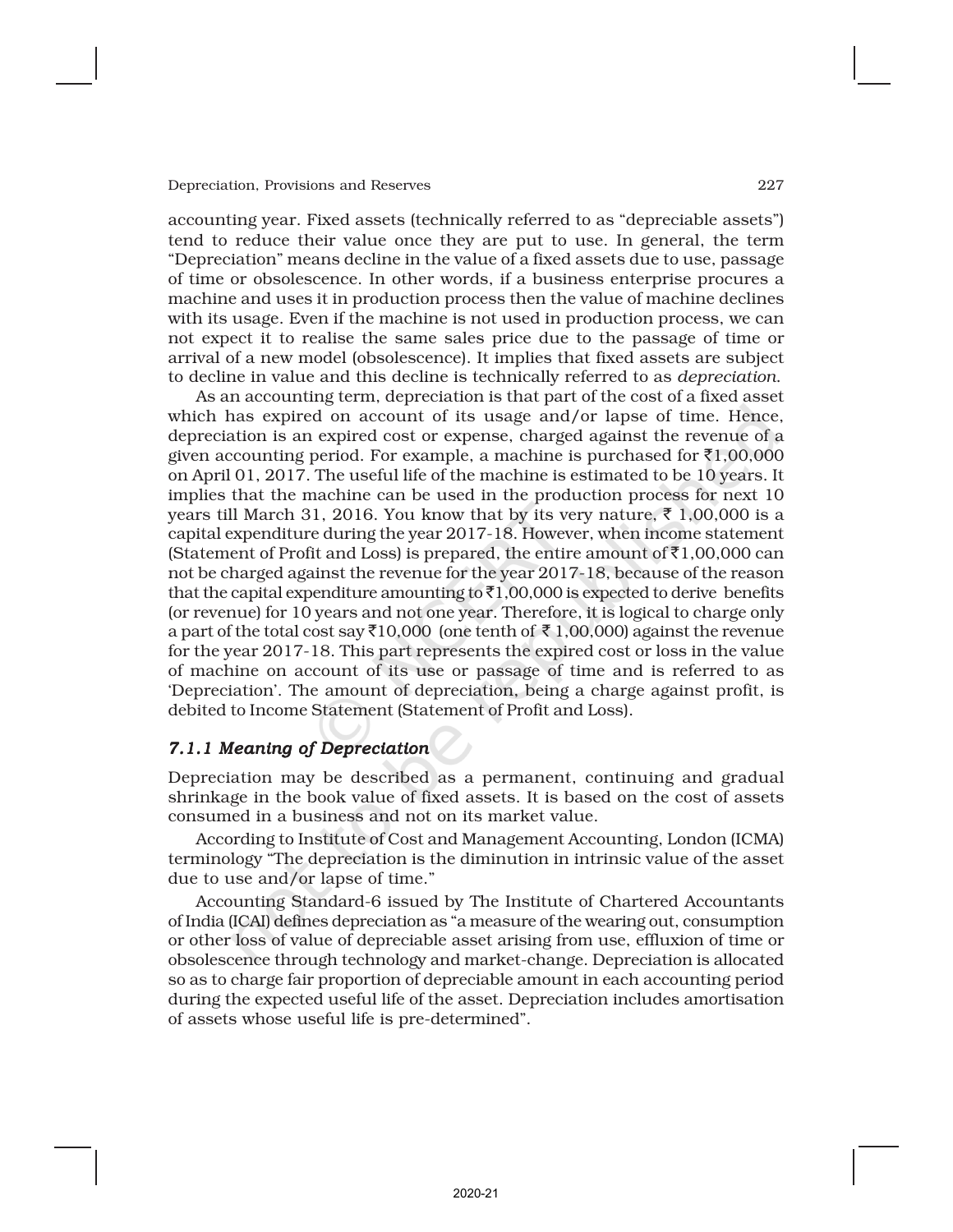### Box 1 AS-6 (Revised): Depreciation • Depreciation is "a measure of the wearing out, consumption or other loss of value of depreciable asset arising from use, effluxion of time or obsolescence through technology and market-change. Depreciation is allocated so as to charge fair proportion of depreciable amount in each accounting period during the expected useful life of the asset. Depreciation includes amortisation of assets whose useful life is pre-determined". • Depreciation has a significant effect in determining and presenting the financial position and results of operations of an enterprise. Depreciation is charged in each accounting period by reference to the extent of the depreciable amount. • The subject matter of depreciation, or its base, are 'depreciable' assets which. • "are expected to be used during more than one accounting period. • have a limited useful life; and • are held by an enterprise for use in production or supply of goods and services, for rental to others, or for administrative purposes and not for the purpose of sale in the ordinary course of business." • The amount of depreciation basically depends upon three factors, i.e. Cost, Useful life and Net realisable value. • Cost of a fixed asset is "the total cost spent in connection with its acquisition, installation and commissioning as well as for add item or improvement of the depreciable asset". • Useful life of an asset is the "period over which it is expected to be used by the enterprise". There are two main methods of calculating depreciation amount. straight line method written down value method Selection of appropriate method depends upon the following factors: type of the asset nature of the use of such asset • circumstances prevailing in the business. • The selected depreciation method should be applied consistently from period to period. Change in depreciation method may be allowed only under specific circumstances. Depreciation has a significant effect in determining and presenting the

financial position and results of operations of an enterprise. Depreciation is charged in each accounting period by reference to the extent of the depreciable amount. It should be noted that the subject matter of depreciation, or its base, are 'depreciable' assets which:

- "are expected to be used during more than one accounting period;
- have a limited useful life; and
- are held by an enterprise for use in production or supply of goods and services, for rental to others, or for administrative purposes and not for the purpose of sale in the ordinary course of business."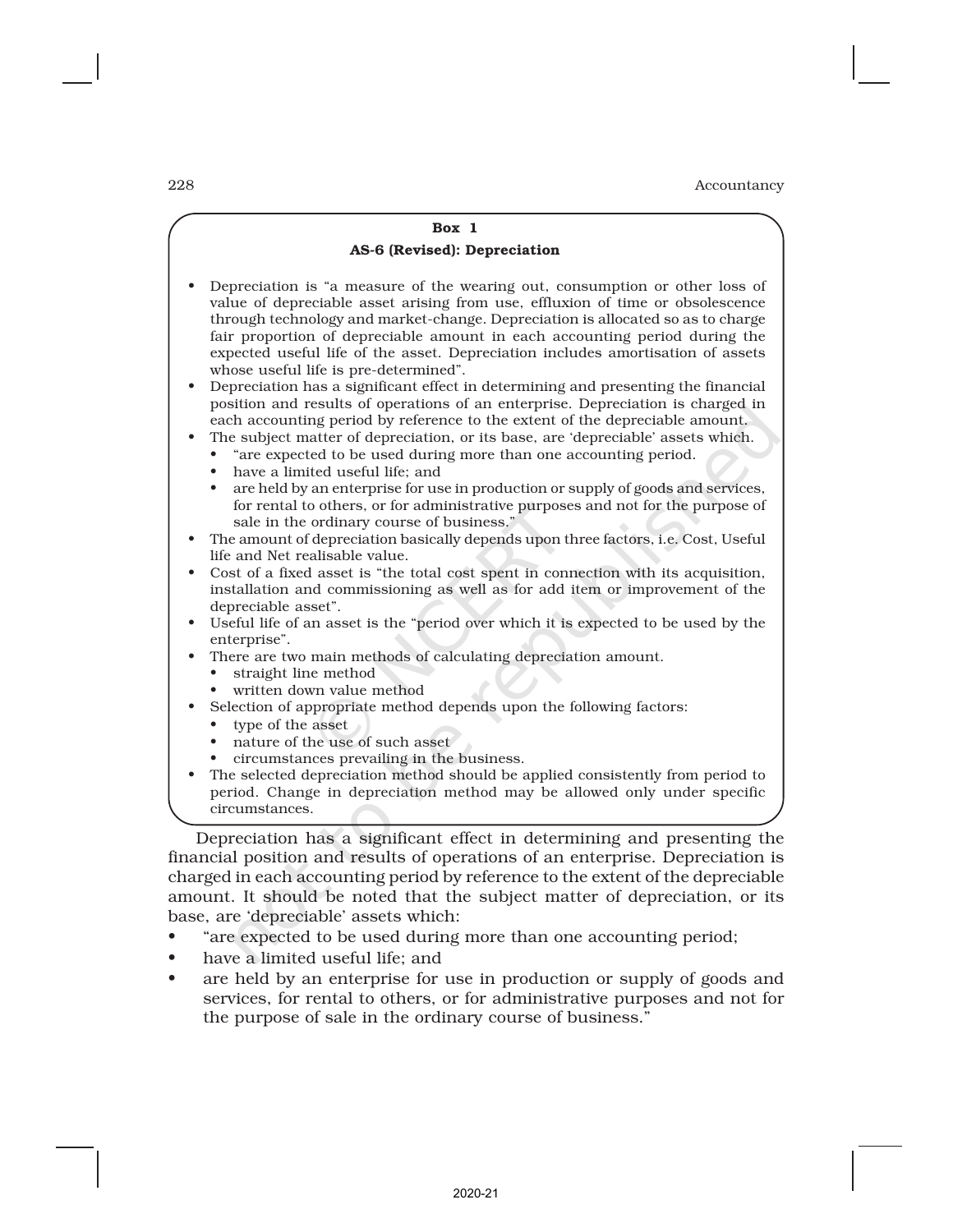Examples of depreciable assets are machines, plants, furnitures, buildings, computers, trucks, vans, equipments, etc. Moreover, depreciation is the allocation of 'depreciable amount', which is the "historical cost", or other amount substituted for historical cost less estimated salvage value.

Another point in the allocation of depreciable amount is the 'expected useful life' of an asset. It has been described as "either (i) the period over which a depreciable asset is expected to the used by the enterprise, or (ii) the number of production of similar units expected to be obtained from the use of the asset by the enterprise."

#### *7.1.2 Features of Depreciation*

Above mentioned discussion on depreciation highlights the following features of depreciation:

- 1. It is decline in the book value of fixed assets.
- 2. It includes loss of value due to effluxion of time, usage or obsolescence. For example, a business firm buys a machine for  $\bar{z}$  1,00,000 on April 01, 2017. In the year 2017, a new version of the machine arrives in the market. As a result, the machine bought by the business firm becomes outdated. The resultant decline in the value of old machine is caused by obsolescence.
- 3. It is a continuing process.
- 4. It is an expired cost and hence must be deducted before calculating taxable profits. For example, if profit before depreciation and tax is  $\bar{\tau}$  50,000, and depreciation is  $\bar{\tau}$  10,000; profit before tax will be:

|                                  | (3)      |
|----------------------------------|----------|
| Profit before depreciation & tax | 50,000   |
| (-) Depreciation                 | (10,000) |
| Profit before tax                | 40.000   |
|                                  |          |

5. It is a non-cash expense. It does not involve any cash outflow. It is the process of writing-off the capital expenditure already incurred.

#### Do it Yourself

 Look at your surroundings and identify at least five depreciable assets in your home, school, hospital, printing press and in a bakery.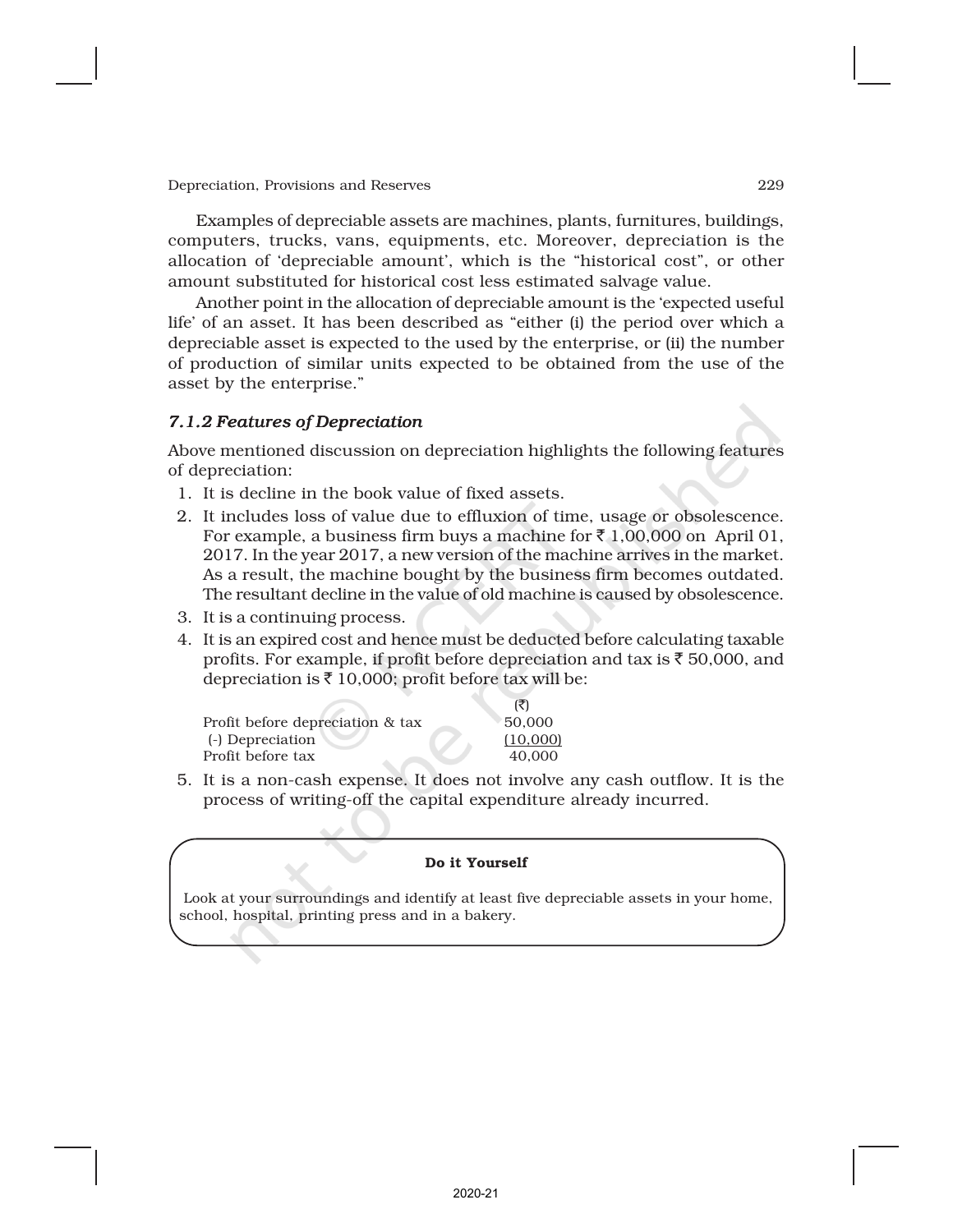# 7.2 Depreciation and other Similar Terms

There are some terms like 'depletion' and 'amortisation', which are also used in connection with depreciation. This has been due to the similar treatment given to them in accounting on the basis of similarity of their outcome, as they represent the expiry of the usefulness of different assets.

# *7.2.1 Depletion*

The term depletion is used in the context of extraction of natural resources like mines, quarries, etc. that reduces the availability of the quantity of the material or asset. For example, if a business enterprise is into mining business and purchases a coal mine for  $\bar{\tau}$  10,00,000. Then the value of coal mine declines with the extraction of coal out of the mine. This decline in the value of mine is termed as *depletion*. The main difference between depletion and depreciation is that the former is concerned with the exhaution of economic resources, but the latter relates to the usage of an asset. In spite of this, the result is erosion in the volume of natural resources and expiry of the service potential. Therefore, depletion and depreciation are given similar accounting treatment.

# *7.2.2 Amortisation*

Amortisation refers to writing-off the cost of intangible assets like patents, copyright, trade marks, franchises, goodwill which have utility for a specified period of time. The procedure for amortisation or periodic write-off of a portion of the cost of intangible assets is the same as that for the depreciation of fixed assets. For example, if a business firm buys a patent for  $\bar{\tau}$  10,00,000 and estimates that its useful life will be 10 years then the business firm must writeoff  $\bar{\tau}$  10,00,000 over 10 years. The amount so written- off is technically referred to as *amortisation.*

# 7.3 Causes of Depreciation

These have been very clearly spelt out as part of the definition of depreciation in the Accounting Standard 6 and are being elaborated here.

# *7.3.1 Wear and Tear due to Use or Passage of Time*

Wear and tear means deterioration, and the consequent diminution in an assets value, arising from its use in business operations for earning revenue. It reduces the asset's technical capacities to serve the purpose for, which it has been meant. Another aspect of wear and tear is the physical deterioration. An asset deteriorates simply with the passage of time, even though they are not being put to any use. This happens especially when the assets are exposed to the rigours of nature like weather, winds, rains, etc.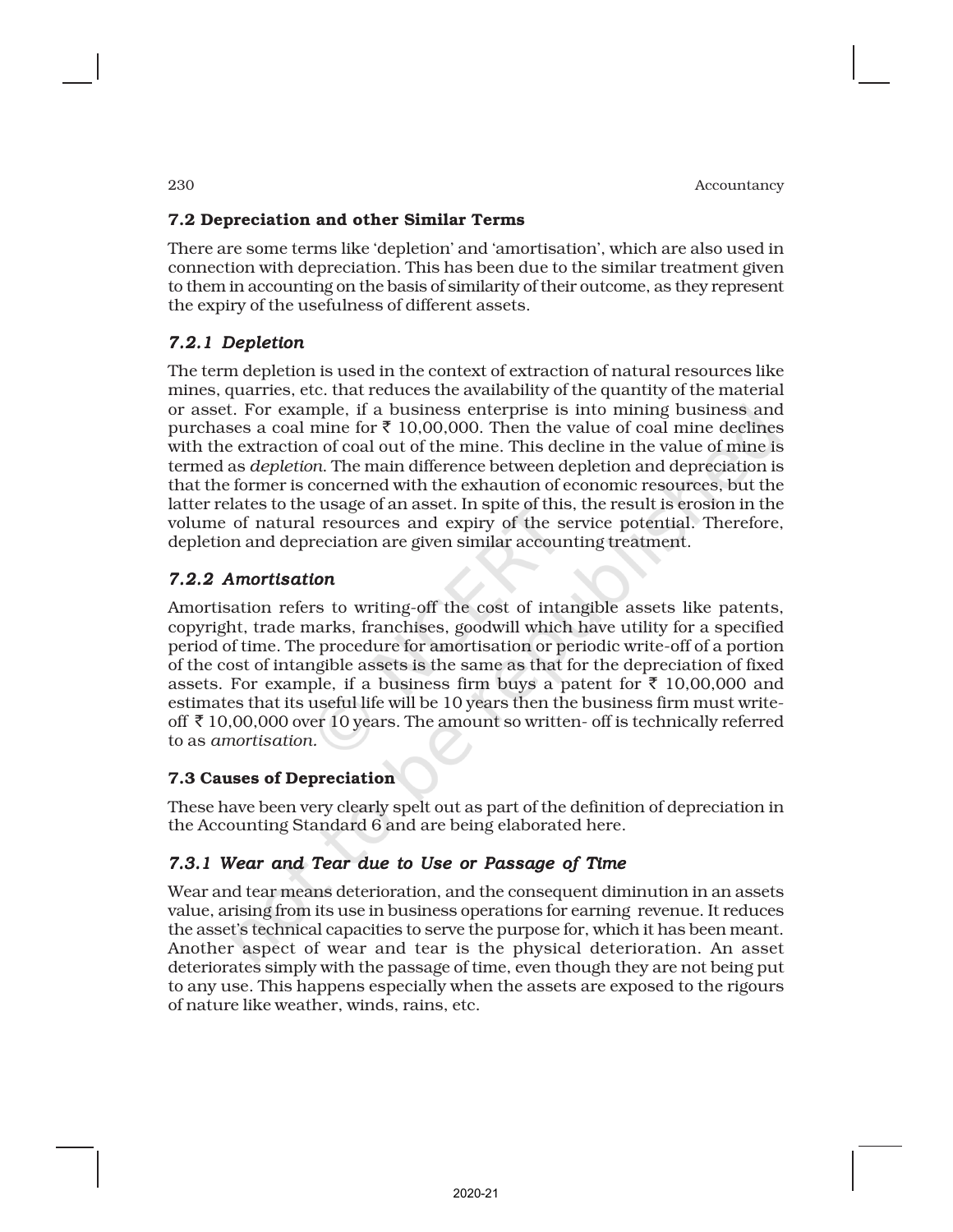# *7.3.2 Expiration of Legal Rights*

Certain categories of assets lose their value after the agreement governing their use in business comes to an end after the expiry of pre-determined period. Examples of such assets are patents, copyrights, leases, etc. whose utility to business is extinguished immediately upon the removal of legal backing to them.

# *7.3.3 Obsolescence*

Obsolescence is another factor leading to depreciation of fixed assets. In ordinary language, obsolescence means the fact of being "out-of-date". Obsolescence implies to an existing asset becoming out-of-date on account of the availability of better type of asset. It arises from such factors as:

- Technological changes;
- Improvements in production methods;
- Change in market demand for the product or service output of the asset;
- Legal or other description.

# *7.3.4 Abnormal Factors*

Decline in the usefulness of the asset may be caused by abnormal factors such as accidents due to fire, earthquake, floods, etc. Accidental loss is permanent but not continuing or gradual. For example, a car which has been repaired after an accident will not fetch the same price in the market even if it has not been used.

# 7.4 Need for Depreciation

The need for providing depreciation in accounting records arises from conceptual, legal, and practical business consideration. These considerations provide depreciation a particular significance as a business expense.

# *7.4.1 Matching of Costs and Revenue*

The rationale of the acquisition of fixed assets in business operations is that these are used in the earning of revenue. Every asset is bound to undergo some wear and tear, and hence lose value, once it is put to use in business. Therefore, depreciation is as much the cost as any other expense incurred in the normal course of business like salary, carriage, postage and stationary, etc. It is a charge against the revenue of the corresponding period and must be deducted before arriving at net profit according to 'Generally Accepted Accounting Principles'.

# *7.4.2 Consideration of Tax*

Depreciation is a deductible cost for tax purposes. However, tax rules for the calculation of depreciation amount need not necessarily be similar to current business practices,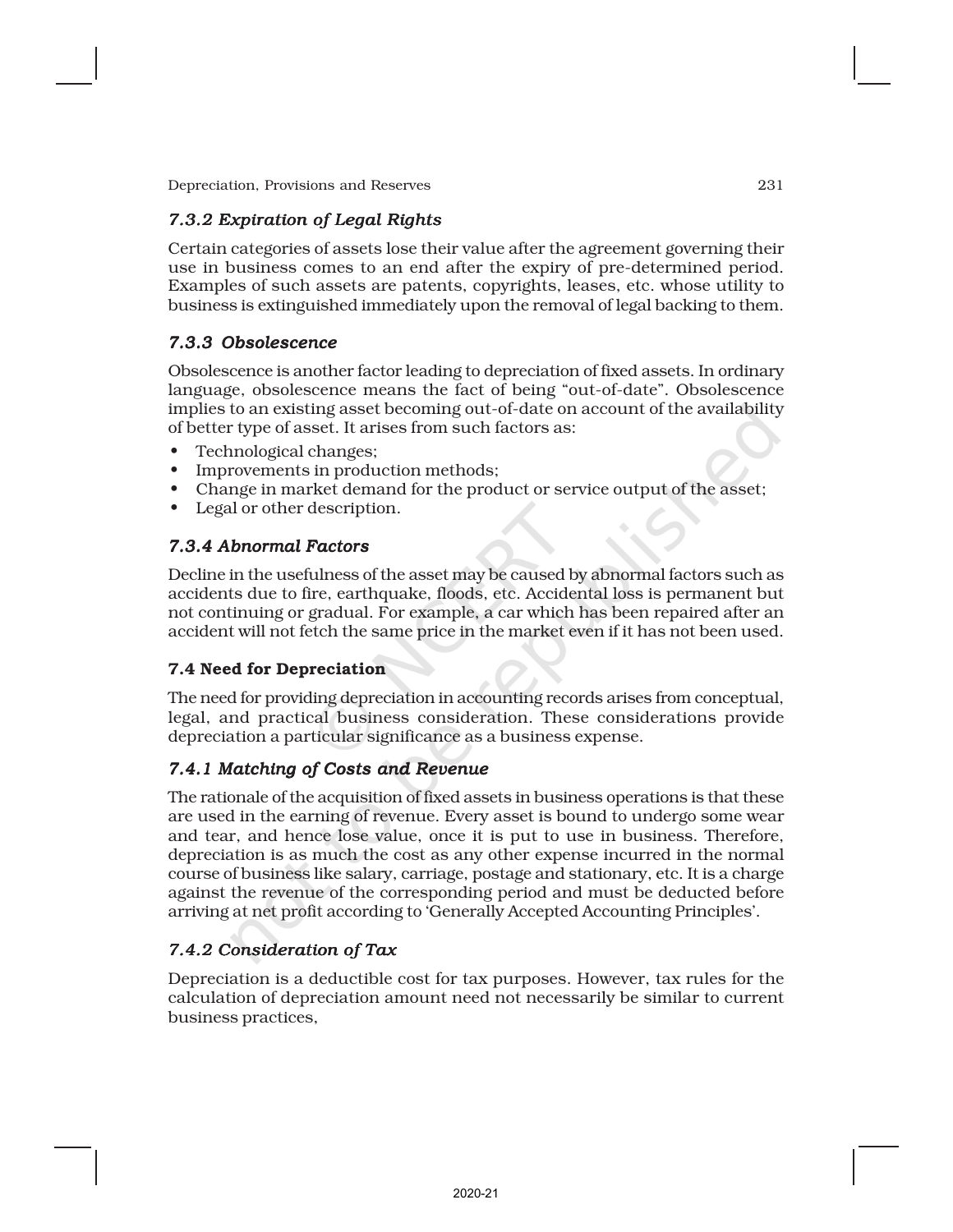# *7.4.3 True and Fair Financial Position*

If depreciation on assets is not provided for, then the assets will be over valued and the balance sheet will not depict the correct financial position of the business. Also, this is not permitted either by established accounting practices or by specific provisions of law.

# *7.4.4 Compliance with Law*

Apart from tax regulations, there are certain specific legislations that indirectly compel some business organisations like corporate enterprises to provide depreciation on fixed assets.

#### Test Your Understanding - I

State whether the following statements are true or false:

- 1. Depreciation is a non-cash expense.
- 2. Depreciation is also charged on current assets.
- 3. Depreciation is decline in the market value of tangible fixed assets.
- 4. The main cause of depreciation is wear and tear caused by its usage.
- 5. Depreciation must be charged so as to ascertain true profit or loss of the business.
- 6. Depletion term is used in case of intangible assets.
- 7. Depreciation provides fund for replacement.
- 8. When market value of an asset is higher than book value, depreciation is not charged.
- 9. Depreciation is charged to reduce the value of asset to its market value.
- 10. If adequate maintenance expenditure is incurred, depreciation need not be charged.

### 7.5 Factors Affecting the Amount of Depreciation

The determination of depreciation depends on three parameters, viz. cost, estimated useful life and probable salvage value.

# *7.5.1 Cost of Asset*

Cost (also known as original cost or historical cost) of an asset includes invoice price and other costs, which are necessary to put the asset in use or working condition. Besides the purchase price, it includes freight and transportation cost, transit insurance, installation cost, registration cost, commission paid on purchase of asset add items such as software, etc. In case of purchase of a second hand asset it includes initial repair cost to put the asset in workable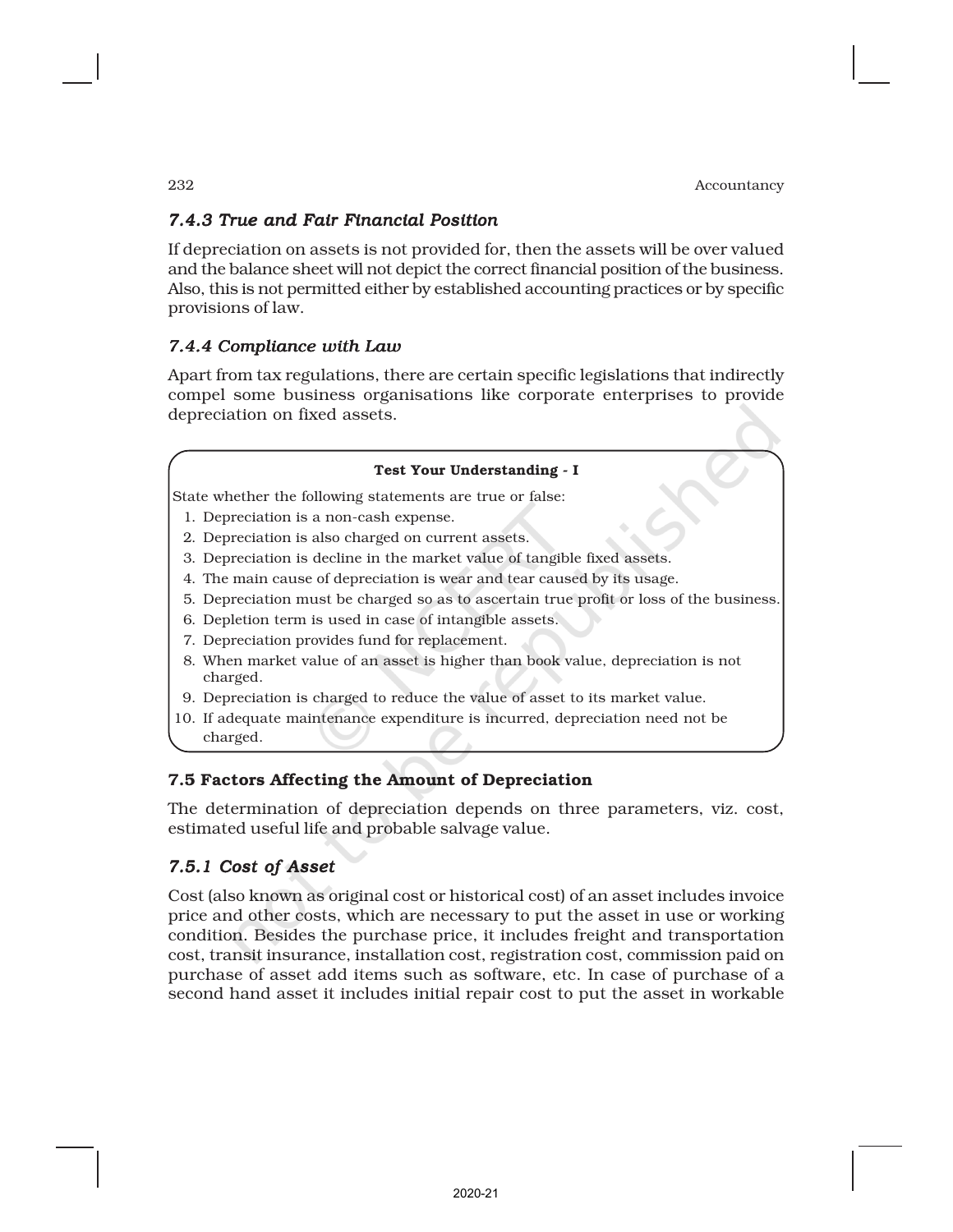condition. According to Accounting Standand-6 of ICAI, cost of a fixed asset is "the total cost spent in connection with its acquisition, installation and commissioning as well as for addition or improvement of the depreciable asset". For example, a photocopy machine is purchased for  $\bar{z}$  50,000 and  $\bar{z}$  5,000 is spent on its transportation and installation. In this case the original cost of the machine is ₹ 55,000 (i.e. ₹ 50,000 + ₹5,000) which will be written-off as depreciation over the useful life of the machine.

# *7.5.2 Estimated Net Residual Value*

Net Residual value (also known as scrap value or salvage value for accounting purpose) is the estimated net realisable value (or sale value) of the asset at the end of its useful life. The net residual value is calculated after deducting the expenses necessary for the disposal of the asset. For example, a machine is purchased for  $\bar{\tau}$  50,000 and is expected to have a useful life of 10 years. At the end of 10th year it is expected to have a sale value of  $\bar{\tau}$  6,000 but expenses related to its disposal are estimated at  $\bar{\tau}$  1,000. Then its net residual value shall be ₹ 5,000 (i.e. ₹ 6,000 – ₹ 1,000).

# *7.5.3 Depreciable Cost*

Depreciable cost of an asset is equal to its cost (as calculated in point 7.5.1 above) *less* net residual value (as calculated in point 7.5.2,) Hence, in the above example, the depreciable cost of machine is  $\bar{\tau}$  45,000 (i.e.,  $\bar{\tau}$  50,000 –  $\bar{\xi}$  5,000.) It is the depreciable cost, which is distributed and charged as depreciation expense over the estimated useful life of the asset. In the above example,  $\bar{\xi}$  45,000 shall be charged as depreciation over a period of 10 years. It is important to mention here that total amount of depreciation charged over the useful life of the asset must be equal to the depreciable cost. If total amount of depreciation charged is less than the depreciable cost then the capital expenditure is under recovered. It violates the principle of proper matching of revenue and expense.

# *7.5.4 Estimated Useful Life*

Useful life of an asset is the estimated economic or commercial life of the asset. Physical life is not important for this purpose because an asset may still exist physically but may not be capable of commercially viable production. For example, a machine is purchased and it is estimated that it can be used in production process for 5 years. After 5 years the machine may still be in good physical condition but can't be used for production profitably, i.e., if it is still used the cost of production may be very high. Therefore, the useful life of the machine is considered as 5 years irrespective of its physical life. Estimation of useful life of an asset is difficult as it depends upon several factors such as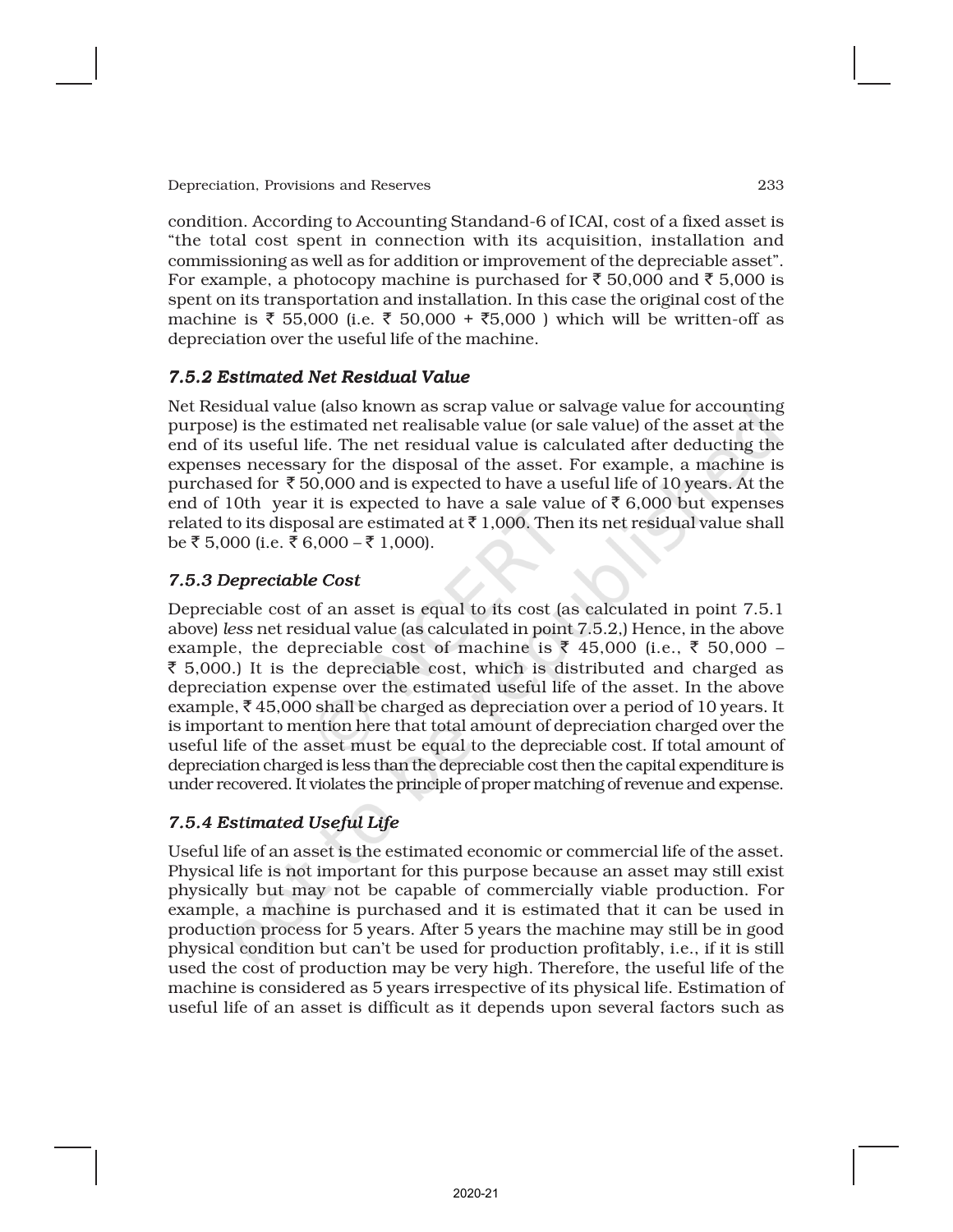#### 234 **Accountancy Accountancy**

usage level of asset, maintenance of the asset, technological changes, market changes, etc. As per Accounting Standard – 6 useful life of an asset is normally the "period over which it is expected to be used by the enterprise". Normally, useful life is shorter than the physical life. The useful life of an asset is expressed in number of years but it can also be expressed in other units, e.g., number of units of output (as in case of mines) or number of working hours. Useful life depends upon the following factors :

- Pre-determined by legal or contractual limits, e.g., in case of leasehold asset, the useful life is the period of lease.
- The number of shifts for which asset is to be used.
- Repair and maintenance policy of the business organisation.
- Technological obsolescence.
- Innovation/improvement in production method.
- Legal or other restrictions.

### 7.6 Methods of Calculating Depreciation Amount

The depreciation amount to be charged for during an accounting year depends upon depreciable amount and the method of allocation. For this, two methods are mandated by law and enforced by professional accounting practice in India. These methods are straight line method and written down value method. Besides these two main methods there are other methods such as – annuity method, depreciation fund method, insurance policy method, sum of years digit method, double declining method, etc. which may be used for determining the amount of depreciation. The selection of an appropriate method depends upon the following :

- Type of the asset;
- Nature of the use of such asset;
- Circumstances prevailing in the business;

As per Accounting Standard-6, the selected depreciation method should be applied consistently from period to period. Change in depreciation method may be allowed only under specific circumstances.

# *7.6.1 Straight Line Method*

This is the earliest and one of the widely used methods of providing depreciation. This method is based on the assumption of equal usage of the asset over its entire useful life. It is called straight line for a reason that if the amount of depreciation and corresponding time period is plotted on a graph, it will result in a straight line (figure 7.1).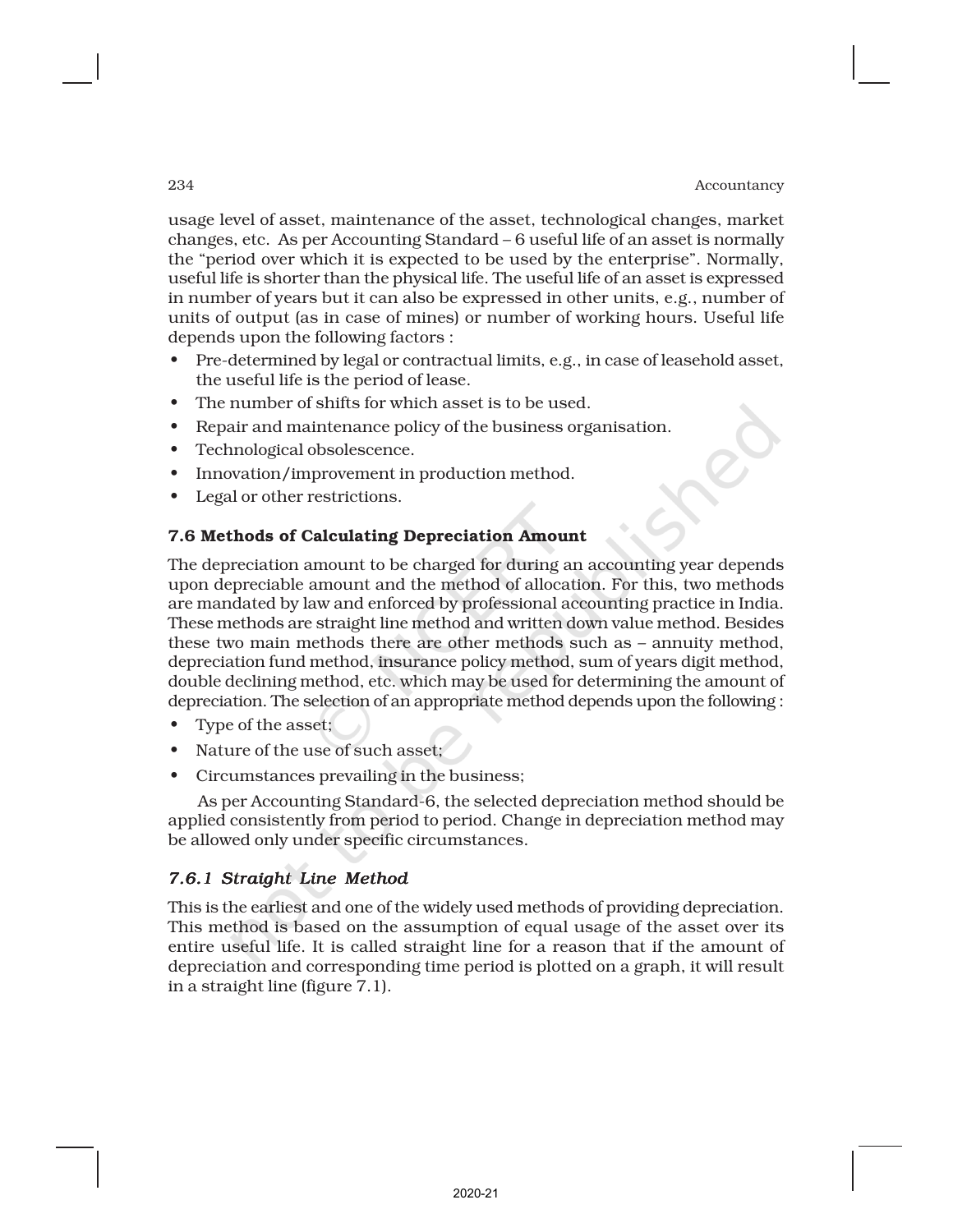It is also called fixed installment method because the amount of depreciation remains constant from year to year over the useful life of the asset. According to this method, a fixed and an equal amount is charged as depreciation in every accounting period during the lifetime of an asset. The amount annually charged as depreciation is such that it reduces the original cost of the asset to its scrap value, at the end of its useful life. This method is also known as fixed percentage on original cost method because same percentage of the original cost (infact depreciable cost) is written off as depreciation from year to year.

The depreciation amount to be provided under this method is computed by using the following formula:

Depreciation = 
$$
\frac{\text{Cost of asset - Estimated net residual value}}{\text{Estimated useful life of the asset}}
$$

Rate of depreciation under straight line method is the percentage of the total cost of the asset to be charged as deprecation during the useful lifetime of the asset. Rate of depreciation is calculated as follows:

Rate of Depreciation =  $\frac{\text{Annual depreciation amount}}{\text{200}} \times 100$ Acquisition cost

Consider the following example, the original cost of the asset is  $\bar{z}$  2,50,000. The useful life of the asset is 10 years and net residual value is estimated to be  $\bar{\tau}$  50,000. Now, the amount of depreciation to be charged every year will be computed as given below:

Annual Depreciation Amount



Fig. 7.1 : *Depreciation amount under straight line method*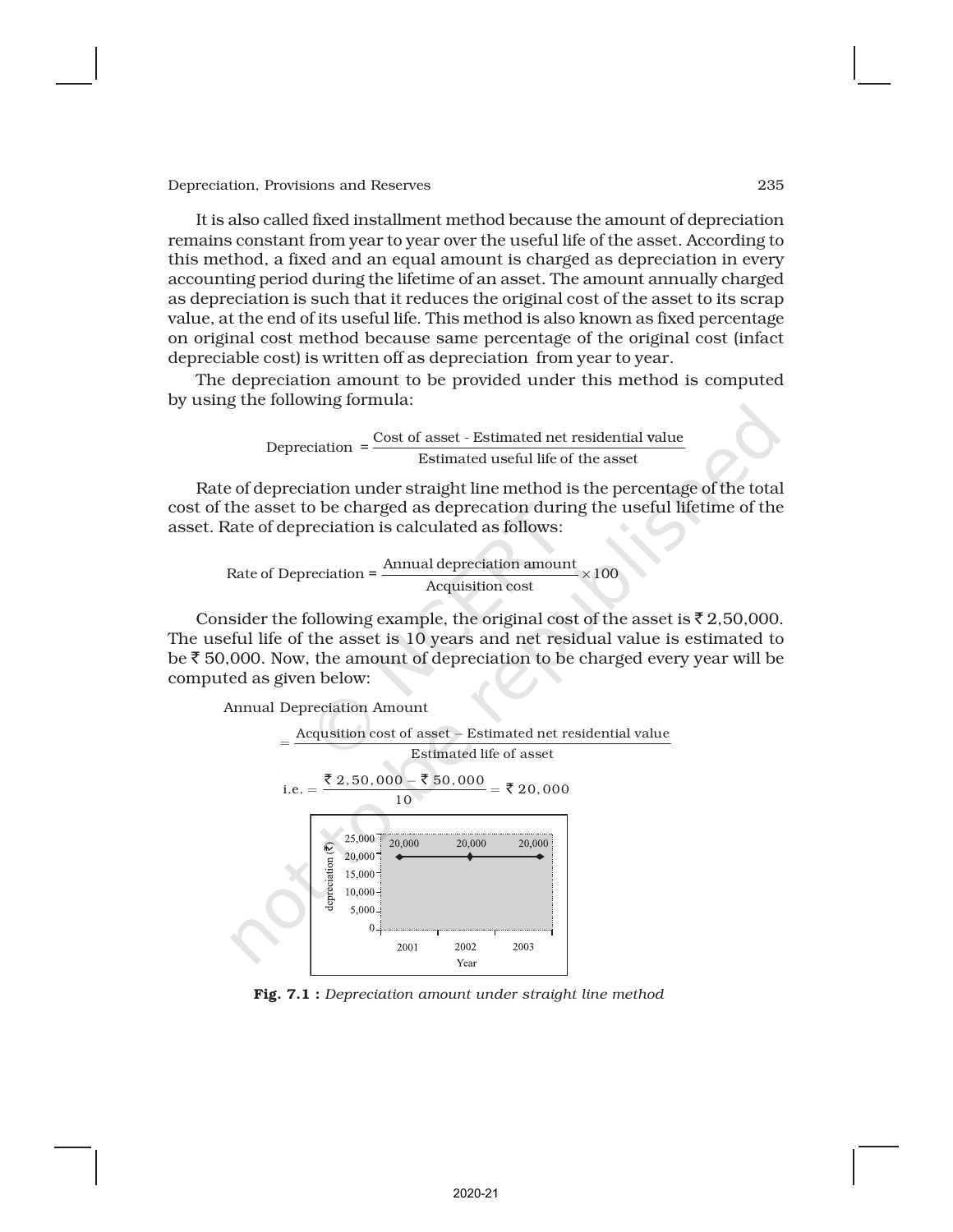The rate of depreciation will be calculated as :

Rate of Depreciation =  $\frac{\text{Annual depreciation amount}}{\text{Acquisition cost}} \times 100$  $=\frac{\text{Animal deflection amount}}{x}$ 

From point (i), the annual depreciation amounts to  $\bar{\tau}$  20,000.

Thus, the rate of depreciation will be =  $\frac{\sqrt[3]{20,000}}{\sqrt[3]{2,50,000}} \times 100 = 8\%$ ₹ ₹

# *7.6.1.1 Advantages of Straight Line Method*

Straight Line method has certain advantages which are stated below:

- It is very simple, easy to understand and apply. Simplicity makes it a popular method in practice;
- Asset can be depreciated upto the net scrap value or zero value. Therefore, this method makes it possible to distribute full depreciable cost over useful life of the asset;
- Every year, same amount is charged as depreciation in profit and loss account. This makes comparison of profits for different years easy;
- This method is suitable for those assets whose useful life can be estimated accurately and where the use of the asset is consistent from year to year such as leasehold buildings.

# *7.6.1.2 Limitations of Straight Line Method*

Although straight line method is simple and easy to apply it suffers from certain limitations which are given below.

- This method is based on the faulty assumption of same amount of the utility of an asset in different accounting years;
- With the passage of time, work efficiency of the asset decreases and repair and maintenance expense increases. Hence, under this method, the total amount charged against profit on account of depreciation and repair taken together, will not be uniform throughout the life of the asset, rather it will keep on increasing from year to year.

# *7.6.2 Written Down Value Method*

Under this method, depreciation is charged on the book value of the asset. Since book value keeps on reducing by the annual charge of depreciation, it is also known as 'reducing balance method'. This method involves the application of a pre-determined proportion/percentage of the book value of the asset at the beginning of every accounting period, so as to calculate the amount of depreciation. The amount of depreciation reduces year after year.

(i)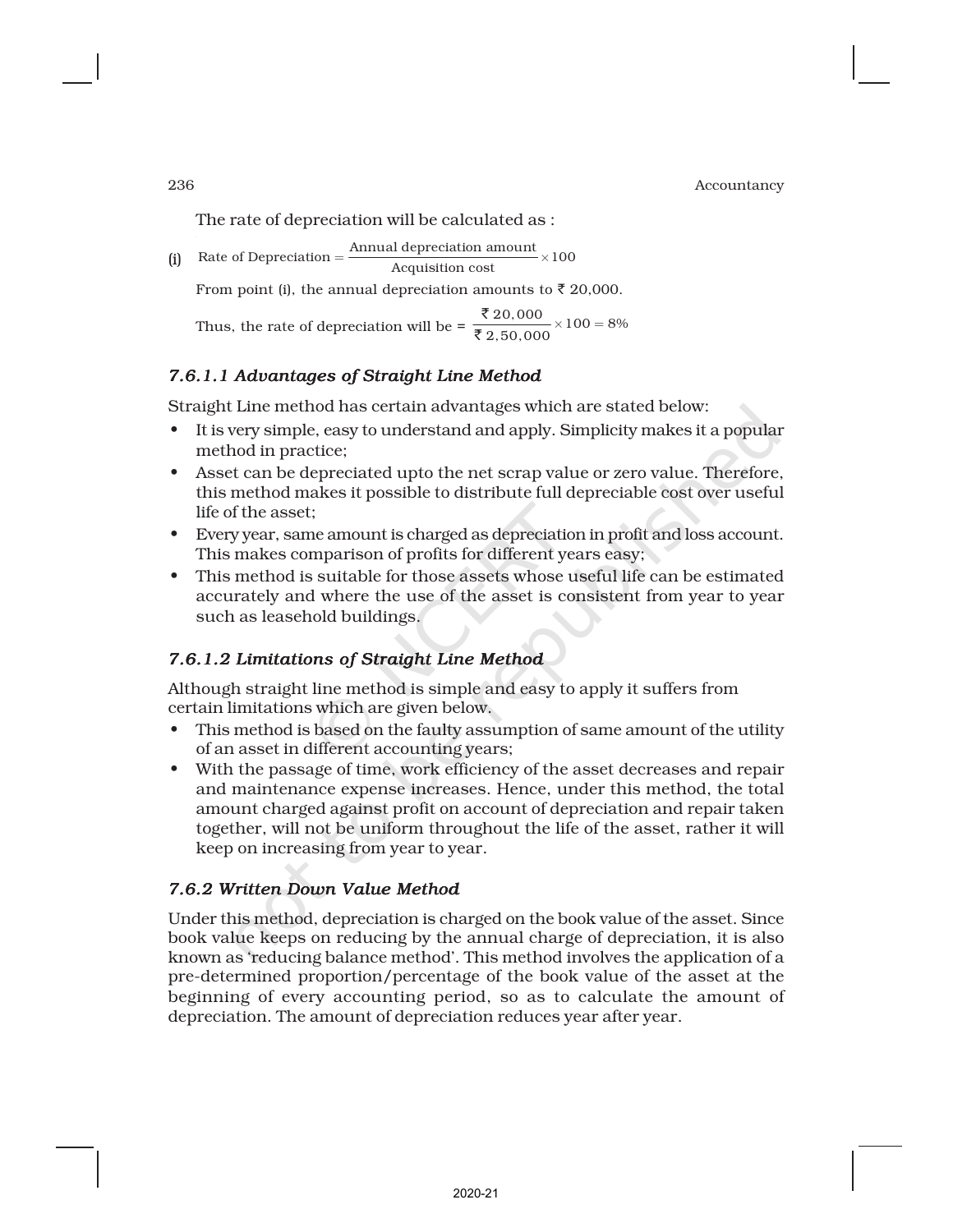For example, the original cost of the asset is  $\bar{\tau}$  2,00,000 and depreciation is charged @ 10% p.a. at written down value, then the amount of depreciation will be computed as follows:

- (i) Depreciation (I year) =  $\overline{8}$  20, 00, 000  $\times \frac{10}{100}$  =  $\overline{8}$  20, 000
- (ii) Written down value =  $\overline{(} 2,00,000 20,000 = \overline{(}1,80,000)$ (at the end of the I year)
- (iii) Depreciation (II year) =  $\bar{\mathfrak{F}}$  1, 80, 000  $\times \frac{10}{100} = \bar{\mathfrak{F}}$  18, 000
- (iv) Written down value = ₹ 1,80,000 ₹ 18,000 = 1,62,000 (at the end of the II year)
- (v) Depreciation (III year) =  $\overline{\xi}$  1, 62, 000  $\times \frac{10}{100} = \overline{\xi}$  16, 200
- (vi) Written down value =  $\bar{\tau}$  1,62,000  $\bar{\tau}$  16,200 =  $\bar{\tau}$  1,45,800 (at the end of III year)

As evident from the example, the amount of depreciation goes on reducing year after year. For this reason, it is also known 'reducing installment' or 'diminishing value' method. This method is based upon the assumption that the benefit accruing to business from assets keeps on diminishing as the asset becomes old (refer figure 7.2). This is due to the reason that a predetermined percentage is applied to a gradually shrinking balance on the asset account every year. Thus, large amount is recovered depreciation charge in the earlier years than in later years.



Fig. 7.2 : *Depreciation amount using written down value method*

Under written down value method, the rate of depreciation is computed by using the following formula:

$$
R = \left[1 - n\sqrt{\frac{s}{c}}\right] \times 100
$$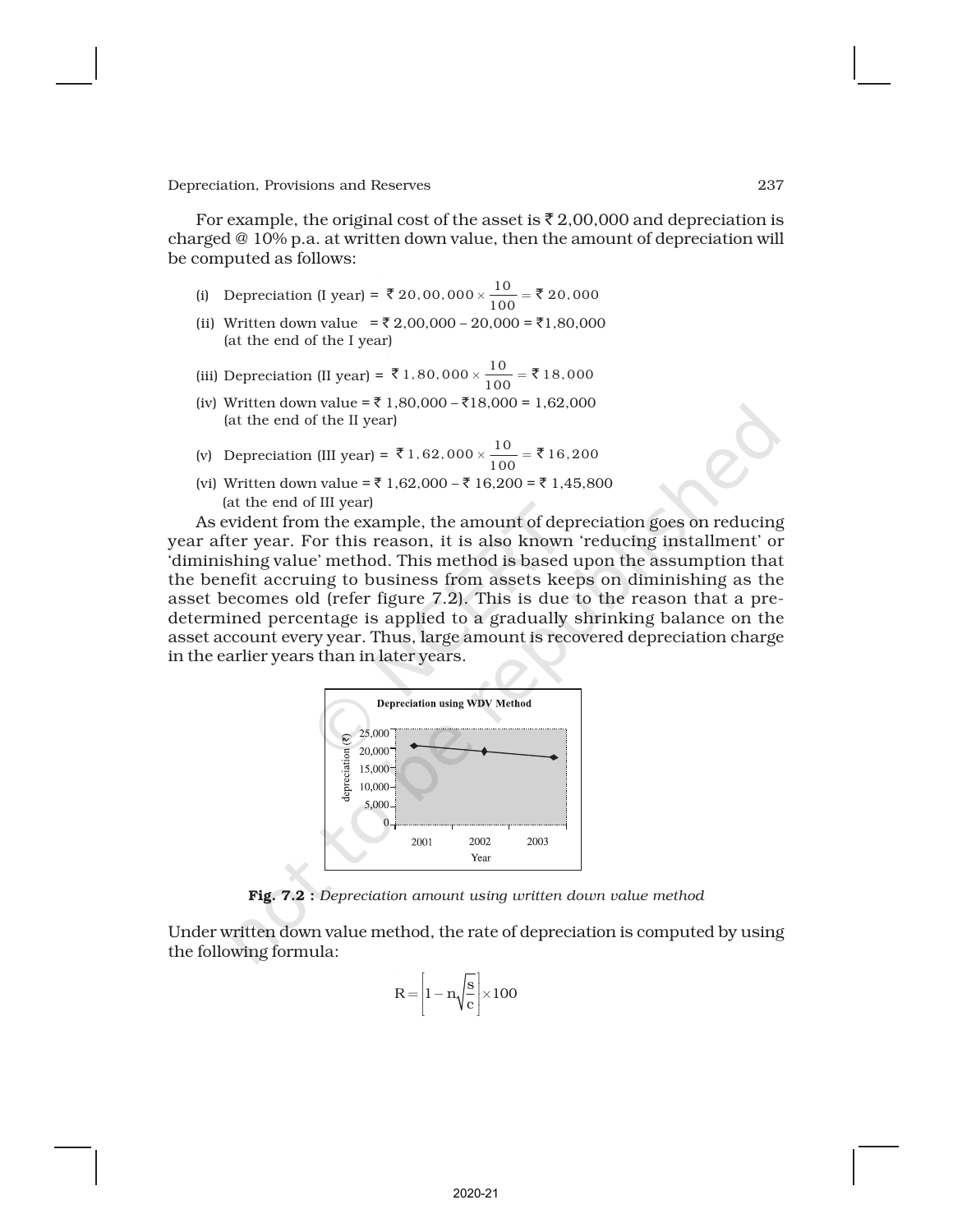Where,  $r =$  Rate of depreciation

- n = Expected useful life
- s = Scrap value
- c = Cost of an asset

For example, the original cost of a truck is  $\bar{\tau}$  9,00,000 and its net salvage value after 16 years of useful life is  $\bar{\tau}$  50,000 then the appropriate rate of depreciation will be computed as under:

$$
R = \left[1 - 16\sqrt{\frac{50,000}{9,00,000}}\right] \times 100 = (1 - 0.834) \times 100 = 16.6\%
$$

# *7.6.2.1 Advantages of Written Down Value Method*

Written down value method has the following advantages:

- This method is based on a more realistic assumption that the benefits from asset go on diminishing (reducing) with the passage of time. Hence, it calls for proper allocation of cost because higher depreciation is charged in earlier years when asset's utility is higher as compared to later years when it becomes less effective.
- It results into almost equal burden of depreciation and repair expenses taken together every year on profit and loss account;
- Income Tax Act accept this method for tax purposes;
- As a large portion of cost is written-off in earlier years, loss due to obsolescence gets reduced;
- This method is suitable for fixed assets which last for long and which require increased repair and maintenance expenses with passage of time. It can also be used where obsolescence rate is high.

# *7.6.2.2 7.6.2.2 Limitations of Written Down Value Method*

Although this method is based upon a more realistic assumption it suffers from the following limitations.

- As depreciation is calculated at fixed percentage of written down value, depreciable cost of the asset cannot be fully written-off. The value of the asset can never be zero;
- It is difficult to ascertain a suitable rate of depreciation.

# 7.7 Straight Line Methodand Written Down Method: A Comparative Analysis

Straight line and written down value methods are generally used for calculating depreciation amount in practice. Following are the points of differences between these two methods.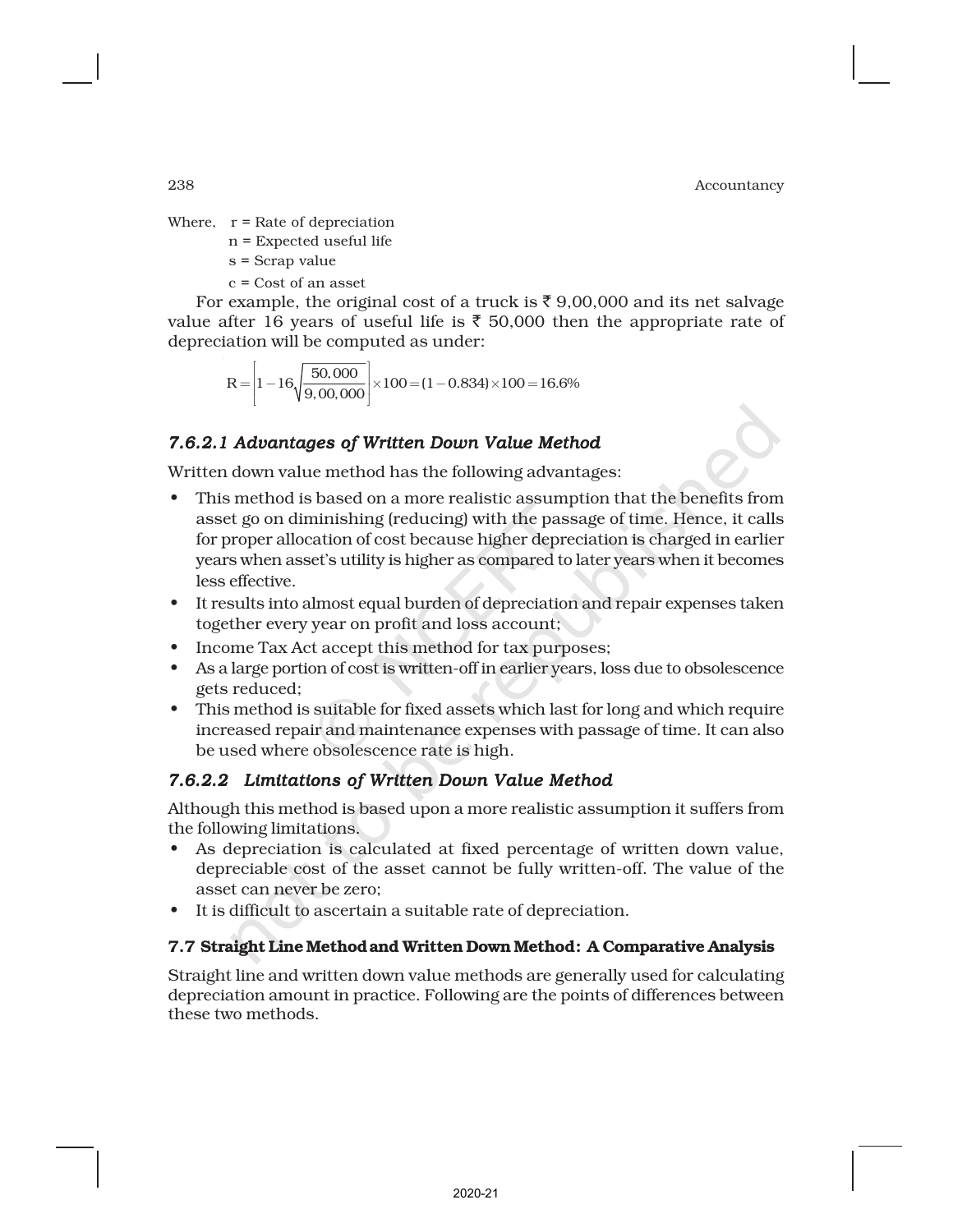# *7.7.1 Basis of Charging Depreciation*

In straight line method, depreciation is charged on the basis of original cost or (historical cost). Whereas in written down value method, the basis of charging depreciation is net book value (i.e., original cost less depreciation till date) of the asset, in the beginning of the year.

# *7.7.2 Annual Charge of Depreciation*

The annual amount of depreciation charged every year remains fixed or constant under straight line method. Whereas in written down value method the annual amount of depreciation is highest in the first year and subsequently declines in later years. The reason for this difference, is the difference in the basis of charging depreciation under both methods. Under straight line method depreciation is calculated on original cost while under written down value method it is calculated on written down value.

# *7.7.3 Total Charge Against Profit and Loss Account on Account of Depreciation and Repair Expenses*

It is a well-accepted phenomenon that repair and maintenance expenses increase in later years of the useful life of the asset. Hence, total charge against profit and loss account in respect of depreciation and repair expenses increases in later years under straight line method. This happens because annual depreciation charge remains fixed while repair expenses increase. On the other hand, under written down value method, depreciation charge declines in later years, therefore total of depreciation and repair charge remains similar or equal year after year.

# *7.7.4 Recognition by Income Tax Law*

Straight line method is not recognised by Income Tax Law while written down value method is recognised by the Income Tax Law.

# *7.7.5 Suitability*

Straight line method is suitable for assets in which repair charges are low the possibility of obsolescence is low and scrap value depends upon the time period involved, such as freehold land and buildings, patents, trade marks, etc. Written down value method is suitable for assets which are affected by technological changes and require more repair expenses with passage of time such as plant and machinery, vehicles, etc.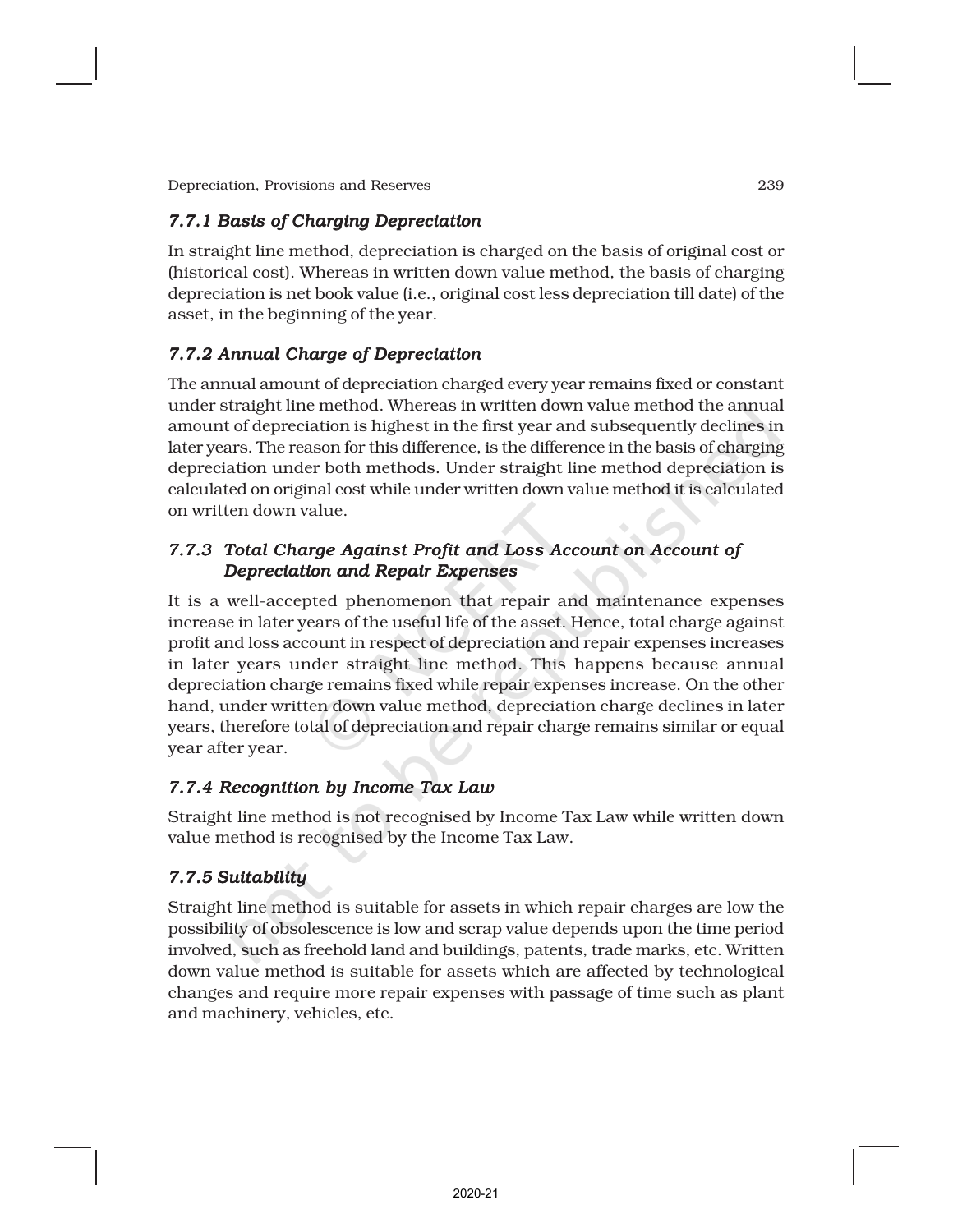| <b>Basis of Difference</b> |                                                                                              | Straight Line Method                                                                                                                                                      | Written Down Value<br>Method.                                                                                                                |  |
|----------------------------|----------------------------------------------------------------------------------------------|---------------------------------------------------------------------------------------------------------------------------------------------------------------------------|----------------------------------------------------------------------------------------------------------------------------------------------|--|
| 1.                         | Basis of charging depre-<br>ciation                                                          | Original cost                                                                                                                                                             | Book Value ( <i>i.e.</i> original<br>cost less depreciation<br>charged till date)                                                            |  |
| 2.                         | Annual depreciation charge                                                                   | Fixed (Constant) year                                                                                                                                                     | Declines year after year                                                                                                                     |  |
| 3.                         | Total charge against<br>profit and loss account in<br>respect of depreciation<br>and repairs | Unequal year after year.<br>It increases in later years.                                                                                                                  | Almost equal every year.                                                                                                                     |  |
| 4.                         | Recognition by income<br>tax law                                                             | Not recognised                                                                                                                                                            | Recognised                                                                                                                                   |  |
| 5.                         | Suitablity                                                                                   | It is suitable for assets in<br>which repair charges are.<br>less, the possibility of<br>and obsolescence is low<br>scrap value depends upon<br>the time period involved. | It is suitable for assets.<br>which are affected by<br>technological changes<br>and require more repair<br>expenses with passage of<br>time. |  |

Fig. 7.3 : *Comparison of straight line and written down value method*

# 7.8 Methods of Recording Depreciation

In the books of account, there are two types of arrangements for recording depreciation on fixed assets:

- Charging depreciation to asset account or
- Creating Provision for depreciation/Accumulated depreciation account.

# *7.8.1 Charging Depreciation to Asset account*

According to thisarrangement, depreciation is deducted from the depreciable cost of the asset (credited to the asset account) and charged (or debited) to profit and loss account. Journal entries under this recording method are as follows:

| 1. For recording purchase of asset                             |     | (only in the year of purchase)     |
|----------------------------------------------------------------|-----|------------------------------------|
| Asset $A/c$                                                    | Dr. | (with the cost of asset including) |
|                                                                |     | installation, freight, etc.)       |
| To Bank/Vendor A/c                                             |     |                                    |
| 2. Following two entries are recorded at the end of every year |     |                                    |

| (a) For deducting depreciation amount from the cost of the asset. |     |                                   |
|-------------------------------------------------------------------|-----|-----------------------------------|
| Depreciation A/c                                                  | Dr. | (with the amount of depreciation) |
| To Asset A/c                                                      |     |                                   |
| (b) For charging depreciation to profit and loss account.         |     |                                   |
| Profit & Loss A/c                                                 | Dr. | (with the amount of depreciation) |
| To Depreciation A/c                                               |     |                                   |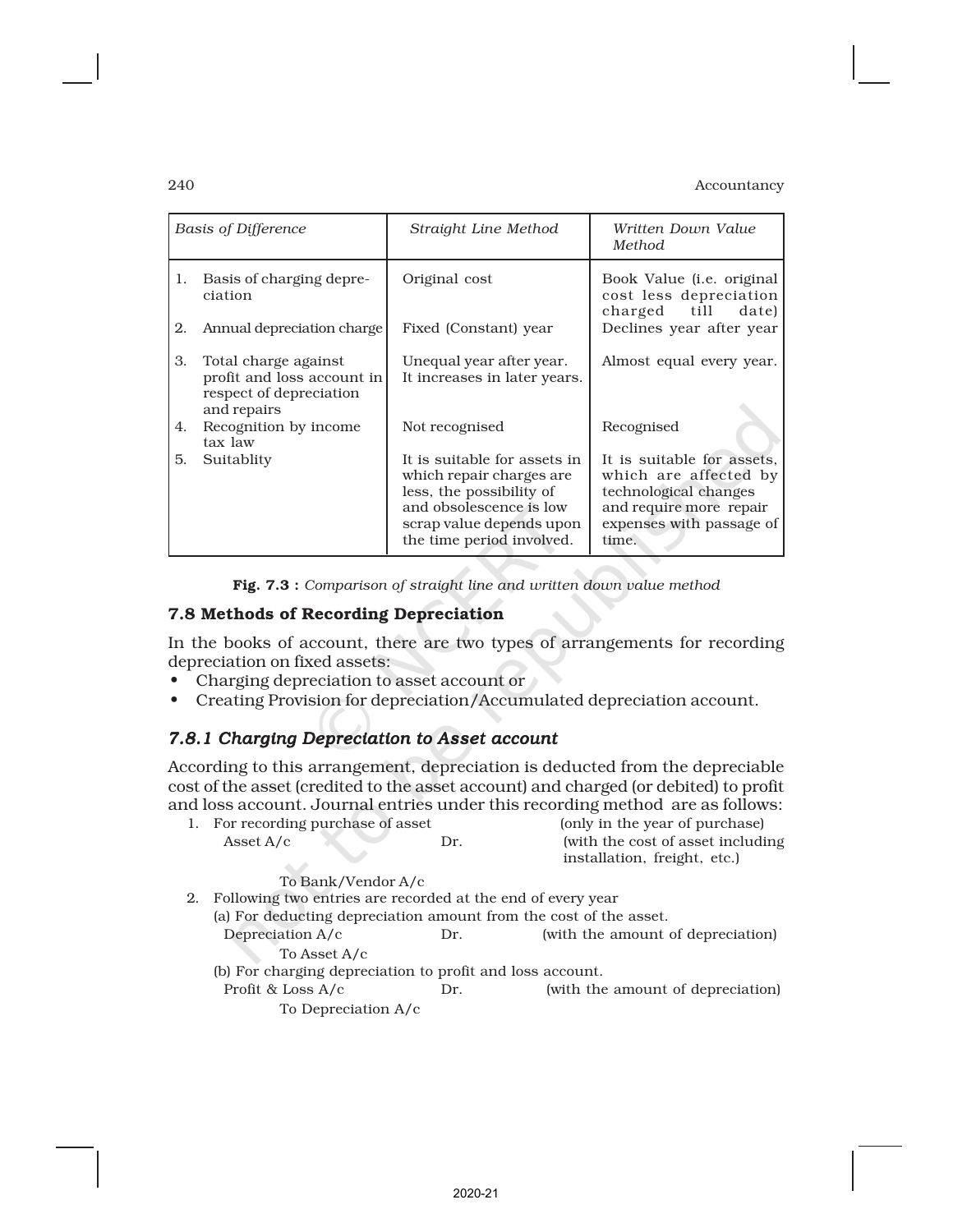3. Balance Sheet Treatment

When this method is used, the fixed asset appears at its net book value (i.e. cost less depreciation charged till date) on the asset side of the balance sheet and not at its original cost (also known as historical cost).

### *7.8.2 Creating Provision for Depreciation Account/Accumulated Depreciation Account*

This method is designed to accumulate the depreciation provided on an asset in a separate account generally called 'Provision for Depreciation' or 'Accumulated Depreciation' account. By such accumulation of depreciation the asset account need not be disturbed in any way and it continues to be shown at its original cost over the successive years of its useful life. There are some basic characteristic of this method of recording depreciation. These are given below:

- Asset account continues to appear at its original cost year after year over its entire life;
- Depreciation is accumulated on a separate account instead of being adjusted in the asset account at the end of each accounting period.

The following journal entries are recorded under this method:

| 1. For recording purchase of asset                                  |     | (only in the year of purchase)    |
|---------------------------------------------------------------------|-----|-----------------------------------|
| Asset $A/c$                                                         | Dr. | (with the cost of asset including |
|                                                                     |     | installation, expenses etc.)      |
| To Bank/Vendor A/c                                                  |     | (cash/credit purchase)            |
| Following two journal entries are recorded at the end of each year: |     |                                   |

- 2. Following two journal entries are recorded at the end of each year:
	- (a) For crediting depreciation amount to provision for depreciation account Depreciation A/c Dr. (with the amount of depreciation) To Provision for depreciation A/c
	- (b) For charging depreciation to profit and loss account Profit & Loss  $A/c$  Dr. (with the amount of depreciation) To Depreciation A/c

3. Balance sheet treatment

In the balance sheet, the fixed asset continues to appear at its original cost on the asset side. The depreciation charged till that date appears in the provision for depreciation account, which is shown either on the "liabilities side" of the balance sheet or by way of deduction from the original cost of the asset concerned on the asset side of the balance sheet.

#### *Illustration 1*

M/s Singhania and Bros. purchased a plant for  $\bar{\tau}$  5,00,000 on April 01, 2017, and spent  $\bar{\xi}$  50,000 for its installation. The salvage value of the plant after its useful life of 10 years is estimated to be  $\bar{z}$  10,000. Record journal entries for the year 2016-17 and draw up Plant Account and Depreciation Account for first three years given that the depreciation is charged using straight line method if :

- (i) The books of account close on March 31 every year; and
- (ii) The firm charges depreciation to the asset account.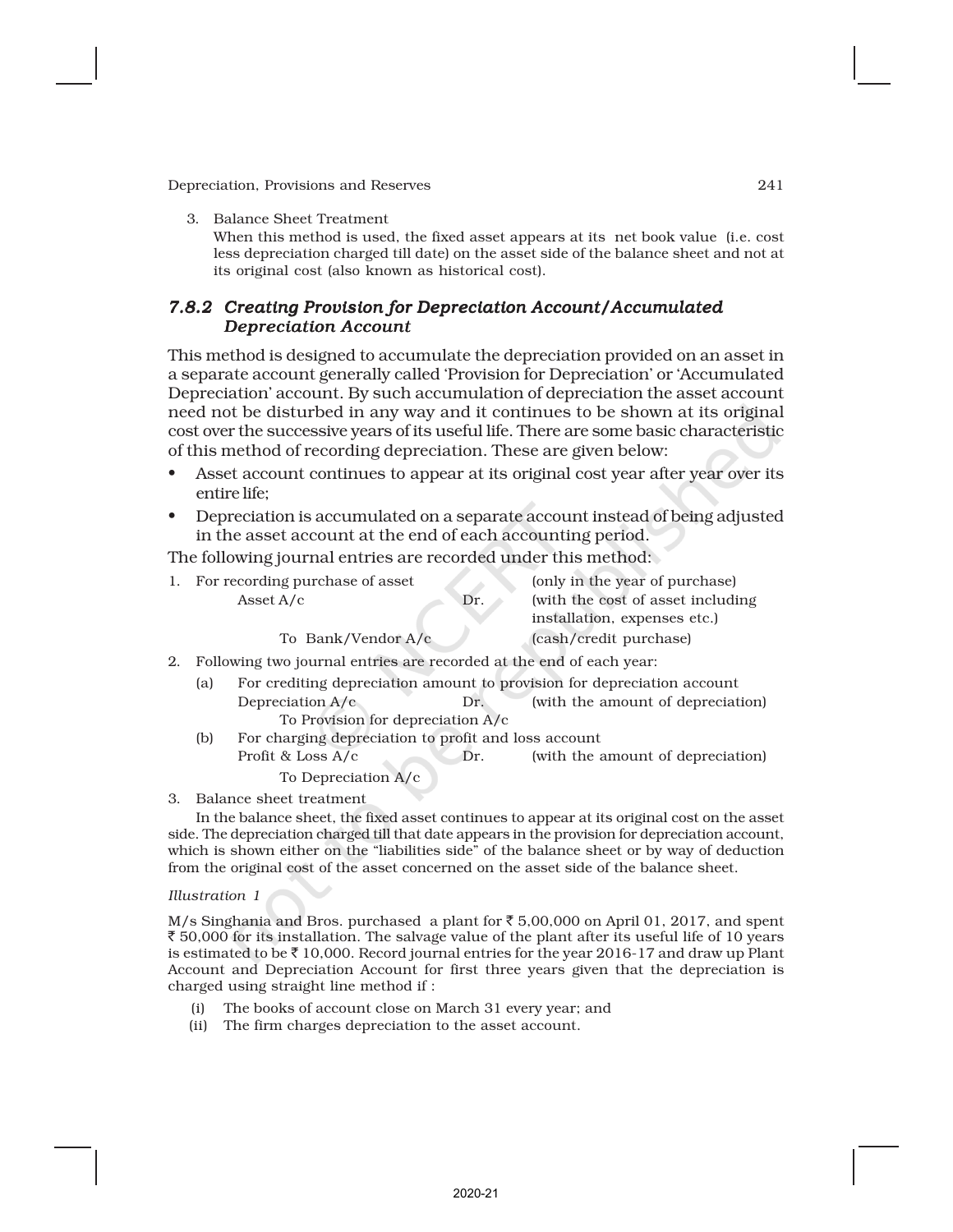*Solution*

# Books of Singhania and Bros. Journal

| Date      | Particulars                                                                                        |     | L.F. | Debit<br>Amount | Credit<br>Amount |
|-----------|----------------------------------------------------------------------------------------------------|-----|------|-----------------|------------------|
| 2016      | Plant $A/c$                                                                                        | Dr. |      | 5,00,000        |                  |
| Apr. 01   | To Bank A/c<br>(Purchased plant for ₹5,00,000)                                                     |     |      |                 | 5,00,000         |
| Apr. $01$ | Plant A/c<br>To Bank A/c<br>(Expenses incurred on installation)                                    | Dr. |      | 50,000          | 50,000           |
| 2017      |                                                                                                    |     |      |                 |                  |
| Mar. 31   | Depreciation A/c<br>To Plant A/c<br>(Depreciation charged on asset)                                | Dr. |      | 54,000          | 54,000           |
| Mar. 31   | Profit and Loss A/c<br>To Depreciation A/c<br>(Depreciation debited to profit and<br>loss account) | Dr. |      | 54,000          | 54,000           |

# Plant Account

| Dr.     |                       |      |               |         |              |      | Cr.      |
|---------|-----------------------|------|---------------|---------|--------------|------|----------|
| Date    | Particulars           | J.F. | <b>Amount</b> | Date    | Particulars  | J.F. | Amount   |
|         |                       |      | ₹             |         |              |      |          |
| 2016    |                       |      |               | 2017    |              |      |          |
| Apr. 01 | Bank                  |      | 5,00,000      | Mar. 31 | Depreciation |      | 54,000   |
|         |                       |      |               |         | Balance c/d  |      | 4,96,000 |
|         | Bank                  |      | 50,000        |         |              |      |          |
|         | <i>(Installation)</i> |      |               |         |              |      |          |
|         | expenses)             |      | 5,50,000      |         |              |      | 5,50,000 |
|         |                       |      |               |         |              |      |          |
| 2017    |                       |      |               | 2018    |              |      |          |
| Apr. 01 | Balance b/d           |      | 4,96,000      | Mar. 31 | Depreciation |      | 54,000   |
|         |                       |      |               |         | Balance c/d  |      | 4,42,000 |
|         |                       |      | 4,96,000      |         |              |      | 4,96,000 |
| 2018    |                       |      |               | 2019    |              |      |          |
| Apr. 01 | Balance b/d           |      | 4,42,000      | Mar. 31 | Depreciation |      | 54,000   |
|         |                       |      |               |         | Balance c/d  |      | 3,88,000 |
|         |                       |      | 4,42,000      |         |              |      | 4,42,000 |
| 2019    |                       |      |               |         |              |      |          |
| Apr. 01 | Balance b/d           |      | 3,88,000      |         |              |      |          |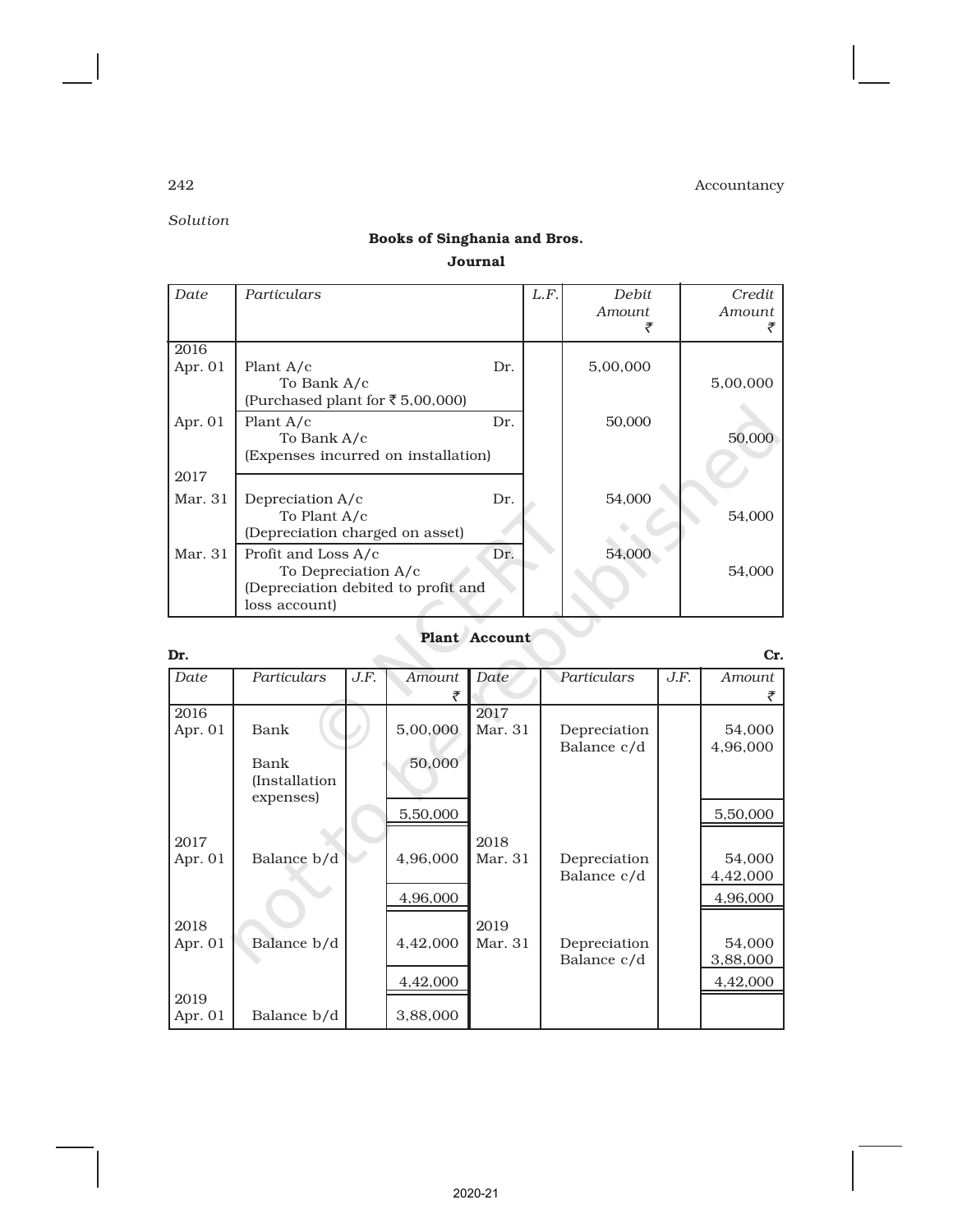#### Depreciation Account

| Dr.                                        |                  |      |                  |                                              |                                    |      | Cr.              |
|--------------------------------------------|------------------|------|------------------|----------------------------------------------|------------------------------------|------|------------------|
| Date                                       | Particulars      | J.F. | Amount           | Date                                         | Particulars                        | J.F. | Amounts          |
| 2017<br>Mar. 31<br>2018<br>Mar. 31<br>2019 | Plant.<br>Plant. |      | 54,000<br>54,000 | 2017<br> Mar. 31<br>2018<br> Mar. 31<br>2019 | Profit and Loss<br>Profit and Loss |      | 54,000<br>54,000 |
| Mar. 31                                    | Plant.           |      | 54,000           | l Mar. 31                                    | Profit & Loss                      |      | 54,000           |

*Workings Notes*

(1) Calculation of original cost

|                        | (₹)      |
|------------------------|----------|
| Purchase cost          | 5,00,000 |
| Add: Installation cost | 50,000   |
| Original cost          | 5,50,000 |
| Salvage value          | 10,000   |
| Useful life            | 10 years |

(2) Depreciation amount = 
$$
\frac{\overline{3}5.50.000 - \overline{3}10.000}{10} = \overline{3}54.000 \text{ p.a.}
$$

*Illustration 2*

M/s Mehra and Sons acquired a machine for  $\bar{\tau}$  1,80,000 on October 01, 2016, and spent  $\bar{\tau}$  20,000 for its installation. The firm writes-off depreciation at the rate of 10% on original cost every year. Record necessary journal entries for the year 2017 and draw up Machine Account and Depreciation Account for first three years given that:

(i) The book of accounts closes on March 31 every year; and

(ii) The firm charges depreciation to asset account.

*Solution*

# Books of Mehra and Sons Journal

| Date            | Particulars                                                                 |     | L.F. | Debit.<br>Amount | Credit<br>Amount |
|-----------------|-----------------------------------------------------------------------------|-----|------|------------------|------------------|
| 2016<br>Oct. 01 | Machine A/c<br>To Bank A/c<br>(Purchased machine for $\bar{\tau}1,80,000$ ) | Dr. |      | 1,80,000         | 1,80,000         |
| Oct. 01         | Machine A/c<br>To Bank A/c<br>(Expenses incurred on installation)           | Dr. |      | 20,000           | 20,000           |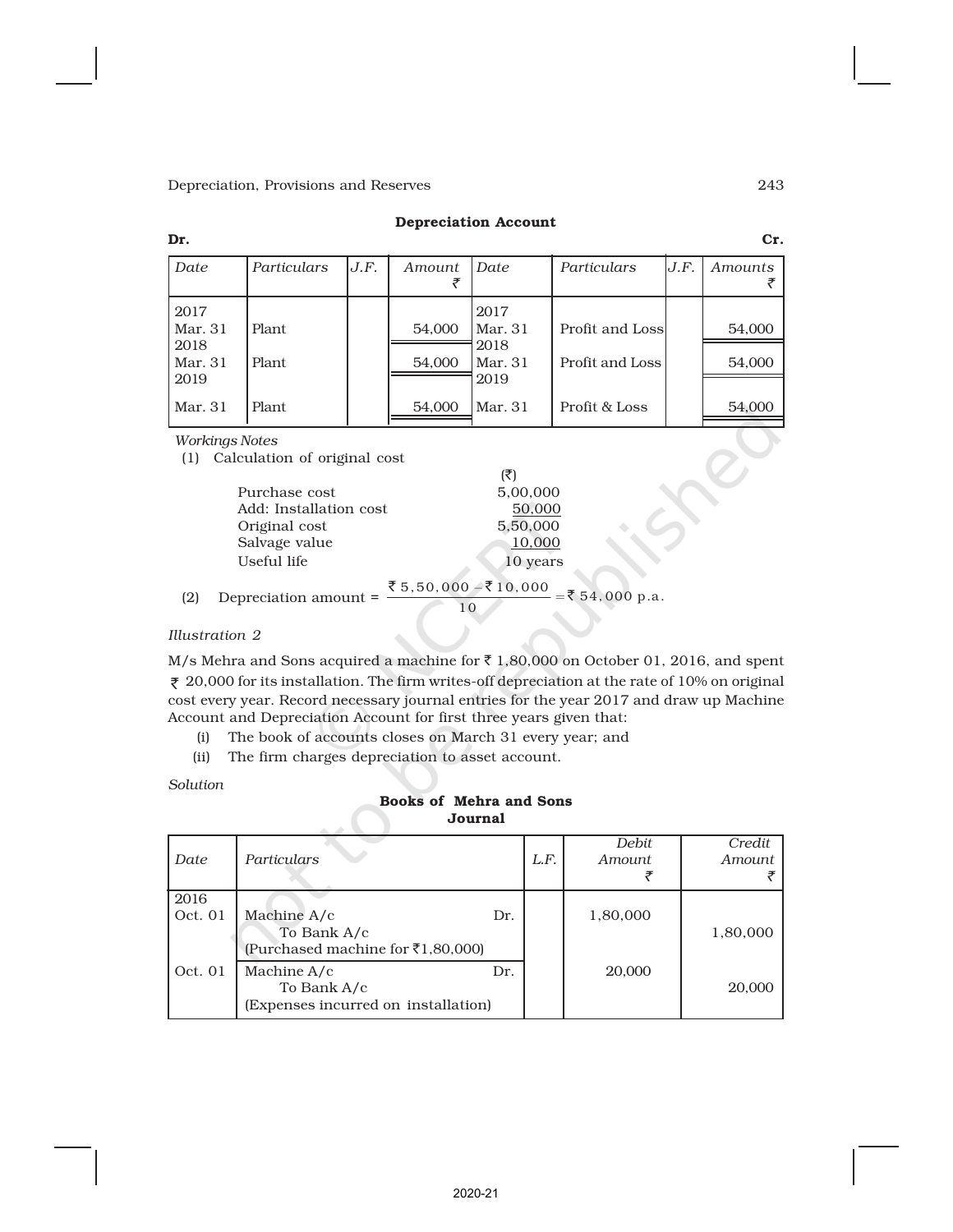| 2017            |                                            |     |        |        |
|-----------------|--------------------------------------------|-----|--------|--------|
| Mar. 31         | Depreciation A/c                           | Dr. | 10,000 |        |
|                 | To Machine A/c                             |     |        | 10,000 |
|                 | Depreciation charged on machine)           |     |        |        |
| Mar. 31         | Profit and Loss A/c                        | Dr. | 10,000 |        |
|                 | To Depreciation A/c                        |     |        | 10,000 |
|                 | (Depreciation debited to profit and loss)  |     |        |        |
|                 | account)                                   |     |        |        |
| 2018<br>Mar. 31 |                                            | Dr. |        |        |
|                 | Depreciation A/c<br>To Machine A/c         |     | 20,000 | 20,000 |
|                 | (Depreciation charged on machine)          |     |        |        |
| Mar. 31         |                                            | Dr. |        |        |
|                 | Profit and Loss A/c<br>To Depreciation A/c |     | 20,000 | 20,000 |
|                 | (Depreciation debited to profit and loss   |     |        |        |
|                 | account)                                   |     |        |        |
| 2019            |                                            |     |        |        |
| Mar. 31         | Depreciation A/c                           | Dr. | 20,000 |        |
|                 | To Machine A/c                             |     |        | 20,000 |
|                 | (Depreciation charged on machine)          |     |        |        |
| Mar. 31         | Profit and Loss A/c                        | Dr. | 20,000 |        |
|                 | To Depreciation A/c                        |     |        | 20,000 |
|                 | (Depreciation debited to profit and        |     |        |        |
|                 | loss account)                              |     |        |        |

# Books of M/s Mehra and Sons Machine Account

| Dr.       |                |      |          |         |                |      | Cr.      |
|-----------|----------------|------|----------|---------|----------------|------|----------|
| Date      | Particulars    | J.F. | Amount   | Date    | Particulars    | J.F. | Amount   |
| 2016      |                |      |          | 2017    |                |      |          |
| Oct. 01   | Bank           |      | 1,80,000 | Mar. 31 | Depreciation   |      | 10,000   |
| Oct. 01   | Bank           |      | 20,000   |         | (for 6 months) |      |          |
|           | (Installation) |      |          |         | Balance c/d    |      | 1,90,000 |
|           | expenses)      |      |          | Mar. 31 |                |      |          |
|           |                |      | 2,00,000 |         |                |      | 2,00,000 |
| 2017      |                |      |          | 2018    |                |      |          |
| Apr. 01   | Balance b/d    |      | 1,90,000 | Mar. 31 | Depreciation   |      | 20,000   |
|           |                |      |          |         |                |      | 1,70,000 |
|           |                |      |          |         | Balance c/d    |      |          |
|           |                |      | 1,90,000 |         |                |      | 1,90,000 |
| 2018      |                |      |          | 2019    |                |      |          |
| Apr. $01$ | Balance b/d    |      | 1,70,000 | Mar. 31 | Depreciation   |      | 20,000   |
|           |                |      |          |         | Balance c/d    |      | 1,50,000 |
|           |                |      | 1,70,000 |         |                |      | 1,70,000 |
|           |                |      |          |         |                |      |          |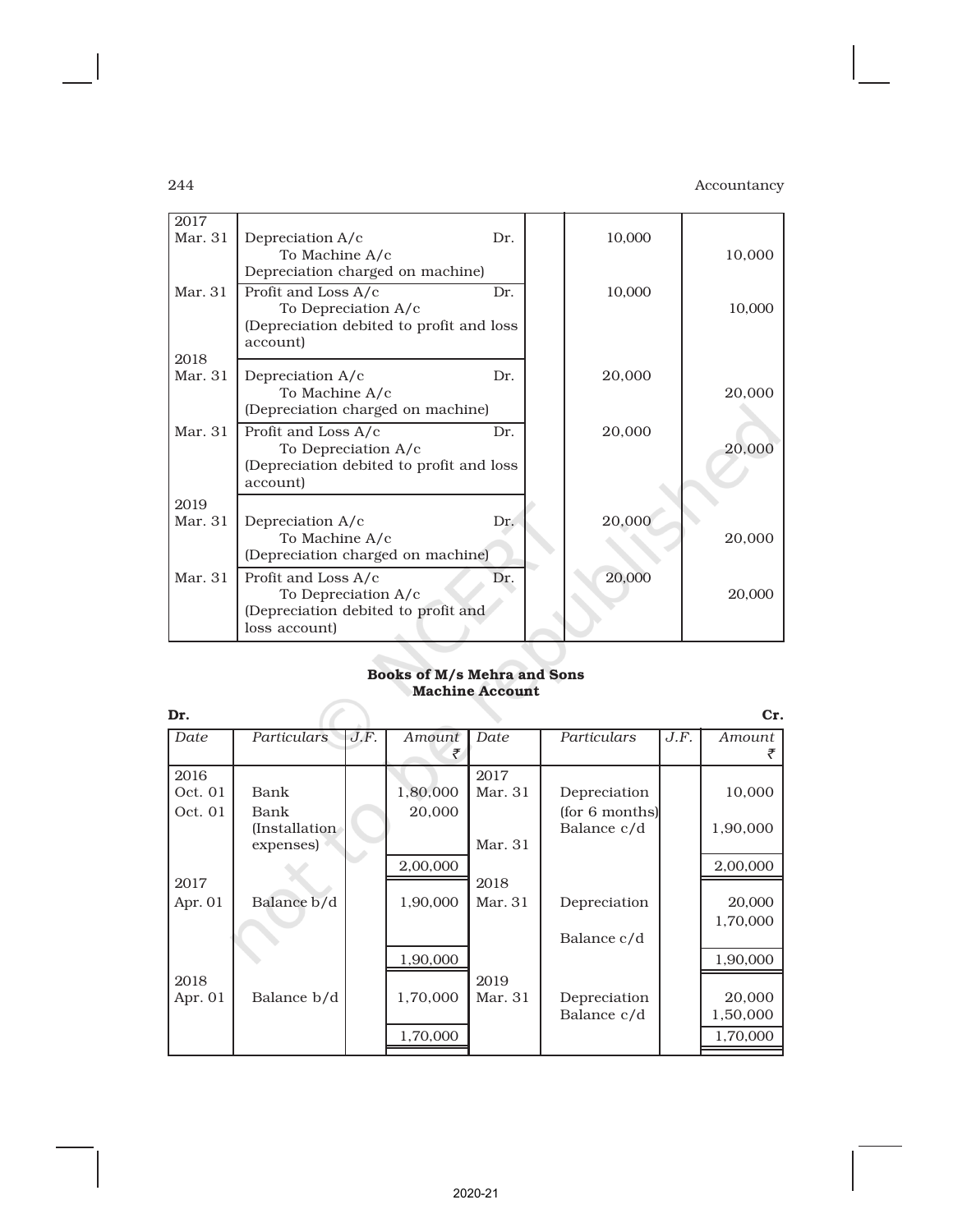| Dr.     |             |      |               |         |               |      | Cr.           |
|---------|-------------|------|---------------|---------|---------------|------|---------------|
| Date    | Particulars | J.F. | <i>Amount</i> | Date    | Particulars   | J.F. | <i>Amount</i> |
|         |             |      |               |         |               |      |               |
| 2017    |             |      |               | 2017    |               |      |               |
| Mar. 31 | Machine     |      | 10.000        | Mar. 31 | Profit & Loss |      | 10,000        |
|         |             |      | 10,000        |         |               |      | 10,000        |
| 2018    |             |      |               | 2018    |               |      |               |
| Mar. 31 | Machine     |      | 20,000        | Mar. 31 | Profit & Loss |      | 20,000        |
|         |             |      | 20,000        |         |               |      | 20,000        |
| 2019    |             |      |               | 2019    |               |      |               |
| Dec. 31 | Machine     |      | 20,000        | Dec. 31 | Profit & Loss |      | 20,000        |
|         |             |      | 20,000        |         |               |      | 20,000        |
|         |             |      |               |         |               |      |               |

#### Depreciation Account

*Working Notes*

(1) Calculation of original cost of the machine

| Purchase cost                | 1.80,000 |
|------------------------------|----------|
| <i>Add</i> Installation cost | 20,000   |
| Original cost                | 2,00,000 |

(2) Depreciation expense =  $10\%$  of  $\bar{\tau}$  2,00,000 every year  $=$  ₹ 20,000 p.a.

₹

(3) During the year 2016, depreciation shall be charged only for 6 months, as acquisition date is October 01, 2016, i.e., the asset is used only for 6 months during the year 2016-17.

(4) Depreciation (2016-17) = ₹20,000 x 
$$
\frac{6}{12}
$$
 = ₹10,000

*Illustration 3*

Based on data given in question number 2 record journal entries and prepare Machine account, Depreciation account and Provision for Depreciation account for the first 3 years if provision for depreciation account is maintained by the firm.

*Solution*

#### Books of Mehra and Sons Machine Account

| Dr.    |                       |      |          |         |             |      | Cr.      |
|--------|-----------------------|------|----------|---------|-------------|------|----------|
| Date   | Particulars           | J.F. | Amount   | Date    | Particulars | J.F. | Amounts  |
|        |                       |      |          |         |             |      |          |
| 2016   |                       |      |          | 2017    |             |      |          |
| Oct. 1 | Bank                  |      | 1,80,000 | Mar. 31 | Balance c/d |      | 2,00,000 |
| Oct. 1 | Bank                  |      |          |         |             |      |          |
|        | <i>(Installation)</i> |      | 20,000   |         |             |      |          |
|        | expenses)             |      |          |         |             |      |          |
|        |                       |      | 2,00,000 |         |             |      | 2,00,000 |
|        |                       |      |          |         |             |      |          |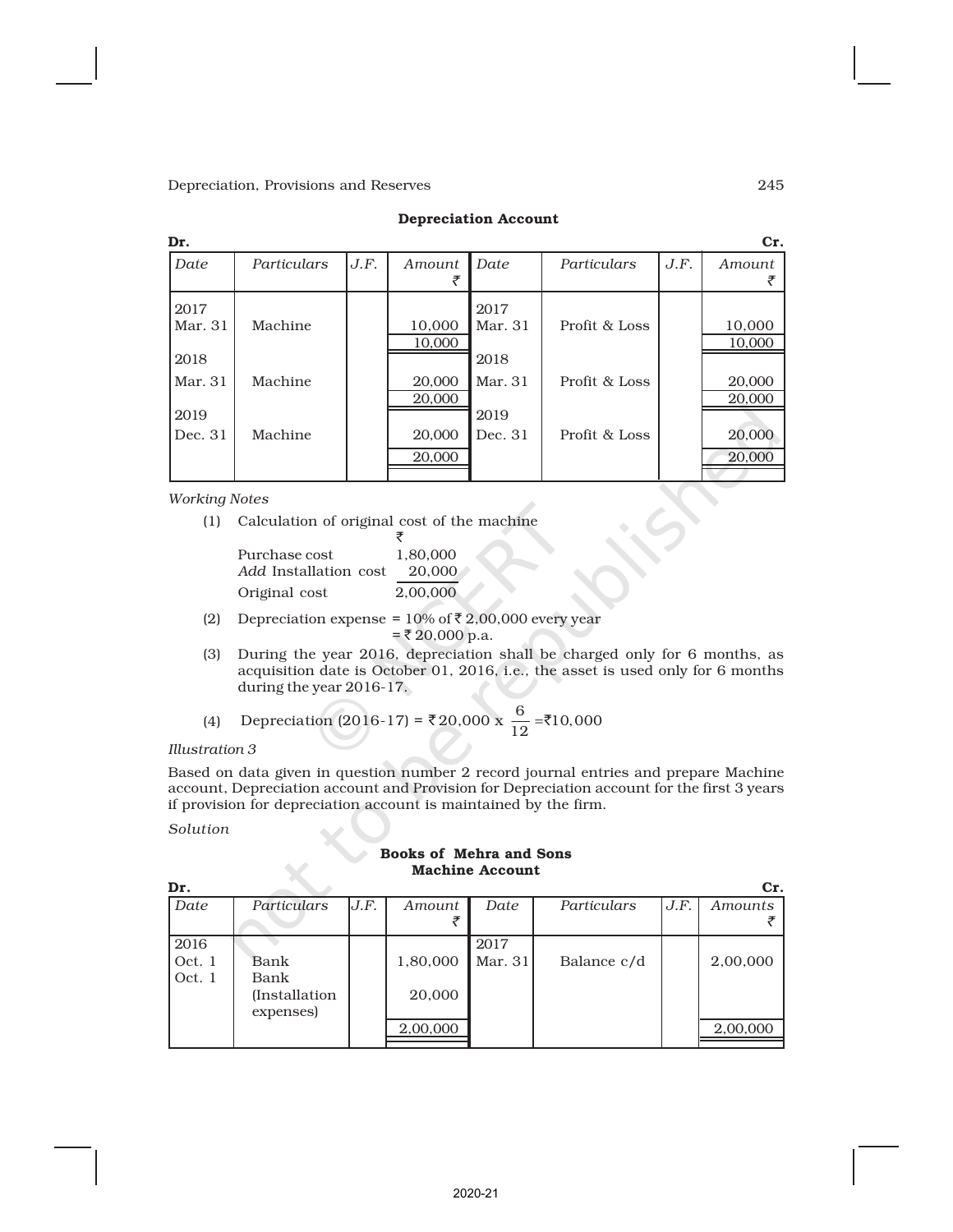| 2017<br>$2,00,000$ Mar. 31<br>Balance b/d<br>Apr. $01$<br>2,00,000 | 2018 | Balance c/d |  | 2,00,000<br>2,00,000 |
|--------------------------------------------------------------------|------|-------------|--|----------------------|
|--------------------------------------------------------------------|------|-------------|--|----------------------|

| Dr.             |             |      | Trovision for Depreciation Account |                              |                             |      | Cr.              |
|-----------------|-------------|------|------------------------------------|------------------------------|-----------------------------|------|------------------|
| Date            | Particulars | J.F. | <b>Amount</b>                      | Date                         | Particulars                 | J.F. | <b>Amounts</b>   |
| 2016<br>Mar. 31 | Balance c/d |      | 10,000<br>10,000                   | 2016<br>Mar. 31              | Depreciation                |      | 10,000<br>10,000 |
| 2017<br>Mar. 31 | Balance c/d |      | 30,000                             | 2017<br>Apr. $01$<br>Mar. 31 | Balance b/d<br>Depreciation |      | 10,000<br>20,000 |
| 2018            |             |      | 30,000                             | 2018                         |                             |      | 30,000           |
| Mar. 31         | Balance c/d |      | 50,000                             | Apr. 1<br>2017               | Balance b/d                 |      | 30,000           |
|                 |             |      | 50,000                             | Mar. 31                      | Depreciation                |      | 20,000<br>50,000 |

### Provision for Depreciation Account

#### Depreciation Account

| Dr.             |                               |      |        |                |               |      | Cr.    |
|-----------------|-------------------------------|------|--------|----------------|---------------|------|--------|
| Date            | Particulars                   | J.F. | Amount | Date           | Particulars   | J.F. | Amount |
| 2017<br>Mar. 31 | Provision for<br>Deprection   |      | 10,000 | 2017<br>Mar.31 | Profit & Loss |      | 10,000 |
|                 |                               |      | 10,000 |                |               |      | 10,000 |
| 2018<br>Mar. 31 | Provision for<br>Depreciation |      | 20,000 | 2018<br>Mar.31 | Profit & Loss |      | 20,000 |
|                 |                               |      | 20,000 |                |               |      | 20,000 |
| 2019<br>Mar. 31 | Provision for<br>Depreciation |      | 20,000 | 2019<br>Mar.31 | Profit & Loss |      | 20,000 |
|                 |                               |      | 20,000 |                |               |      | 20,000 |

### *Illustration 4*

M/s. Dalmia Textile Mills purchased machinery on April 01, 2016 for  $\bar{\tau}$  2,00,000 on credit from M/s Ahuja and sons and spent  $\bar{\tau}$  10,000 for its installation. Depreciation is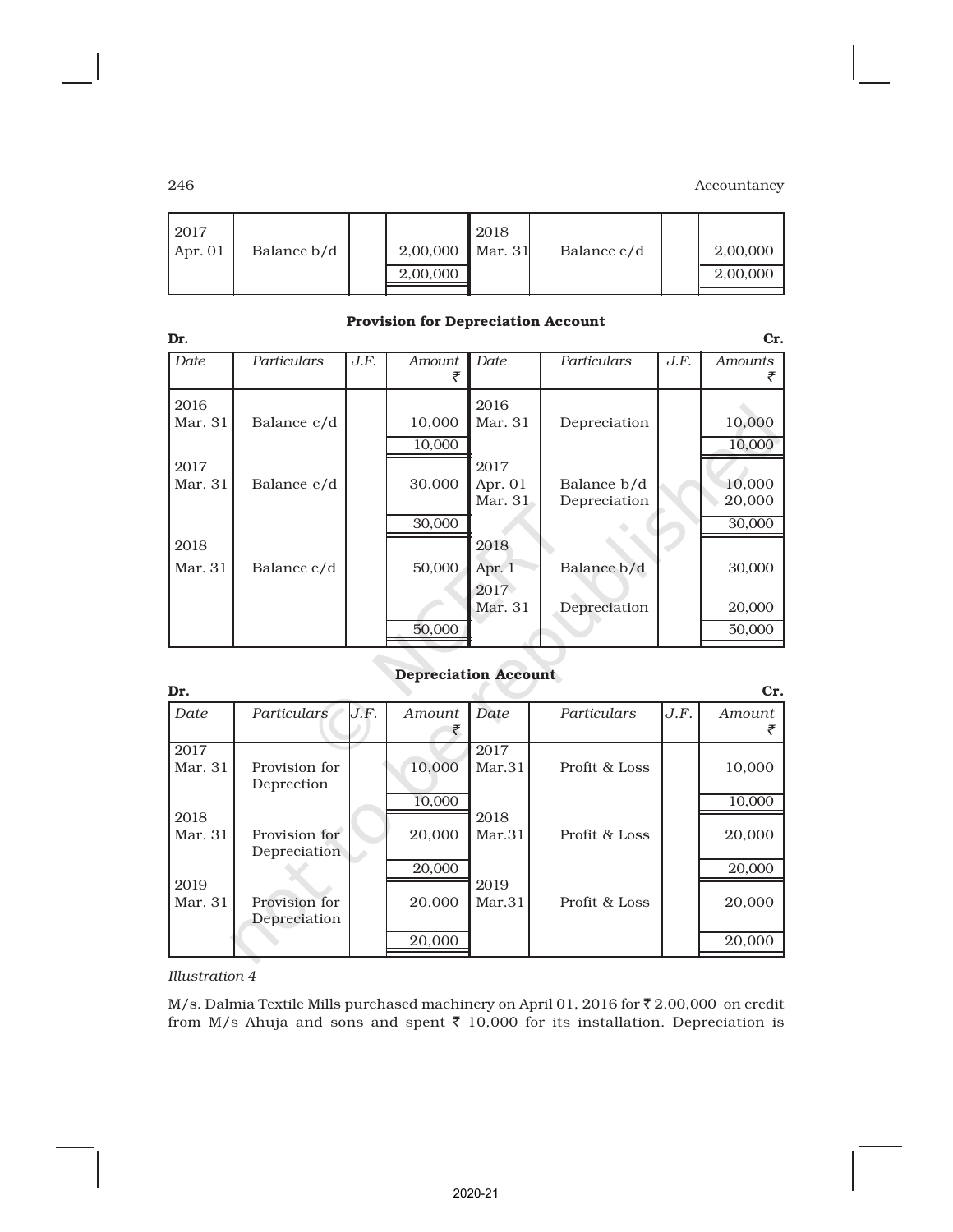provided @10% p.a. on written down value basis. Prepare Machinery Account for the first three years. Books are closed on March 31, every year.

#### *Solution*

| Dr.               | Cr.          |      |                                  |                 |                             |      |                                                |  |  |  |
|-------------------|--------------|------|----------------------------------|-----------------|-----------------------------|------|------------------------------------------------|--|--|--|
| Date              | Particulars  | J.F. | Amount<br>₹                      | Date            | Particulars                 | J.F. | Amount                                         |  |  |  |
| 2016<br>Apr. 01   | Bank<br>Bank |      | 2,00,000<br>10,000<br>2,10,000   | 2017<br>Mar. 31 | Depreciation<br>Balance c/d |      | 21,000 <sup>1</sup><br>1,89,000<br>2,10,000    |  |  |  |
| 2017<br>Apr. $01$ | Balance b/d  |      | 1,89,000                         | 2018<br>Mar. 31 | Depreciation<br>Balance c/d |      | 18,900 <sup>2</sup><br>1,70,100                |  |  |  |
| 2018<br>Apr. 01   | Balance b/d  |      | 1,89,000<br>1,70,100<br>1,70,100 | 2019<br>Mar. 31 | Depreciation<br>Balance c/d |      | 1,89,000<br>$17,010^3$<br>1,53,090<br>1,70,100 |  |  |  |
| 2020              | Balance b/d  |      | 1,53,090                         |                 |                             |      |                                                |  |  |  |

#### Books of Dalmia Textiles mills Machinery Account

#### *Working Notes*

| 1. Calculation of the amount of depreciation | (₹)                                    |
|----------------------------------------------|----------------------------------------|
| Original cost on 01.04.2016                  | $2,10,000$ (i.e. $2,00,000 + 10,000$ ) |
| Less: Depreciation for 2016-17               | (21,000)                               |
| WDV on 01.04.2017                            | 1,89,000                               |
| Less: Depreciation for 2017-18               | (18,900)                               |
| WDV on 01.04.2018                            | 1,70,100                               |
| Less: Depreciation for 2018-19               | (17,010)                               |
| WDV on 01.04.2017                            | 1.53.090                               |
|                                              |                                        |

 $\boldsymbol{C}$ 

#### *Illustration 5*

M/s Sahani Enterprises acquired a printing machine for  $\bar{\tau}$  40,000 on July 01, 2014 and spent  $\bar{\tau}$  5,000 on its transport and installation. Another machine for  $\bar{\tau}$  35,000 was purchased on January 01, 2016. Depreciation is charged at the rate of 20% on written down value. Prepare Printing Machine account.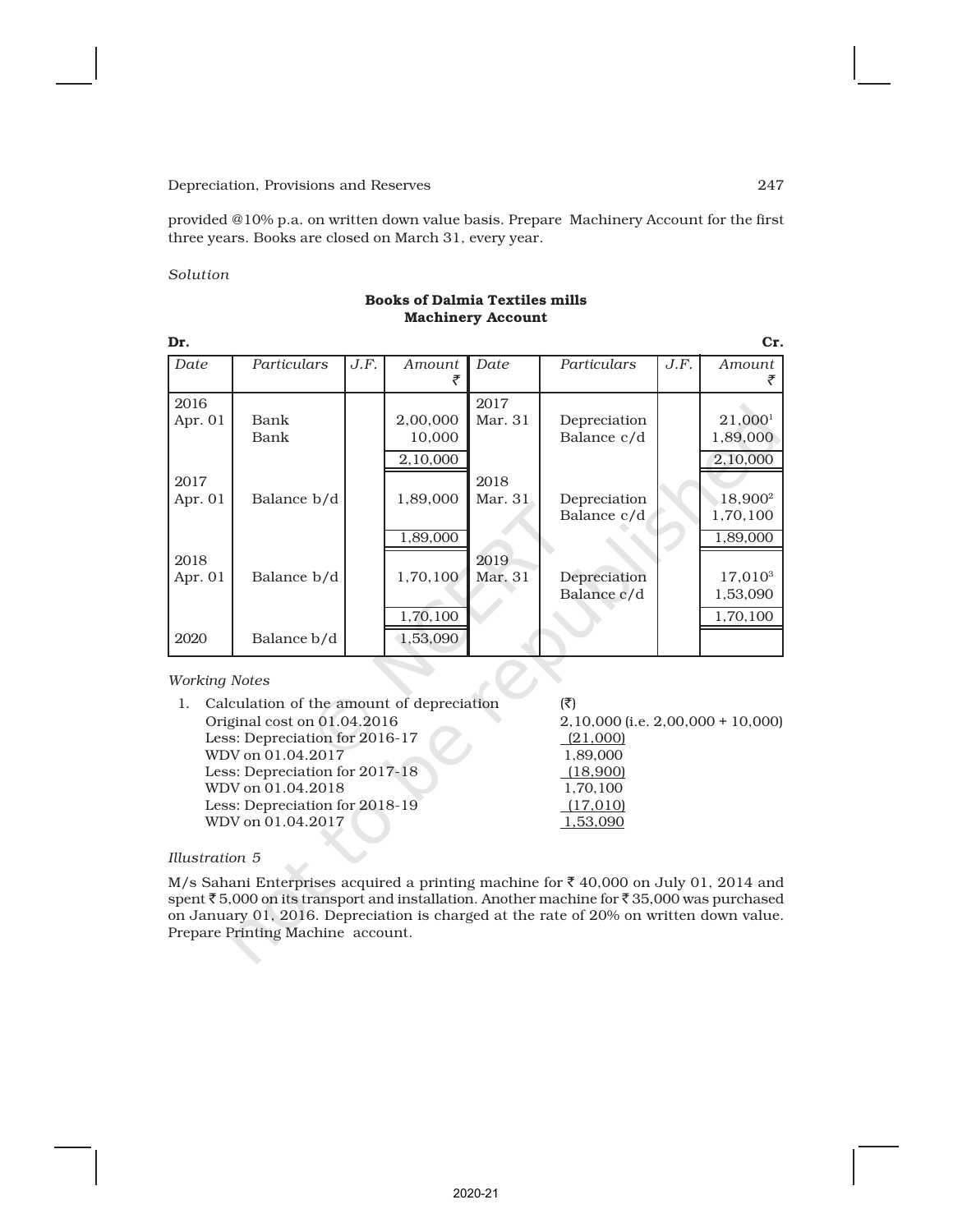*Solution*

| Dr.                  |             |      |        |         |              |      | Cr.                 |  |
|----------------------|-------------|------|--------|---------|--------------|------|---------------------|--|
| Date                 | Particulars | J.F. | Amount | Date    | Particulars  | J.F. | Amount              |  |
| 2014                 |             |      |        | 2015    |              |      |                     |  |
| Jul. 01              | Bank        |      | 40,000 | Mar. 31 | Depreciation |      | 6,750 <sup>1</sup>  |  |
|                      | Bank        |      | 5,000  |         | Balance c/d  |      | 38,250              |  |
|                      |             |      | 45,000 |         |              |      | 45,000              |  |
| 2015                 |             |      |        | 2016    |              |      |                     |  |
|                      |             |      |        |         |              |      |                     |  |
| Apr. $01$            | Balance b/d |      | 38,250 | Mar. 31 | Depreciation |      | 9,400 <sup>2</sup>  |  |
| Jan. 01              | Bank        |      | 35,000 |         | Balance c/d  |      | 63,850              |  |
|                      |             |      | 73,250 |         |              |      | 73,250              |  |
| 2016                 |             |      |        | 2017    |              |      |                     |  |
| Apr. 01              | Balance b/d |      | 63,850 | Mar.31  | Depreciation |      | 12,770 <sup>3</sup> |  |
|                      |             |      |        |         | Balance c/d  |      | 51,080              |  |
|                      |             |      | 63,850 |         |              |      | 63,850              |  |
| 2017                 |             |      |        |         |              |      |                     |  |
| Apr. 01              | Balance b/d |      | 51,080 |         |              |      |                     |  |
| <b>Working Notes</b> |             |      |        |         |              |      |                     |  |

#### Books of Sahani Enterprises Printing Machine Account

|                                                                                      | (₹)          |
|--------------------------------------------------------------------------------------|--------------|
| Orignal cost machine purchased on July 01, 2014                                      | 45,000       |
| (-) Depreciation till Mar. 31, 2015 (for 9 months @ 20%)                             | $(6,750)^1$  |
|                                                                                      | 38,250       |
| + Cost of new machine purchased on Jan. 01, 2016                                     | 35,000       |
|                                                                                      | 73.250       |
| (-) Depreciation for the year 2015-2016                                              |              |
| $(20\% \text{ of } 38,250 + 20\% \text{ of } ₹ 35,000 \text{ for } 3 \text{ month})$ | $(9,400)^2$  |
| WDV on Mar. 31, 2016                                                                 | 63,850       |
| (−) Depreciation for the year 2016 – 17 (20% of ₹63,850)                             | $(12,770)^3$ |
| WDV on Mar. 31, 2017                                                                 | 51.080       |

### Test Your Understanding - II

Basaria Confectioner bought a cold storage plant on July 01, 2014 for  $\bar{\tau}1,00,000$ . Compare the amount of depreciation charged for first three years using:

- 1. Rate of depreciation @ 10% on original cost basis;
- 2. Rate of depreciation @ on written down value basis;
- 3. Also, plot the computed amount of depreciation on a graph.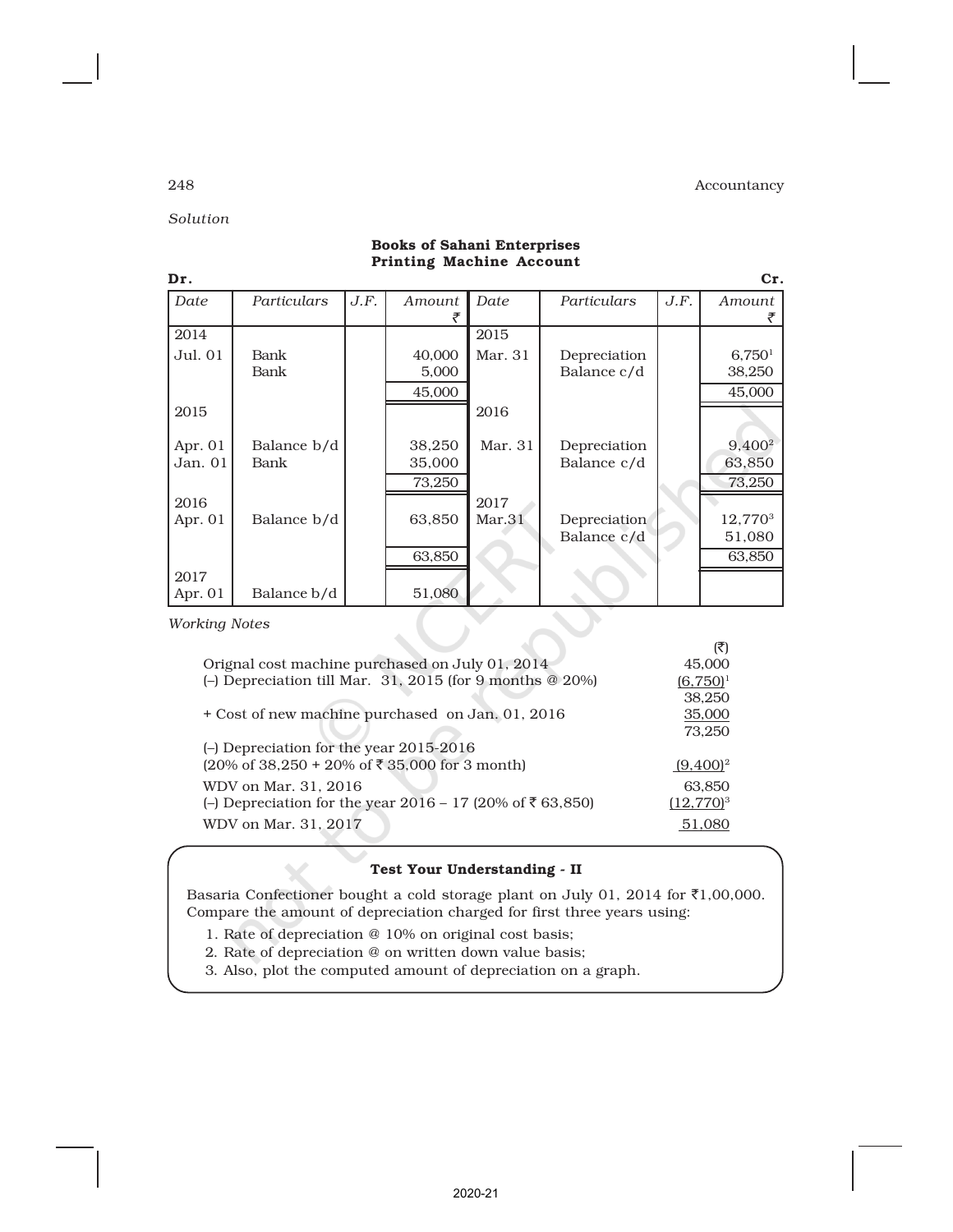### 7.9 Disposal of Asset

Disposal of asset can take place either (a) at the end of its useful life or (b) during its useful life (due to obsolescence or any other abnormal factor).

If it is sold at the end of its useful life, the amount realised on account of the sale of asset as scrap should be credited to the asset account and the balance is transferred to profit and loss account. In this regard the following journal entries are recorded.

| 1. | For sale of asset as scrap<br>Bank A/c<br>To Asset A/c                                                                                  | Dr. |
|----|-----------------------------------------------------------------------------------------------------------------------------------------|-----|
| 2. | For transfer of balance in asset account<br>In case of profit<br>(a)<br>Asset $A/c$<br>To Profit and Loss A/c<br>In case of loss<br>(b) | Dr. |
|    | Profit and Loss A/c                                                                                                                     | Dr. |
|    | To Asset A/c                                                                                                                            |     |

In case, however, the provision for depreciation account has been in use for recording the depreciation, then before passing the above entries transfer the balance of the provision for depreciation account to the asset account by recording the following journal entry:

> *Provision for depreciation A/c* Dr. To Asset A/c

For example, R.S. Limited purchased a vehicle for  $\bar{\tau}$  4,00,000. After 4 years its salvage value is estimated at  $\bar{\tau}$  40,000. To find out the amount of depreciation to be charged every year based on straight line basis, and show as to how the vehicle account would appear for four years assuming it is sold for  $\bar{\tau}$  50,000 at the end when

(a) depreciation is charged to asset account; and

(b) provision for depreciation account is maintained.

Consider the following entries in the book of account of R.S. Limited

*(a) When depreciation is charged to assets account*

#### Books of R.S. Limited Vehicle Account

Dr. Cr. *Date Particulars J.F. Amount Date Particulars J.F. Amount*  $\bar{\tau}$  is a set of  $\bar{\tau}$ I  $\vert$  Bank  $\vert$  4,00,000 End of Depreciation  $\vert$  90,000 year  $\vert$  the year Balance c/d  $\vert$  3,10,000 4,00,000 4,00,000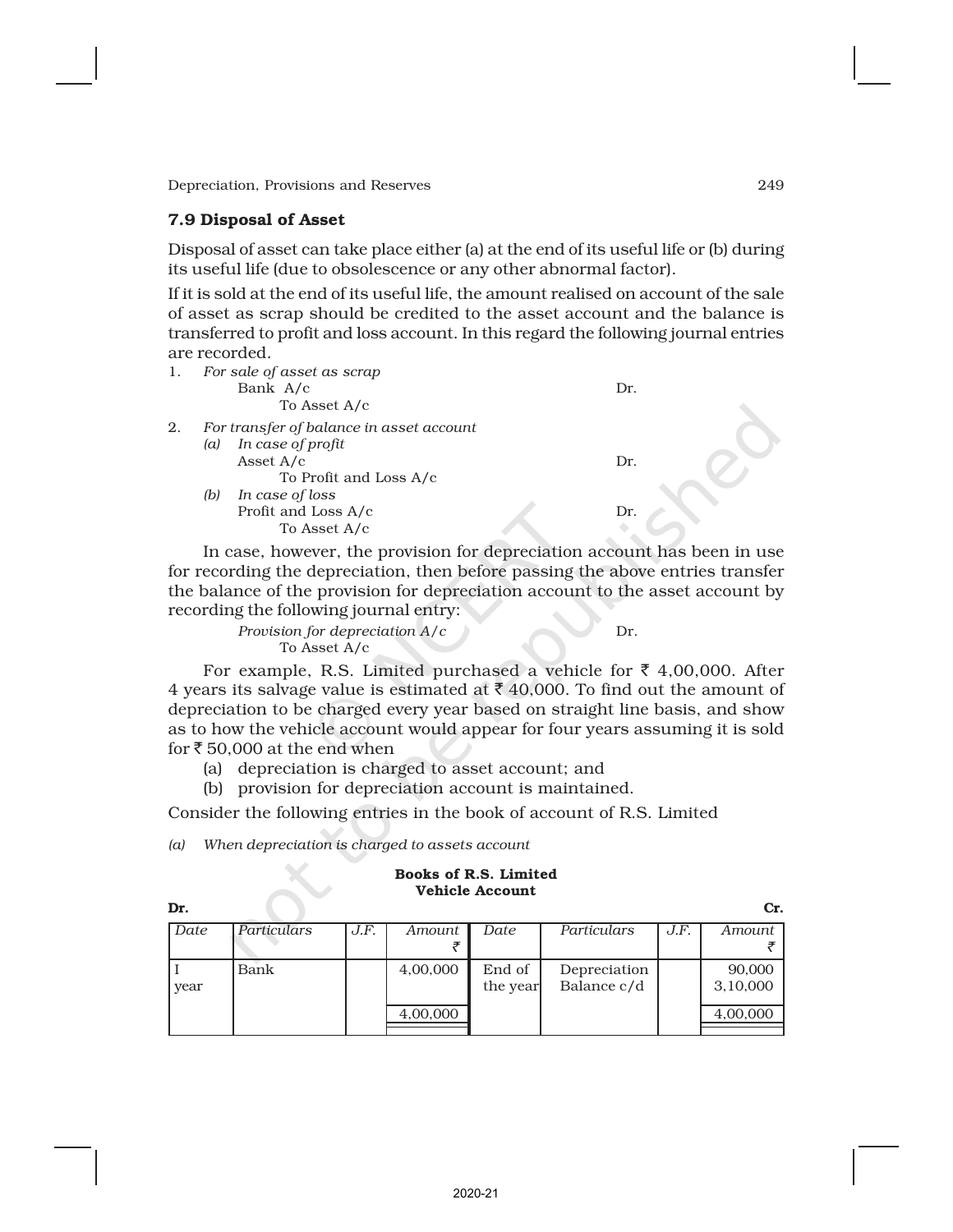| $\mathbf{I}$                                                  | Balance b/d                  |  | 3,10,000 | End of   | Depreciation |  | 90,000   |  |  |
|---------------------------------------------------------------|------------------------------|--|----------|----------|--------------|--|----------|--|--|
| year                                                          |                              |  |          | the year | Balance c/d  |  | 2,20,000 |  |  |
|                                                               |                              |  | 3,10,000 |          |              |  | 3,10,000 |  |  |
| Ш                                                             | Balance b/d                  |  | 2,20,000 | End of   | Depreciation |  | 90,000   |  |  |
| year                                                          |                              |  |          | the year | Balance c/d  |  | 1,30,000 |  |  |
|                                                               |                              |  | 2,20,000 |          |              |  | 2,20,000 |  |  |
| IV <sub></sub>                                                | Balance b/d                  |  | 1,30,000 |          | Depreciaton  |  | 99,000   |  |  |
| year                                                          | Profit and                   |  | 10.000   |          | Bank         |  | 50,000   |  |  |
|                                                               | loss (Profit on              |  |          |          |              |  |          |  |  |
|                                                               | sale of vehicle)             |  |          |          |              |  |          |  |  |
|                                                               |                              |  | 1,40,000 |          |              |  | 1,40,000 |  |  |
| (b)<br>When Provision for depreciation account is maintained. |                              |  |          |          |              |  |          |  |  |
|                                                               | <b>Books of R.S. Limited</b> |  |          |          |              |  |          |  |  |

| Dr.                  |                                                                   |      |                      |                    |                                      |      | Cr.                  |
|----------------------|-------------------------------------------------------------------|------|----------------------|--------------------|--------------------------------------|------|----------------------|
| Date                 | Particulars                                                       | J.F. | Amount               | Date               | Particulars                          | J.F. | Amount               |
| year                 | Bank                                                              |      | 4,00,000<br>4,00,000 | End of<br>the year | Balance c/d                          |      | 4,00,000<br>4,00,000 |
| $\mathbf{I}$<br>year | Balance b/d                                                       |      | 4,00,000<br>4,00,000 | End of<br>the year | Balance c/d                          |      | 4,00,000<br>4,00,000 |
| III<br>year          | Balance b/d                                                       |      | 4,00,000<br>4,00,000 | End of<br>the year | Balance c/d                          |      | 4,00,000<br>4,00,000 |
| IV<br>year           | Balance b/d<br>Profit and loss<br>(Profit on Sale)<br>of Vehicle) |      | 4,00,000<br>10,000   |                    | Provison for<br>depreciation<br>Bank |      | 3,60,000<br>50,000   |
|                      |                                                                   |      | 4,10,000             |                    |                                      |      | 4,10,000             |

# Books of R.S. Limited Vehicle Account

#### Provision for Depreciation

| Dr.  |             |      |               |        |              |      | Cr.    |
|------|-------------|------|---------------|--------|--------------|------|--------|
| Date | Particulars | J.F. | Amount   Date |        | Particulars  | J.F. | Amount |
|      |             |      |               |        |              |      |        |
| Ist  | Balance b/d |      | 90,000        | End of | Depreciation |      | 90,000 |
| year |             |      |               | vear   |              |      |        |
|      |             |      | 90,000        |        |              |      | 90,000 |
|      |             |      |               |        |              |      |        |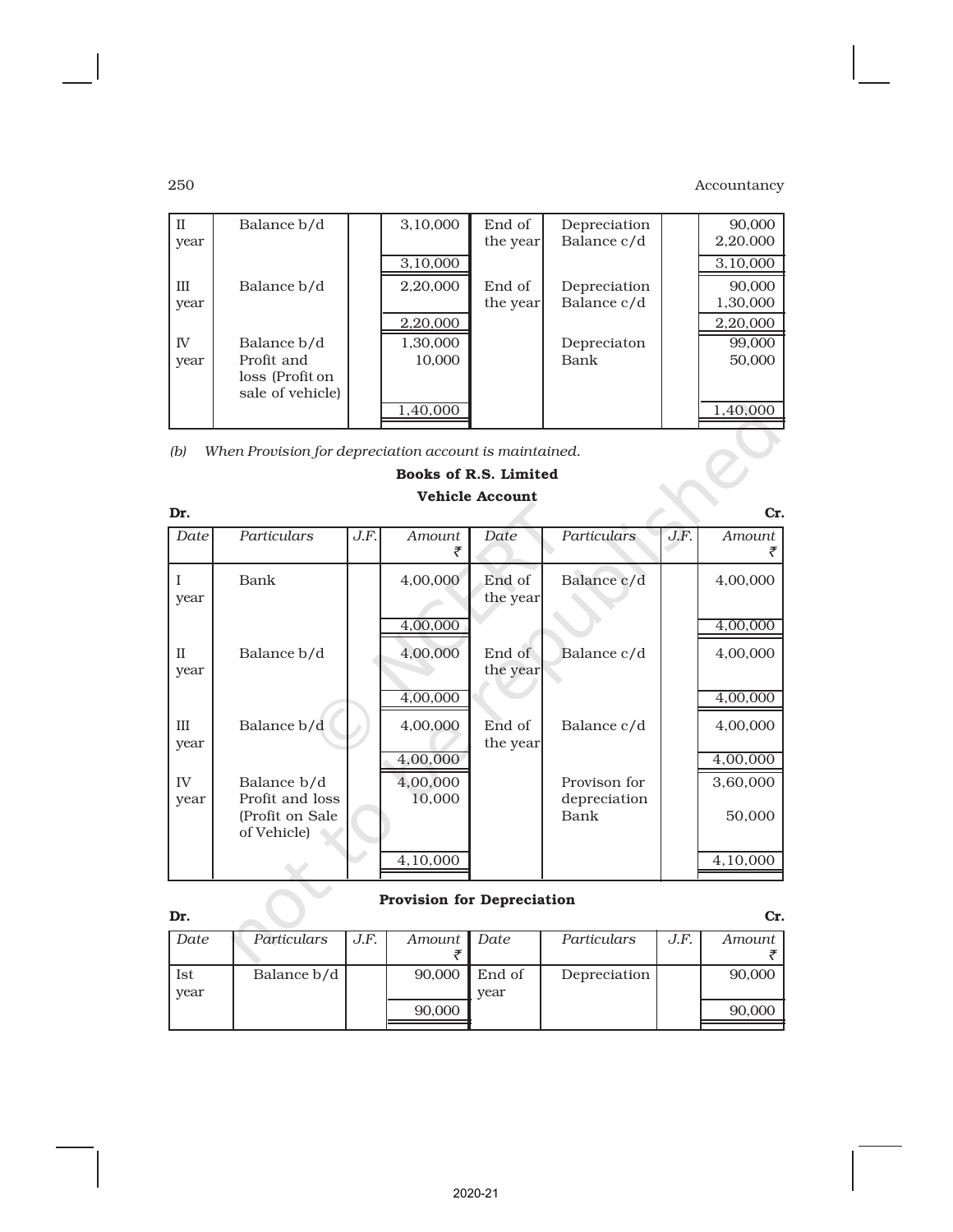| $_{\rm II}$ | Balance b/d | 1,80,000 | End of   | Balance c/d  | 90,000   |
|-------------|-------------|----------|----------|--------------|----------|
| year        |             |          | the year | Depreciation | 90,000   |
|             |             | 1,80,000 |          |              | 1,80,000 |
| III         | Balance b/d | 2,70,000 | End of   | Balance c/d  | 1,80,000 |
| year        |             |          | the year | Depreciation | 90,000   |
|             |             | 2,70,000 |          |              | 2,70,000 |
| IV          | Machinery   | 3,60,000 | End of   | Balance c/d  | 2,70,000 |
| year        |             |          | the year | Provison for | 90,000   |
|             |             |          |          | Depreciation |          |
|             |             | 3,60,000 |          |              | 3,60,000 |

### *7.9.1 Use of Asset Disposal Account*

Asset disposal account is designed to provide a complete and clear view of all the transactions involved in the sale of an asset under one account head. The concerned variables are the original cost of the asset, depreciation accumulated on the asset upto date, sale price of the asset, value of the parts of the asset retained for use, if any and the resultant profit or loss on disposal. The balance of this amount is transferred to the profit and loss account.

This method is generally used when a part of the asset is sold and provision for depreciation account exists.

Under this method, a new account titled *Asset Disposal Account* is opened. The original cost of the asset being sold is debited to the asset disposal account and accumulated depreciation amount appearing in provision for depreciation account relating to that asset till the date of disposal is credited to the asset disposal account. The net amount realised from the sale of the asset is also credited to this account. The balance of asset disposal account shows profit or loss which is transferred to profit and loss account. The advantage of this method is that it gives a full picture of all the transactions related to asset disposal at one place. The journal entries required for the preparation of asset disposal account is as follows:

| 1. | Asset Disposal A/c<br>To Asset A/c | Dr. (with the original cost of asset,<br>being sold)                                                         |
|----|------------------------------------|--------------------------------------------------------------------------------------------------------------|
| 2. | To Asset Disposal A/c              | Provision for Depreciation $A/c$ Dr. (with the accumulated balance in<br>provision for depreciation account) |
| 3. | Bank A/c<br>To Asset Disposal A/c  | Dr. (with the net sales proceeds)                                                                            |

Asset Disposal Account may ultimately show a debit or credit balance. The debit balance on the account indicate loss on disposal and would be dealt with as follows: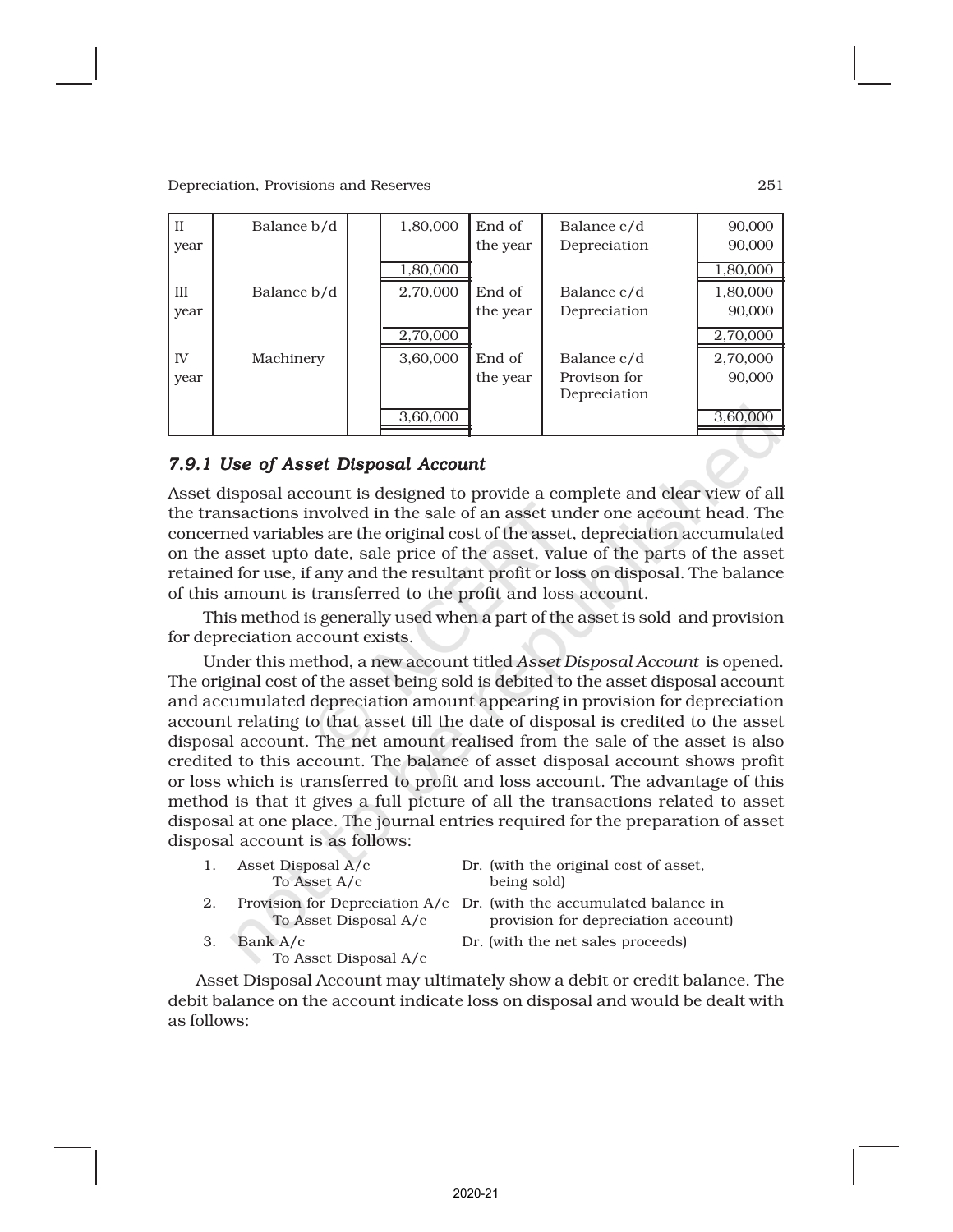Profit and Loss A/c Dr. (with the amount of loss on sale)

To Asset Disposal A/c

The credit balance of the account, profit on disposal and would be closed by the following journal entry:

> Asset Disposal A/c Dr. (with the amount of profit on sale) To Profit and Loss A/c

For example, Karan Enterprises has the following balances in its books as on March 31, 2017

| Machinery ( <i>gross value</i> ): | ₹ $6,00,000$ |
|-----------------------------------|--------------|
| Provision for depreciation:       | ₹2,50,000    |

A machine purchased for  $\bar{x}$  1,00,000 on November 01, 2013, having accumulated depreciation amounting to  $\bar{\tau}$  60,000 was sold on April 1, 2017 for  $\bar{\tau}$  35,000. The Asset Disposal account will be prepared in the following manner:

|                   | <b>Machinery Disposal Account</b> |      |          |                                |                                       |      |                  |  |  |  |  |
|-------------------|-----------------------------------|------|----------|--------------------------------|---------------------------------------|------|------------------|--|--|--|--|
| Dr.               |                                   |      |          |                                |                                       |      | Cr.              |  |  |  |  |
| Date              | Particulars                       | J.F. | Amount   | Date                           | Particulars                           | L.F. | Amount           |  |  |  |  |
| 2017<br>Apr. $01$ | Machinery                         |      | 1,00,000 | 2017<br>Apr. $01$<br>Apr. $01$ | Provision for<br>depreciation<br>Bank |      | 60,000<br>35,000 |  |  |  |  |
|                   |                                   |      |          | 2018<br>Mar. 31                | Profit & Loss                         |      |                  |  |  |  |  |

# Books of Karan Enterprises

#### Machinery Account

| Dr.      |             |          |           |             | Cr.      |
|----------|-------------|----------|-----------|-------------|----------|
| Date     | Particulars | Amount   | Date      | Particulars | Amount   |
|          |             |          |           |             |          |
| 2017     |             |          | 2017      |             |          |
| April 01 | Balance b/d | 6,00,000 | Apr. $01$ | Machine     |          |
|          |             |          |           | Disposal    | 1,00,000 |
|          |             |          | 2018      |             |          |
|          |             |          | Mar. 31   | Balance c/d | 5,00,000 |
|          |             | 6,00,000 |           |             | 6,00,000 |
|          |             |          |           |             |          |

*Working Notes*

| (1) | Computation of loss on sale of machinery |          |
|-----|------------------------------------------|----------|
|     | Original cost of the asset being sold    | 1,00,000 |
|     | Less: accumulated depreciation           | (60,000) |
|     |                                          |          |

 $1,00,000$  $(60,000)$ 40,000

1,00,000 1,00,000 1,00,000

 $(Loss on sale)$  5,000<sup>1</sup>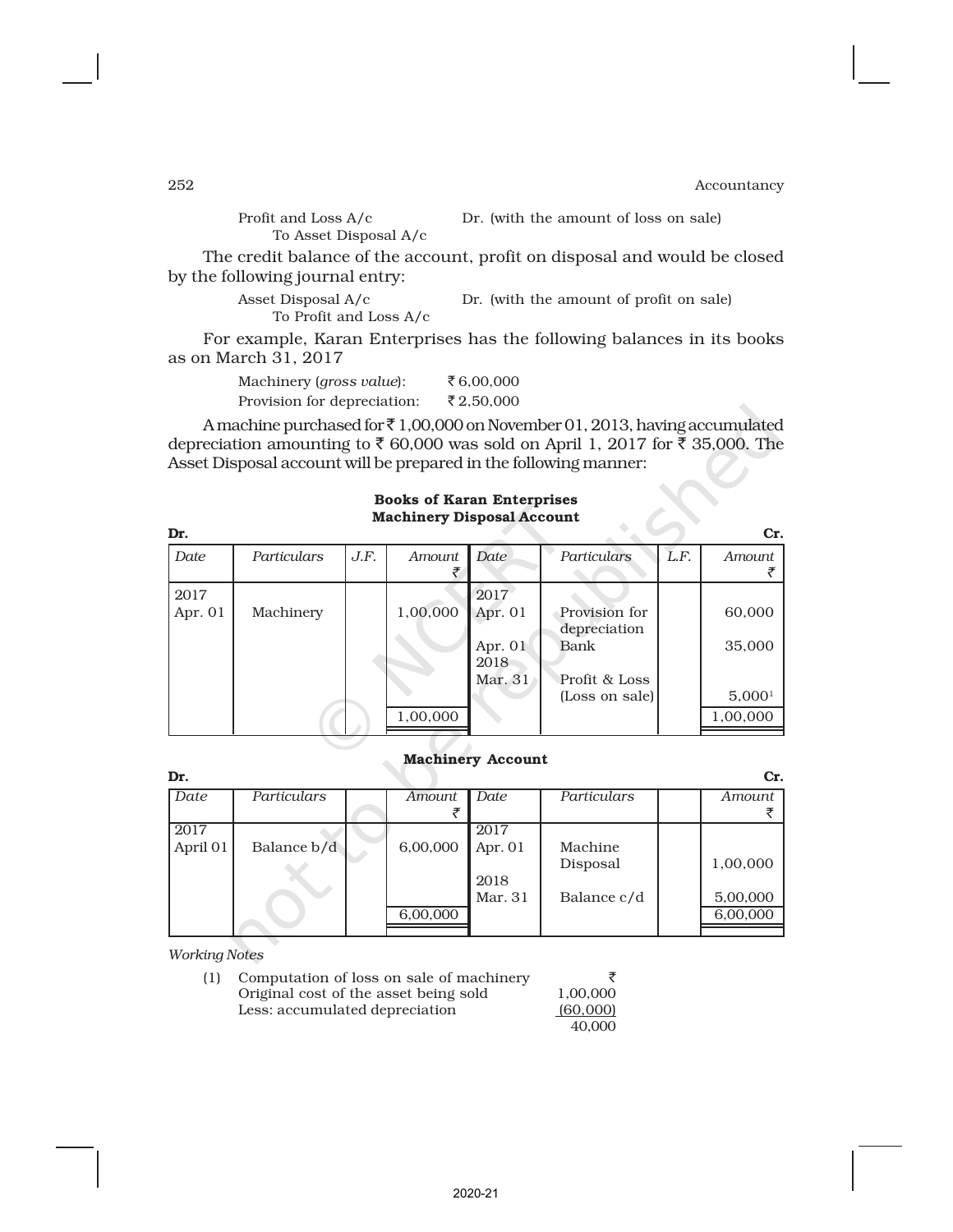| (2) | Sales value realised                    | (35,000)           |
|-----|-----------------------------------------|--------------------|
|     | Loss on sale (i.e. ₹ 40,000 – ₹ 35,000) | 5,000 <sup>1</sup> |

#### *Illustration 6*

On January 01, 2015, Khosla Transport Co. purchased five trucks for  $\bar{\tau}$  20,000 each. Depreciation has been provided at the rate of 10% p.a. using straight line method and accumulated in provision for depreciation acount. On January 01, 2016, one truck was sold for  $\bar{\tau}$  15,000. On July 01, 2017, another truck (purchased for  $\bar{\tau}$  20,000 on Jan, 01, 2014) was sold for  $\bar{\tau}$  18,000. A new truck costing  $\bar{\tau}$  30,000 was purchased on October 01, 2016. You are required to prepare trucks account, Provision for depreciation account and Truck disposal account for the years ended on December 2015, 2016 and 2017 assuming that the firm closes its accounts in December every year.

*Solution*

| Dr.     |                      |      |               |                   |                               |      | Cr.              |
|---------|----------------------|------|---------------|-------------------|-------------------------------|------|------------------|
| Date    | <b>Particulars</b>   | J.F. | <b>Amount</b> | Date              | Particulars                   | J.F. | Amount           |
| 2015    |                      |      |               | 2015              |                               |      |                  |
| Jan. 01 | Bank<br>(Purchase of |      | 1,00,000      | Dec. 31           | Balance c/d                   |      | 1,00,000         |
|         | truck)               |      | 1,00,000      |                   |                               |      | 1,00,000         |
| 2016    |                      |      |               | 2016              |                               |      |                  |
| Jan. 01 | Balance b/d          |      | 1,00,000      | Jan. 01<br>Dec 31 | Truck disposal<br>Balance c/d |      | 20,000<br>80,000 |
|         |                      |      | 1,00,000      |                   |                               |      | 1,00,000         |
| 2017    |                      |      |               | 2017              |                               |      |                  |
| Jan. 01 | Balance b/d          |      | 80,000        | Jul. 01           | Truck disposal                |      | 20,000           |
| Oct. 01 | Bank<br>(Purchase of |      | 30,000        | Dec. 31           | Balance c/d                   |      | 90,000           |
|         | new truck)           |      | 1,10,000      |                   |                               |      | 1,10,000         |

#### Book of Khosla Transport Co. Trucks Account

#### Truck Disposal Account

| Dr.       |                    |      |        |           |                |      | Cr.                |
|-----------|--------------------|------|--------|-----------|----------------|------|--------------------|
| Date      | <b>Particulars</b> | J.F. | Amount | Date      | Particulars    | J.F. | Amount             |
|           |                    |      |        |           |                |      |                    |
| 2016      |                    |      |        | 2016      |                |      |                    |
| Jan. $01$ | Machinery          |      | 20,000 | Jan. 01   | Provision for  |      | 2,000              |
|           |                    |      |        |           | Depreciation   |      |                    |
|           |                    |      |        | Jan. $01$ | Bank (Sale)    |      | 15,000             |
|           |                    |      |        | Jan. $01$ | Profit & Loss  |      | 3,000 <sup>4</sup> |
|           |                    |      |        |           | (Loss on sale) |      |                    |
|           |                    |      | 20,000 |           |                |      | 20,000             |
|           |                    |      |        |           |                |      |                    |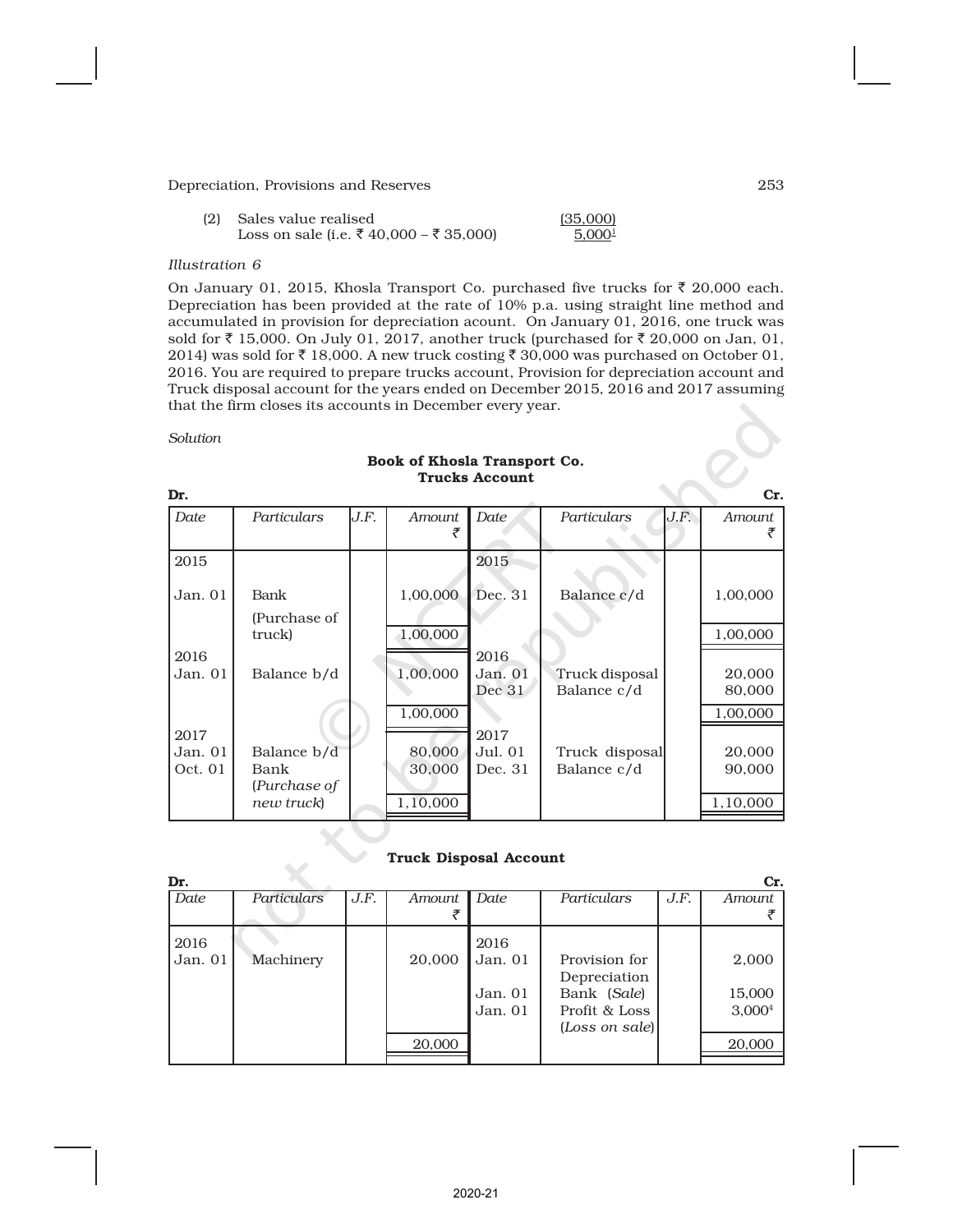| 2017<br>Jul. 01<br>Jul. 01 | Machinery<br>Profit & Loss<br>$(Profit on sale)$ <sup>1</sup> | 20,000<br>3,000 | 2017<br>Jul. 01<br>Jul. 01 | Provision for<br>Depreciation<br>(₹ 2,000 +<br>$2,000 + 1,000$<br>Bank (Sale) | 5,000<br>18,000 |
|----------------------------|---------------------------------------------------------------|-----------------|----------------------------|-------------------------------------------------------------------------------|-----------------|
|                            |                                                               | 23,000          |                            |                                                                               | 23,000          |
|                            |                                                               |                 |                            |                                                                               |                 |

# Provision for Depreciation Account

| Date    | Particulars           | J.F. | Amount | Date      | Particulars  | J.F. | Amount              |
|---------|-----------------------|------|--------|-----------|--------------|------|---------------------|
|         |                       |      |        |           |              |      |                     |
| 2015    |                       |      |        | 2015      |              |      |                     |
| Dec. 31 | Balance c/d           |      | 10,000 | Dec. 31   | Depreciation |      | 10,000 <sup>1</sup> |
|         |                       |      | 10,000 |           |              |      | 10,000              |
| 2016    |                       |      |        | 2016      |              |      |                     |
| Jan. 01 | Truck Disposal        |      | 2,000  | Jan. $01$ | Balance b/d  |      | 10,000              |
| Dec. 31 | Balance c/d           |      | 16,000 | Dec. 31   | Depreciation |      | 8,000 <sup>2</sup>  |
|         |                       |      | 18,000 |           |              |      | 18,000              |
| 2017    |                       |      |        | 2017      |              |      |                     |
| Jan. 01 | <b>Truck Disposal</b> |      | 5,000  | Jan. 01   | Balance b/d  |      | 16,000              |
| Dec. 31 | Balance c/d           |      | 18,750 | Dec. 31   | Depreciation |      |                     |
|         |                       |      |        |           | ₹6000+       |      |                     |
|         |                       |      |        |           | $1000+750$   |      | 7,750 <sup>3</sup>  |
|         |                       |      | 23,750 |           |              |      | 23,750              |

# *Working Notes*

| $\mathbf{1}$ . | Calculation of amount of depreciation | ₹                   |
|----------------|---------------------------------------|---------------------|
|                | Year - 2015                           |                     |
|                | 10% on ₹ 1,00,000 for one year        | 10,000 <sup>1</sup> |
|                | Year - 2016                           |                     |
|                | 10% on ₹80,000 for one year           | 8000 <sup>2</sup>   |
|                | Year – 2017                           |                     |
|                | 10% on ₹60,000 for 1 year             | 6,000               |
|                | 10% on ₹ 20,000 for six months        | 1,000               |
|                | 10% on ₹ 30,000 for three months      | 7,50                |
|                |                                       | $7,750^3$           |
| 2.             | Loss on sale of first truck           |                     |
|                | Original cost on January 01, 2015     | 20,000              |
|                | Less depreciation at 10%              | (2,000)             |
|                | Book value on January 1, 2016         | 18,000              |
|                | Sales price realised on 01.01.2016    | (15,000)            |
|                | Loss on sale of first machine         |                     |
|                |                                       |                     |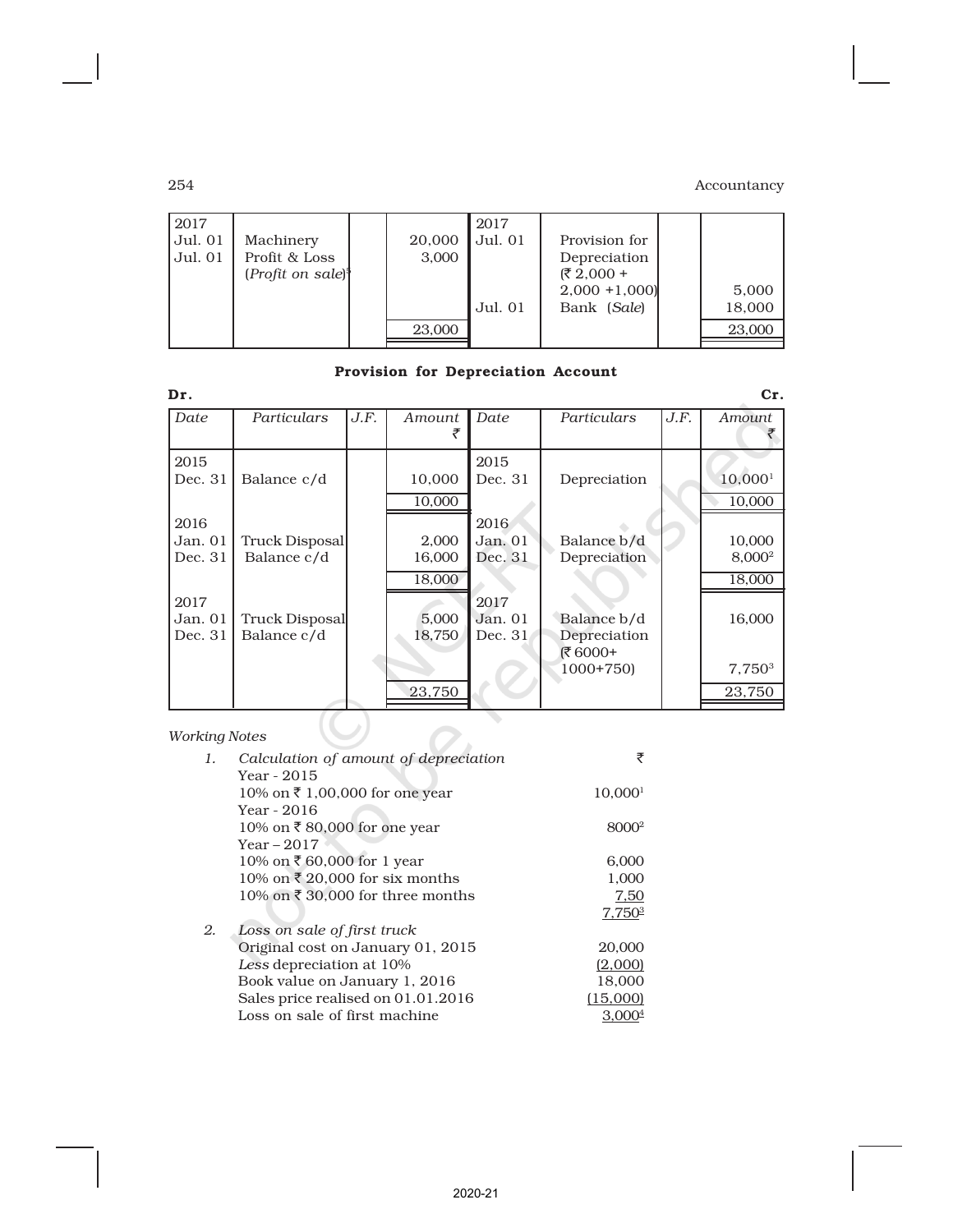| 3. | Profit on sale of second truck |       |        |
|----|--------------------------------|-------|--------|
|    | Original Cost of second truck  |       | 20,000 |
|    | (Less) depreciation charged    |       |        |
|    | 2015                           | 2.000 |        |
|    | 2016                           | 2,000 |        |
|    | 2017 (upto June, 2016)         | 1,000 | 5.000  |
|    | Book value of second truck     |       | 15,000 |
|    | Sale price of second truck     |       | 18,000 |
|    | Profit on sale                 |       |        |

#### *Illustration 7*

On April 01, 2015, following balances appeared in the books of M/s Kanishka Traders: Furniture account  $\bar{\tau}$  50,000, Provision for depreciation on furniture  $\bar{\tau}$  22,000. On October 01, 2015 a part of furniture purchased for Rupees 20,000 in April 01, 2011 was sold for ₹5,000. On the same date a new furniture costing ₹25,000 was purchased. The depreciation was provided @ 10% p.a. on original cost of the asset and no depreciation was charged on the asset in the year of sale. Prepare furniture account and provision for depreciation account for the year ending March 31, 2016.

#### *Solution*

#### Books of Kanishka Traders Furniture Account

| Dr.                          |                     |      |                            |                                    |                                                                                           |      | Cr.                                                      |
|------------------------------|---------------------|------|----------------------------|------------------------------------|-------------------------------------------------------------------------------------------|------|----------------------------------------------------------|
| Date                         | Particulars         | J.F. | Amount Date                |                                    | Particulars                                                                               | J.F. | Amount                                                   |
| 2015<br>Apr. $01$<br>Oct. 01 | Balance b/d<br>Bank |      | 50,000<br>25,000<br>75,000 | 2015<br>Oct.01<br>2016<br>March 31 | Bank<br>Provision for<br>depreciation<br>Profit and Loss<br>(Loss on sale)<br>Balance c/d |      | 5,000<br>8,000<br>7,000 <sup>1</sup><br>55,000<br>75,000 |

#### Provision for Depreciation on Furniture Account

| Dr.     |                 |      |        |           |              |      | Cr.    |
|---------|-----------------|------|--------|-----------|--------------|------|--------|
| Date    | Particulars     | J.F. | Amount | Date      | Particular   | J.F. | Amount |
|         |                 |      |        |           |              |      |        |
| 2015    |                 |      |        | 2015      |              |      |        |
| Oct. 01 | Furniture       |      | 8,000  | Apr. $01$ | Balance b/d  |      | 22,000 |
|         | (Accumulated    |      |        |           |              |      |        |
|         | depreciation on |      |        |           |              |      |        |
|         | furniture sold) |      |        |           |              |      |        |
| 2016    |                 |      |        | 2016      |              |      |        |
| Mar. 31 | Balance c/d     |      | 18,250 | Mar. 31   | Depreciation |      |        |
|         |                 |      |        |           | $(2,000 +$   |      | 4,250  |
|         |                 |      | 26,250 |           | 1,250        |      | 26,250 |
|         |                 |      |        |           |              |      |        |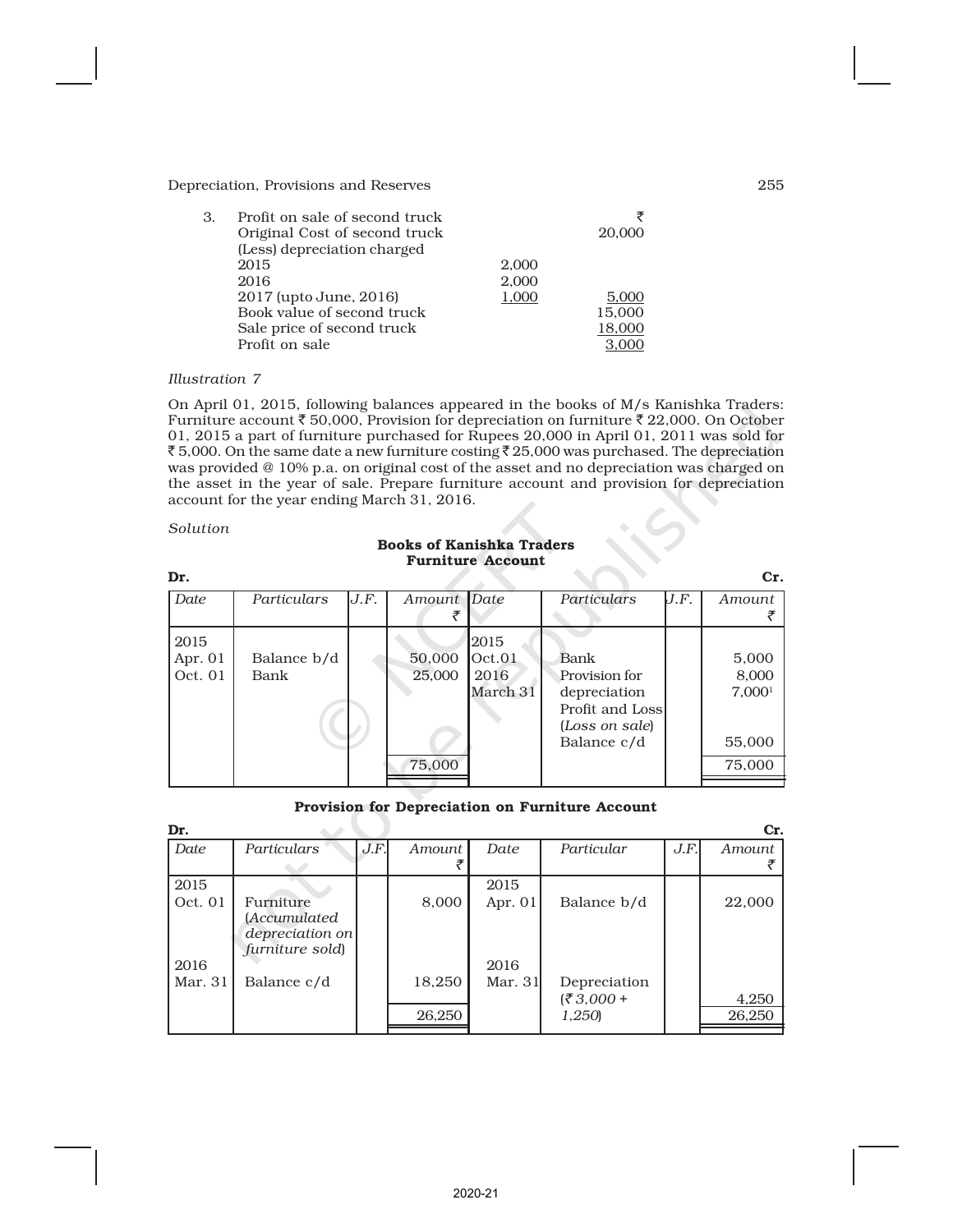| <b>Working Notes</b> |                                                                                                                                                                                                                          |                                               |
|----------------------|--------------------------------------------------------------------------------------------------------------------------------------------------------------------------------------------------------------------------|-----------------------------------------------|
| 1.                   | Calculation of amount of depreciation<br>Calculation of loss on sale<br>Original cost of furniture on 01.10.2015<br>Less: Depreciation for 4 year from 01.04.2011 to<br>31.04.2015 (no depreciation for the year of sale | ₹<br>20,000                                   |
|                      | @10% p.a. on original cost<br>Value as on 01.10.2015<br>Sale price                                                                                                                                                       | 8,000<br>12,000<br>5,000                      |
| 2.                   | Loss on sale<br>Depreciation for the year 2015-16<br>10% of ₹30,000 (₹50,000 – ₹20,000) for full year<br>10% of ₹25,000 for 6 month                                                                                      | 7.000 <sup>1</sup><br>3,000<br>1,250<br>4,250 |

#### *Illustration 8*

Solve illustration 07, if the firm maintains furniture disposal account prepared along with furniture account and provision for depreciation on furniture account.

#### Books of Anil Traders Furniture Account

| Dr.                         |                     |      |                  |                           |                       |      | Cr.    |
|-----------------------------|---------------------|------|------------------|---------------------------|-----------------------|------|--------|
| Date                        | Particulars         | J.F. | Amount           | Date                      | Particulars           | J.F. | Amount |
| 2015<br>Apr. $01$<br>Oct.01 | Balance b/d<br>Bank |      | 50,000<br>25,000 | 2015<br>Apr. $01$<br>2016 | Furniture<br>disposal |      | 20,000 |
|                             |                     |      |                  | Mar. 31                   | Balance c/d           |      | 55,000 |
|                             |                     |      | 75,000           |                           |                       |      | 75,000 |
|                             |                     |      |                  |                           |                       |      |        |

#### Provision for Depreciation on Furniture Account

| Dr.     |             |      |        |           |              |      | Cr.    |
|---------|-------------|------|--------|-----------|--------------|------|--------|
| Date    | Particulars | J.F. | Amount | Date      | Particular   | J.F. | Amount |
|         |             |      |        |           |              |      |        |
| 2015    |             |      |        | 2015      |              |      |        |
| Oct.01  | Furniture   |      | 8,000  | Apr. $01$ | Balance b/d  |      | 22,000 |
|         | disposal    |      |        |           |              |      |        |
| 2016    |             |      |        | 2016      |              |      |        |
| Mar. 31 | Balance c/d |      | 18,250 | Mar.31    | Depreciation |      | 4,250  |
|         |             |      | 26,250 |           |              |      | 26,250 |
|         |             |      |        |           |              |      |        |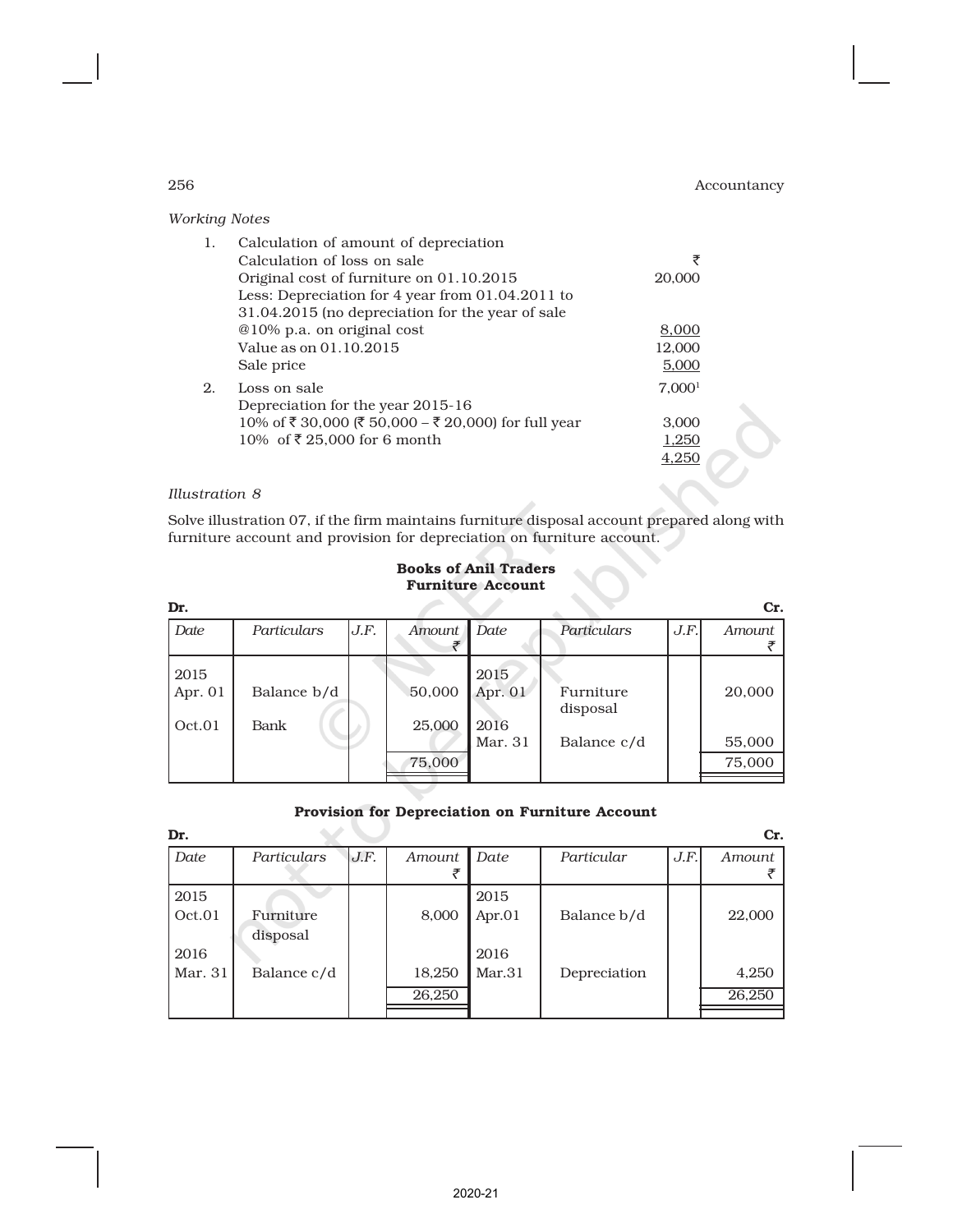| Dr.            |             |      |        |                |                                                                          |      | Cr.                     |
|----------------|-------------|------|--------|----------------|--------------------------------------------------------------------------|------|-------------------------|
| Date           | Particulars | J.F. | Amount | Date           | Particular                                                               | J.F. | Amount                  |
| 2015<br>Oct.01 | Furniture   |      | 20,000 | 2015<br>Oct.01 | Provision for<br>Depreciation<br>Bank<br>Profit & Loss<br>(Loss on sale) |      | 8,000<br>5,000<br>7,000 |
|                |             |      | 20,000 |                |                                                                          |      | 20,000                  |

#### Furniture Disposal Account

#### *Illustration 9*

On Jan 01, 2012 Jain & Sons purchased a second hand plant costing  $\bar{\tau}$  2,00,000 and spent ₹ 10,000 on its overhauling. It also spent ₹ 5,000 on transportation and installation of the plant. It was decided to provide for depreciation @ of 20% on written down value. The plant was destroyed by fire on July 31, 2015 and an insurance claim of  $\overline{\mathfrak{c}}$  50,000 was admitted by the insurance company. Prepare plant account, accumulated depreciation account and plant disposal account assuming that the company closes its books on December 31, every year.

*Solution*

# Books of Jain & Sons.

| Dr.       |             |      |          | 1 1011 - 11000 din c |                |      | Cr.      |
|-----------|-------------|------|----------|----------------------|----------------|------|----------|
| Date      | Particulars | J.F. | Amount   | Date                 | Particulars    | J.F. | Amount   |
| 2012      |             |      |          | 2012                 |                |      |          |
| Jan. 01   | Bank        |      | 2,15,000 | Dec. 31              | Balance c/d    |      | 2,15,000 |
|           |             |      | 2,15,000 |                      |                |      | 2,15,000 |
| 2013      |             |      |          | 2013                 |                |      |          |
| Jan. 01   | Balance b/d |      | 2,15,000 | Dec. 31              | Balance c/d    |      | 2,15,000 |
|           |             |      | 2,15,000 |                      |                |      | 2,15,000 |
| 2014      |             |      |          | 2014                 |                |      |          |
| Jan. 01   | Balance b/d |      | 2,15,000 | Dec. 31              | Balance c/d    |      | 2,15,000 |
|           |             |      | 2,15,000 |                      |                |      | 2,15,000 |
| 2015      |             |      |          | 2015                 |                |      |          |
| Jan. $01$ | Balance b/d |      | 2,15,000 | Jul. 31              | Plant disposal |      | 2,15,000 |
|           |             |      | 2,15,000 |                      |                |      | 2,15,000 |
|           |             |      |          |                      |                |      |          |

### Plant Account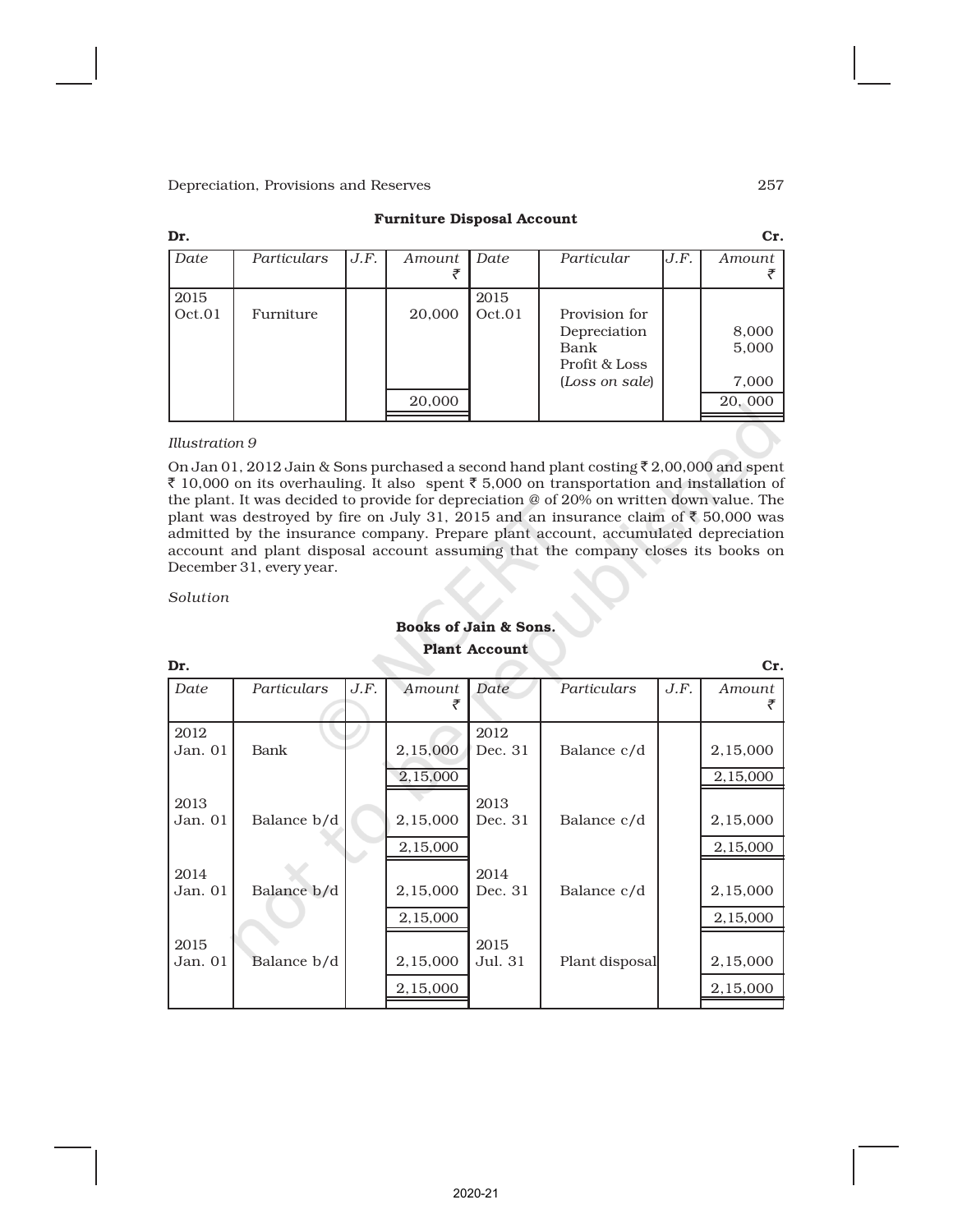|             |      |                      |                            |                             |      | Cr.                                                 |
|-------------|------|----------------------|----------------------------|-----------------------------|------|-----------------------------------------------------|
| Particulars | J.F. | Amount               | Date                       | Particulars                 | J.F. | Amount                                              |
| Balance c/d |      | 43,000               | 2012<br>Dec. 31            | Depreciation                |      | 43,000 <sup>1</sup>                                 |
| Balance c/d |      | 77,400               | 2013<br>Jan. 01            | Balance b/d<br>Depreciation |      | 43,000<br>43,000<br>34,400 <sup>2</sup>             |
| Balance c/d |      | 77,400<br>1,04,920   | 2014<br>Jan. 01<br>Dec. 31 | Balance b/d<br>Depreciation |      | 77,400<br>77,400<br>27,520 <sup>3</sup><br>1,04,920 |
|             |      | 1,17,763<br>1,17,763 | 2015<br>Jan. 01<br>July 31 | Balance b/d<br>Depreciation |      | 1,04,920<br>12,843 <sup>4</sup><br>1,17,763         |
|             |      | Plant disposal       | 43,000<br>1,04,920         |                             |      |                                                     |

# Accumulated Depreciation Account

# Plant Disposal Account

| Dr.     |              |      |          |         |                |      | Cr.      |
|---------|--------------|------|----------|---------|----------------|------|----------|
| Date    | Particulars  | J.F. | Amount   | Date    | Particulars    | J.F. | Amount   |
|         |              |      |          |         |                |      |          |
| 2015    |              |      |          | 2015    |                |      |          |
| Jul. 31 | Plant        |      | 2,15,000 | Jul. 31 | Accumulated    |      | 1,17,763 |
|         |              |      |          |         | depreciation   |      |          |
|         |              |      |          |         | Insurance Co.  |      | 50,000   |
|         |              |      |          |         | Profit & Loss  |      | 47,2375  |
|         |              |      |          |         | (Loss on sale) |      |          |
|         |              |      | 2,15,000 |         |                |      | 2,15,000 |
|         |              |      |          |         |                |      |          |
|         | $\mathbf{r}$ |      |          |         |                |      |          |

*Working Notes:*

| 1. | Calculation of Depreciation Amount |          |
|----|------------------------------------|----------|
|    | Original cost on 01.01.2012        | 2,15,000 |
|    | $(2,00,000 + 10,000 + 5,000)$      |          |
|    | Depreciation for the year 2012     |          |
|    | $(@20\% \text{ of } ₹2,15,000)$    | (43,000) |
|    |                                    | 1.72.000 |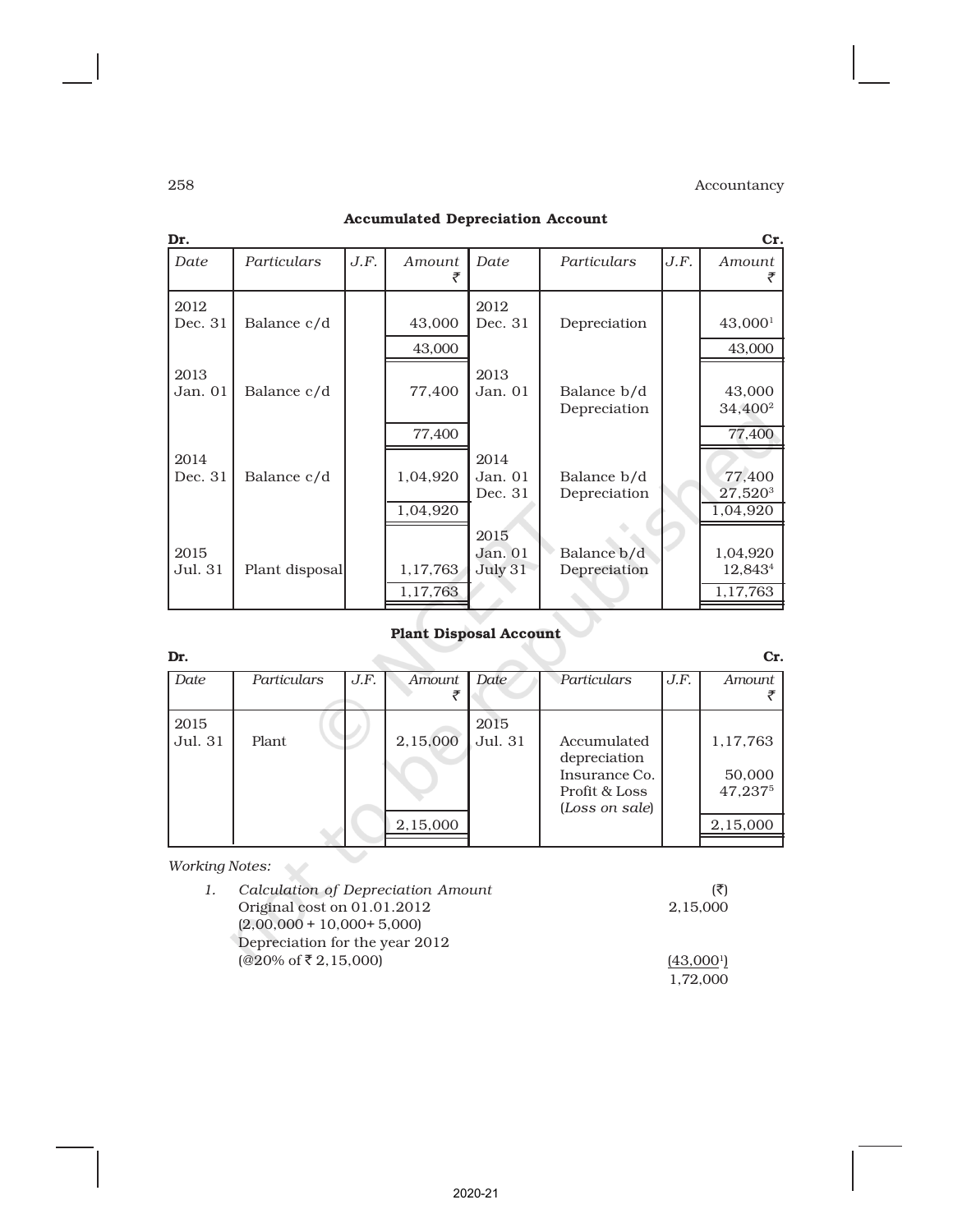| Depreciation for the year 2013<br>$(@20\% \text{ of } ₹ 1,72,000)$ | $(34, 400^2)$<br>1,37,600       |
|--------------------------------------------------------------------|---------------------------------|
| Depreciation for the year 2014                                     |                                 |
| $(@20\% \text{ of } ₹ 1,37,600)$                                   | 27,520 <sup>3</sup><br>1,10,080 |
| Depreciation till 31.07.15                                         | (12, 843)                       |
| $(@20\% \text{ of } ₹ 1,10,080)$                                   | 97.237                          |
| Insurance claim<br>Loss on disposal                                | (50,000)<br>47.2375             |

# 7.10 Effect of any Addition or Extension to the Existing Asset

An existing asset may require some additions or extensions for being suitable for operations. Such additions/extensions may or may not become an integral part of the asset. The amount incurred on such additions/extensions is capitalised and written off as depreciation over the life of the asset. It is important to mention here that the amount so incurred is in addition to usual repair and maintenance expenses. AS-6 (Revised) mentions that

- Any addition or extension, which becomes an integral part of the existing asset should be depreciated over the useful life of that asset;
- The depreciation on such addition or extension may also be provided at the rate applied to the existing asset;
- Where an addition or extension retains a separate identity and is capable of being used after the existing asset is disposed off, depreciation, should be provided independently on the basis of its own useful life.

#### *Illustration 10*

M/s Digital Studio bought a machine for  $\bar{\tau}$  8,00,000 on April 01, 2013. Depreciation was provided on straight-line basis at the rate of 20% on original cost. On April 01, 2015 a substantial modification was made in the machine to make it more efficient at a cost of  $\bar{\xi}$  80,000. This amount is to be depreciated @ 20% on straight line basis. Routine maintenance expenses during the year 2013-14 were  $\bar{\tau}$  2,000.

Draw up the Machine account, Provision for depreciation account and charge to profit and loss account in respect of the accounting year ended on March 31, 2016.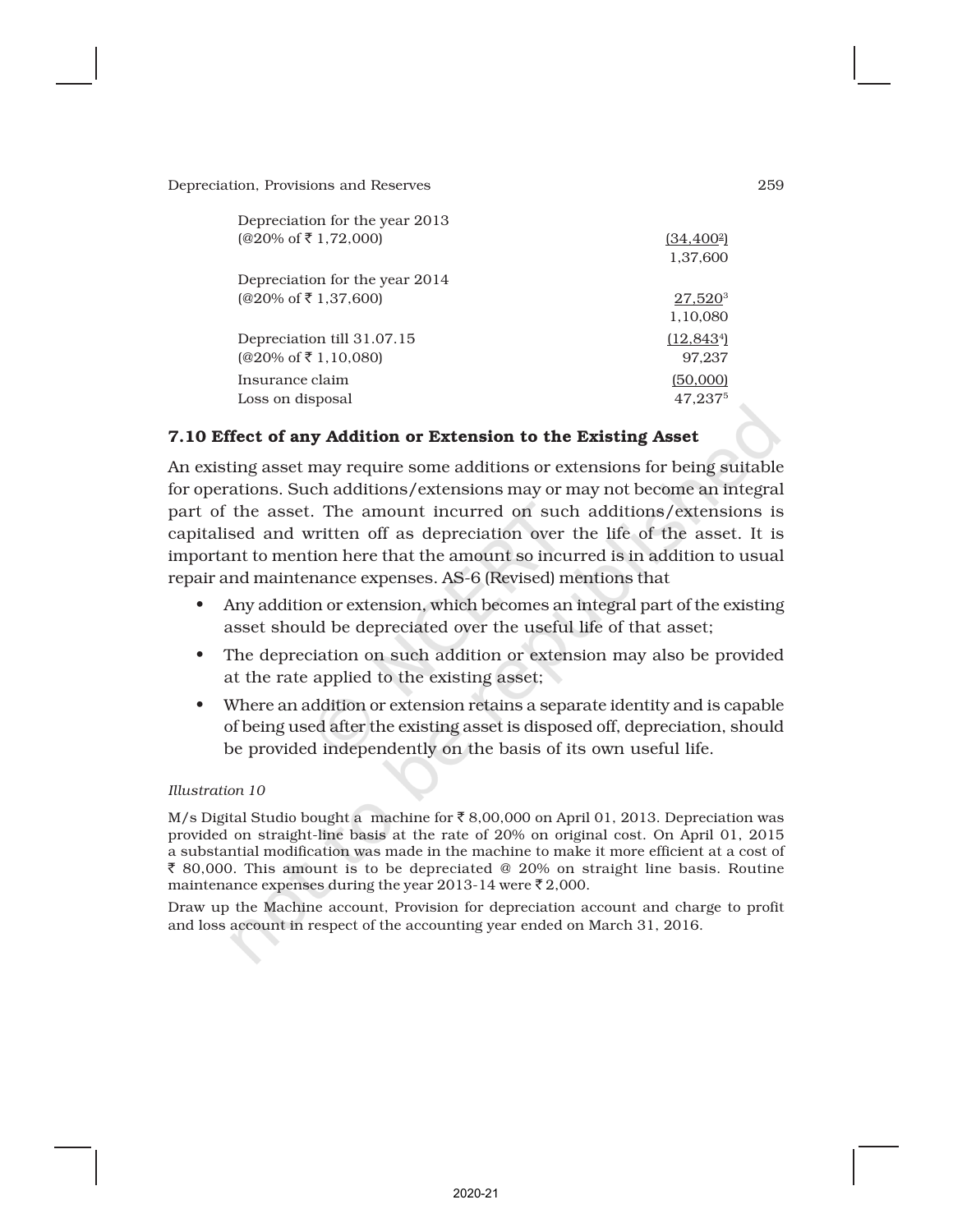*Solution*

# Books of Digital Studio Machine Account

| Dr.               |             |      |          |        |             |      | Cr.      |
|-------------------|-------------|------|----------|--------|-------------|------|----------|
| Date              | Particulars | J.F. | Amount   | Date   | Particulars | J.F. | Amount   |
|                   |             |      |          |        |             |      |          |
| 2015              |             |      |          | 2016   |             |      |          |
| Apr <sub>01</sub> | Balance b/d |      | 800,000  | Mar 31 | Balance c/d |      | 8,80,000 |
|                   | Bank        |      | 80,000   |        |             |      |          |
|                   |             |      | 8,80,000 |        |             |      | 8,80,000 |
|                   |             |      |          |        |             |      |          |

#### Provision for Depreciation Account

| Dr.            |             |      |          |                          |              |      | Cr.                     |
|----------------|-------------|------|----------|--------------------------|--------------|------|-------------------------|
| Date           | Particulars | J.F. | Amount   | Date                     | Particulars  | J.F. | Amount                  |
| 2014<br>Mar 31 | Balance c/d |      | 4,96,000 | 2015<br>April 01<br>2016 | Balance b/d  |      | $3,20,000$ <sup>1</sup> |
|                |             |      |          | Mar <sub>31</sub>        | Depreciation |      | 1,76,000 <sup>2</sup>   |
|                |             |      | 4,96,000 |                          |              |      | 4,96,000                |
|                |             |      |          |                          |              |      |                         |

*Working Notes*

1. Cost of modification is capitalised but routine repair expenses are treated as revenue expenditure.

| Calculation of balance of provision for depreciation account on 01.04.2014. |                             |
|-----------------------------------------------------------------------------|-----------------------------|
| Original Cost on 01.04.2013                                                 | $= ₹8,00,000$               |
| Depreciation for the years 2013-14 and 2014-15                              | $=$ ₹ 3,20,000 <sup>1</sup> |
| $(@ 20\% \text{ of } ₹ 8,00,000)$                                           |                             |
| Depreciation for the year 2015-16 is calculated as under:                   |                             |
| 20% of 8,00,000                                                             | $=$ ₹ 1,60,000              |
| 20% of ₹80,000                                                              | $=$ ₹ 16,000                |
| Total Depreciation for 2015-16                                              | $= 71,76,000^2$             |
| Amount to be charged to profit and loss account                             |                             |
| Depreciation                                                                | ₹1,76,000                   |
| Repair and maintenance                                                      | ₹ 2,000                     |
|                                                                             |                             |

### *Illustration 11*

M/s Nishit printing press bought a printing machine for  $\bar{\tau}$  6, 80,000 on April 01, 2015. Depreciation was provided on straight line basis at the rate of 20% on original cost. On April 01, 2017 a modification was made in the machine to increase its technical reliability for  $\bar{\tau}$  70,000. On the same date, an important component of the machine was replaced for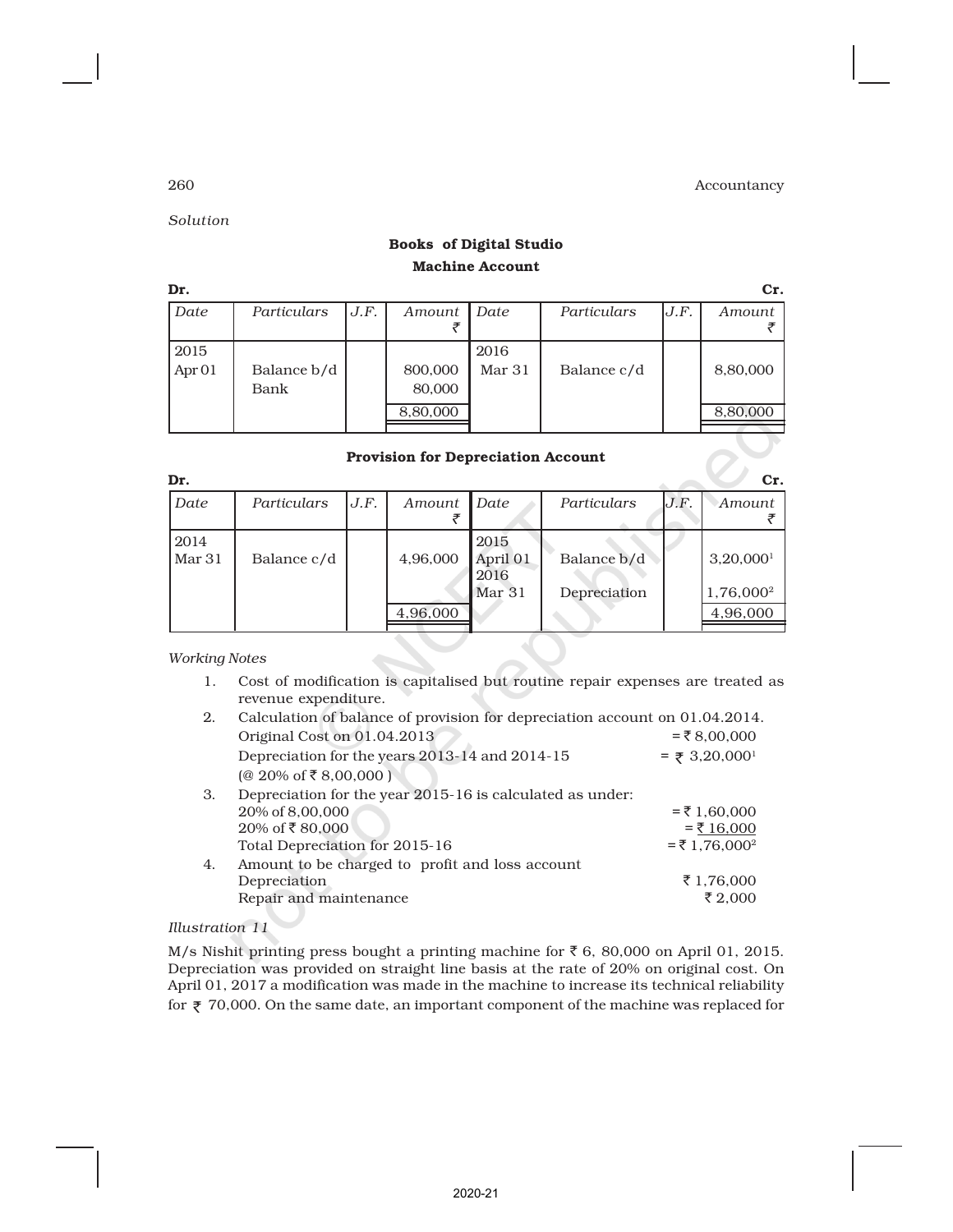$\bar{\tau}$  20,000 due to excessive wear and tear. Routine maintenance expenses during the year  $are ₹ 5,000$ 

Prepare machinery account, provision for depreciation account. Show the working notes accordingly for the year ending March 31, 2018.

| Date            | Particular                  | J.F. | Account                                  | Date            | Particular  | J.F. | Account              |
|-----------------|-----------------------------|------|------------------------------------------|-----------------|-------------|------|----------------------|
| 2017<br>Apr. 01 | Balance b/d<br>Bank<br>Bank |      | 6,80,000<br>70,000<br>20,000<br>7,70,000 | 2018<br>Mar. 31 | Balance c/d |      | 7,70,000<br>7,70,000 |

#### Machinery Account

#### Provision for Depreciation Account

| Date           | Particulars | J.F. | Amount 1 | Date                                | Particulars                 | J.F. | Amount               |
|----------------|-------------|------|----------|-------------------------------------|-----------------------------|------|----------------------|
| 2018<br>Mar.31 | Balance c/d |      | 4,26,000 | 2017<br>Apr. $01$<br>2018<br>Mar.31 | Balance b/d<br>Depreciation |      | 2,72,000<br>1,54,000 |
|                |             |      | 4,26,000 |                                     |                             |      | 4,26,000             |

#### *Working Notes* `

1. Cost of Machine for the year 2015 = 6,80,000 Depreciation Charged for the

Years 2015-16 and 2016-17 =

 $(i.e., ₹70,000 + ₹20,000)$ 

# $\frac{20}{1}$  × 6,80,000  $\left| \frac{20}{2} \right|$

 $\rfloor$ 1

- L 100  $= 2,72,000$
- 2. Depreciation for the year 2017-18 =  $\overline{6,80,000}$ 
	- $20\% \text{ of } 6,80,000$  = 1,36,000
	- $20\% \text{ of } 90,000$  = 18,000

Depreciation for the year 2017-18  $= 1,54,000$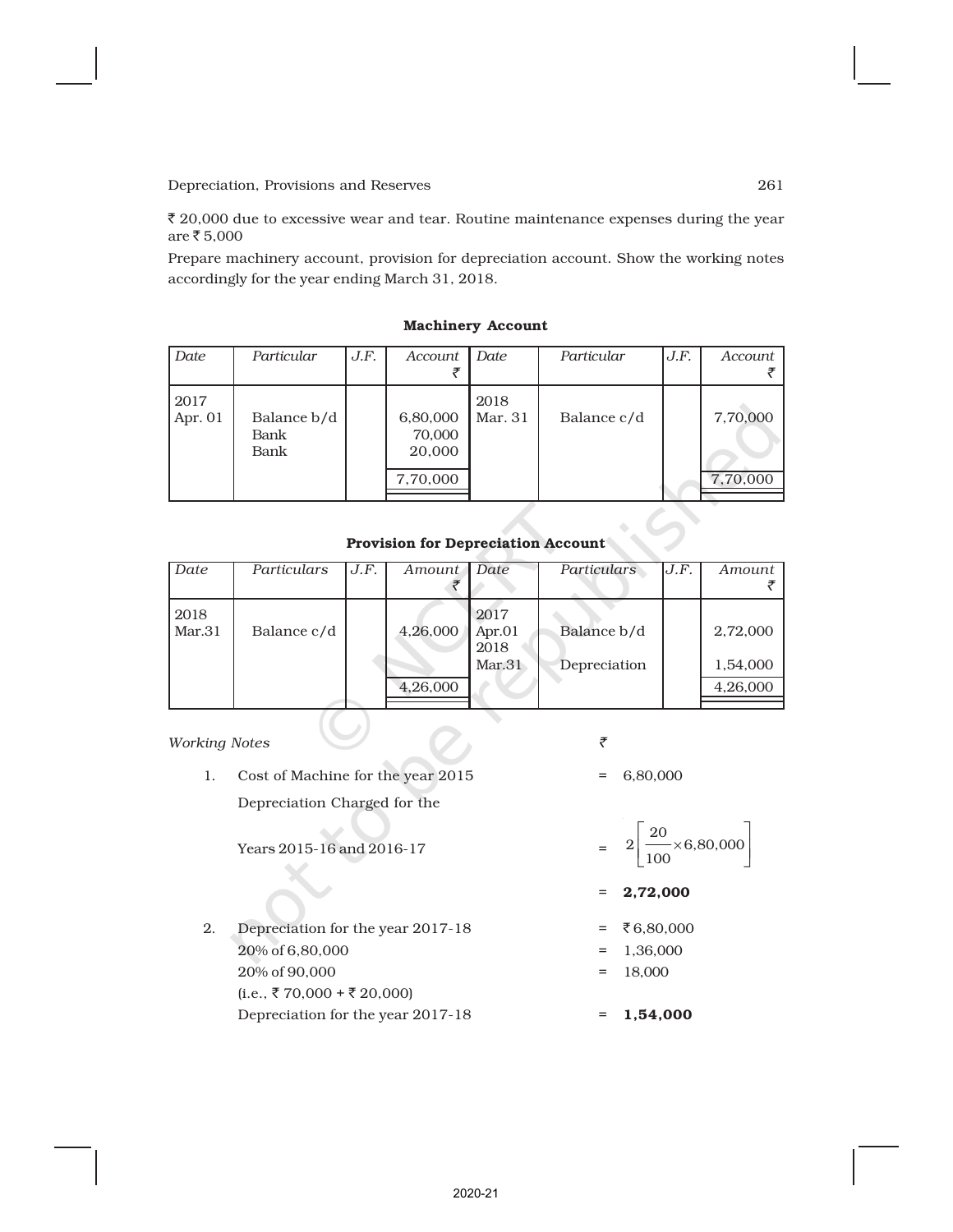# SECTION – II

#### Provisions and Reserve

#### 7.11 Provisions

There are certain expenses/losses which are related to the current accounting period but amount of which is not known with certainty because they are not yet incurred. It is necessary to make provision for such items for ascertaining true net profit. For example, a trader who sells on credit basis knows that some of the debtors of the current period would default and would not pay or would pay only partially. It is necessary to take into account such an expected loss while calculating true and fair profit/loss according to the principle of Prudence or Conservatism. Therefore, the trader creates a *Provision for Doubtful Debts* to take care of expected loss at the time of realisation from debtors. In a similar way, Provision for repairs and renewals may also be created to provide for expected repair and renewal of the fixed assets. Examples of provisions are :

- Provision for depreciation;
- Provision for bad and doubtful debts;
- Provision for taxation;
- Provision for discount on debtors; and
- Provision for repairs and renewals.

It must be noted that the amount of provision for expense and loss is a charge against the revenue of the current period. Creation of provision ensures proper matching of revenue and expenses and hence the calculation of true profits. Provisions are created by debiting the profit and loss account. In the balance sheet, the amount of provision may be shown either:

- By way of deduction from the concerned asset on the assets side. For example, provision for doubtful debts is shown as deduction from the amount of sundry debtors and provision for depreciation as a deduction from the concerned fixed assets;
- On the liabilities side of the balance sheet alongwith current liabilities, for example provision for taxes and provision for repairs and renewals.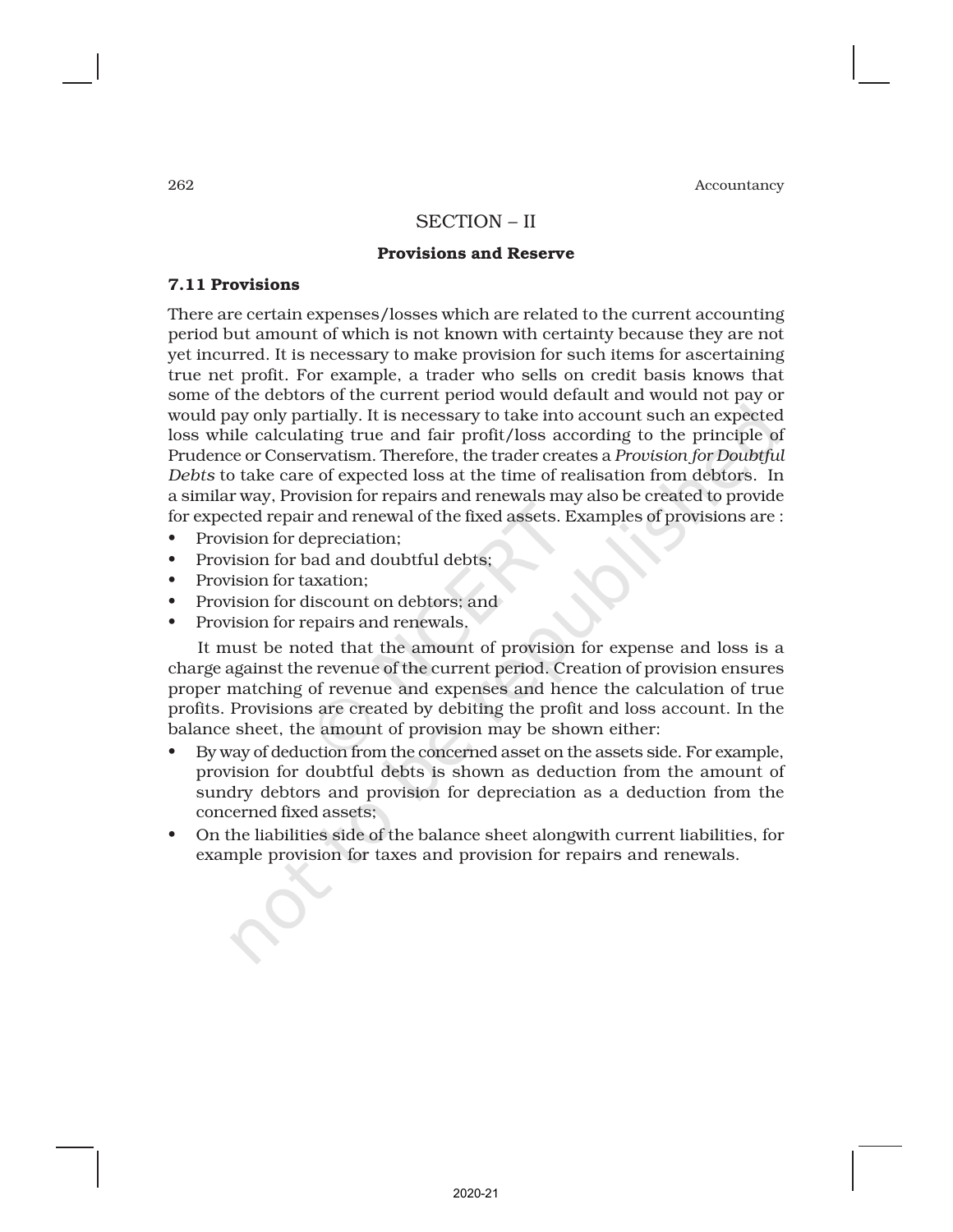# *7.11.1 Accounting Treatment for Provisions*

The accounting treatment of all types of provisions is almost similar. Therefore, the accounting treatment is explained here taking up the case of provision for doubtful debts.

As already stated that when business transaction takes place on credit basis, debtors account is created and its balance is shown on the asset-side of the balance sheet. These debtors may be of three types:

- Good Debtors are those from where collection of debt is certain.
- *Bad Debts* are those debtors from where collection of money is not possible and the amount of credit given is a certain loss.
- *Doubtful Debts* are those debtors who may pay but business firm is not sure about the collection of full amount from them. In fact, as a matter of business experience, some percentage of such debtors are not likely to pay, hence treated as doubtful debts. To consider this possible loss on account of non-payment by some debtors, it is a common practice (and necessary also) to make a suitable provision for doubtful debts at the time of ascertaining true profit or loss. The provision for doubtful debts is usually calculated as a certain percentage of the total amount due from sundry debtors after deducting/writing-off all known bad debts. Provision for doubtful debts is also called 'Provision for bad and doubtful debts'. It is created by debiting the amount of required provision to the profit and loss account and crediting it to provision for doubtful debts account.

For creating a provision for doubtful debts the following journal entry is recorded:

Profit and Loss A/c Dr. (with the amount of provision) To Provision for doubtful debts A/c

This is explained with the help of the following example

Observe an extract of the trial balance from the books of Trehan Traders on March 31, 2014 is given below:

| Date | Account title         | L.F. | Debit<br>Amount | Credit<br>Amount |
|------|-----------------------|------|-----------------|------------------|
|      | <b>Sundry Debtors</b> |      | 68,000          |                  |

Additional Information

- Bad debts proved bad but not recorded amounted to  $\bar{z}$  8,000
- Provision is to be maintained at 10% of debtors.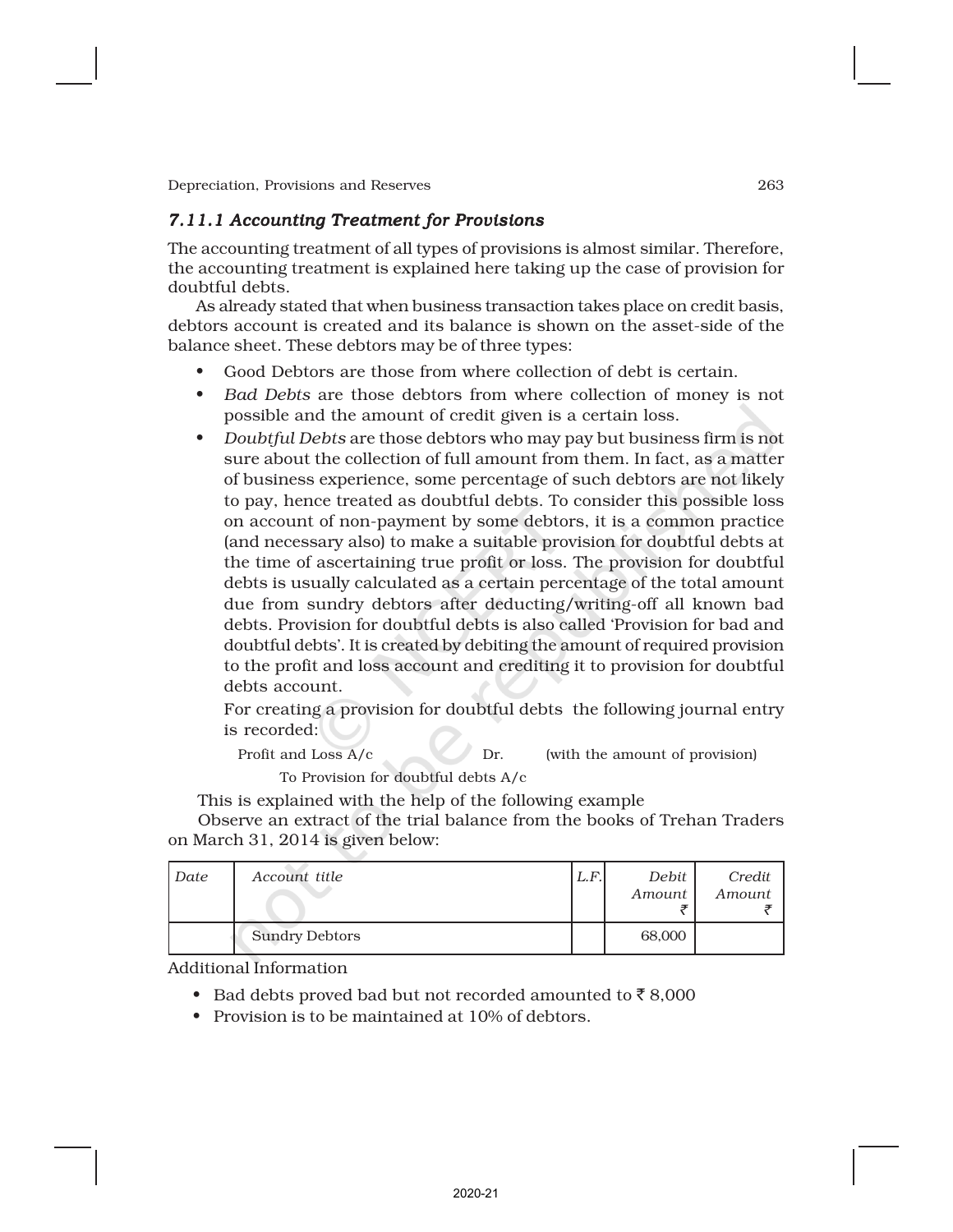In order to create the provision for doubtful debts, the following journal entries will be recorded:

Journal

|                 | ovumai                                                                                                    |     |      |               |                    |  |
|-----------------|-----------------------------------------------------------------------------------------------------------|-----|------|---------------|--------------------|--|
| Date            | Particulars                                                                                               |     | L.F. | <i>Amount</i> | <i>Amount</i>      |  |
| 2014<br>Mar. 31 | Bad debts A/c<br>To Sundry debtors A/c<br>(Bad debts written off)                                         | Dr. |      | 8,000         | 8,000              |  |
| Mar. 31         | Profit & Loss A/c<br>To Bad debts A/c<br>(Bad debts debited to profit and<br>loss account)                | Dr. |      | 8,000         | 8,000              |  |
| Mar. 31         | Profit and Loss A/c<br>To Provision for doubtful debts a/c<br>(For creating provision for doubtful debts) | Dr. |      | 6,0001        | 6,000 <sup>1</sup> |  |

*Working Notes*

Provision for doubtful debts @10% of sundry debtors i.e.  $\overline{\xi}$  68,000 –  $\overline{\xi}$  8000 =  $\overline{\xi}$  60,000

₹ 6000× $\frac{10}{100}$  $\times \frac{10}{100}$  = ₹6000<sup>1</sup>

### 7.12 Reserves

A part of the profit may be set aside and retained in the business to provide for certain future needs like growth and expansion or to meet future contingencies such as workmen compensation. Unlike provisions, reserves are the appropriations of profit to strengthen the financial position of the business. Reserve is not a charge against profit as it is not meant to cover any known liability or expected loss in future. However, retention of profits in the form of reserves reduces the amount of profits available for distribution among the owners of the business. It is shown under the head Reserves and Surpluses on the liabilities side of the balance sheet after capital.Examples of reserves are:

- General reserve;
- Workmen compensation fund;
- Investment fluctuation fund;
- Capital reserve;
- Dividend equalisation reserve;
- Reserve for redemption of debenture.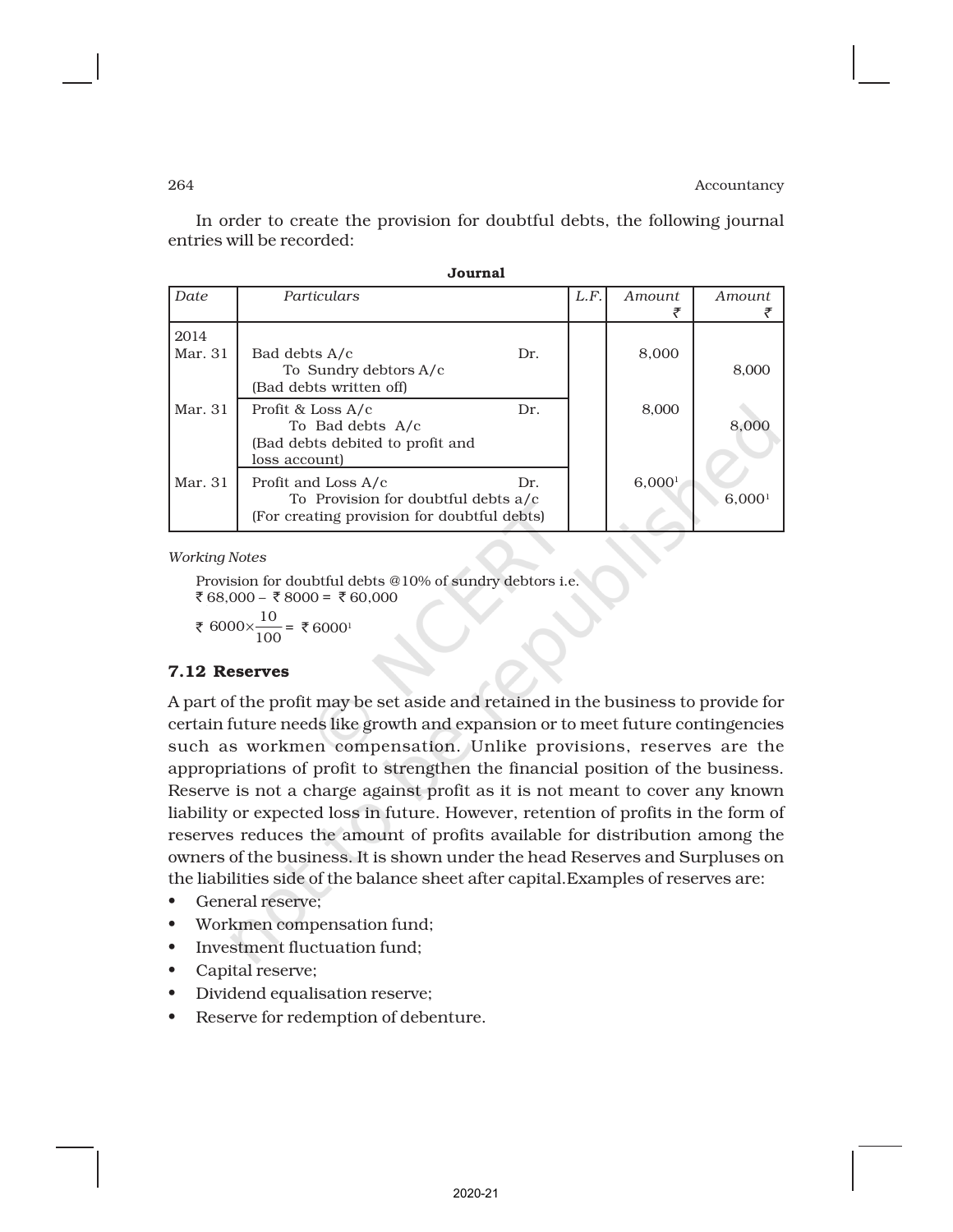# *7.12.1 Difference between Reserve and Provision*

The points of difference between reserve and provision are explained below:

- 1. *Basic nature* : A provision is a charge against profit whereas reserve is an appropriation of profit. Hence, net profit cannot be calculated unless all provisions have been debited to profit and loss account, while a reserve is created after the calculation of net profit.
- 2. *Purpose* : Provision is made for a known liability or expense pertaining to current accounting period, the amount of which is not certain. On the other hand reserve is created for strengthening the financial position of the business. Some reserves are also mandatory under the law.
- 3. *Presentation in balance sheet*: Provision is shown either (i) by way of deduction from the item on the asset side for which it is created, or (ii) on the liabilities side along with current liabilities. On the other hand, reserve is shown on the liabilities side after capital.
- 4. *Effect on taxable profits* : Provision is deducted before calculating taxable profits. Hence, it reduces taxable profits. A reserve is created from profit after tax and therefore it has no effect on taxable profit.
- 5. *Element of compulsion* : Creation of provision is necessary to ascertain true and fair profit or loss in compliance with 'Prudence' or 'Conservatism' concept. It has to be made even if there are no profits. Whereas creation of a reserve is generally at the discretion of the management. However, in certain cases law has stipulated for the creation of specific reserves such as Debenture Redemption Reserve. Reserve cannot be created unless there are profits.
- 6. *Use for the payment of dividend* : Provision cannot be used for distribution as dividends while general reserve can be used for dividend distribution.

| <b>Basis of Difference</b>           | Provision                                                                                                                                                                          | Reserve                                                                                                                   |
|--------------------------------------|------------------------------------------------------------------------------------------------------------------------------------------------------------------------------------|---------------------------------------------------------------------------------------------------------------------------|
| 1. Basic nature                      | Charge against profit.                                                                                                                                                             | Appropriation of profit.                                                                                                  |
| 2. Purpose                           | It is created for a known<br>liability or expense pertaining<br>to current accounting period,<br>the amount of which is not<br>certain.                                            | It is made for strengthening<br>the financial position of<br>the business. Some reserves<br>are also mandatory under law. |
| 3. Effect on taxable<br>profits.     | It reduces taxable profits.                                                                                                                                                        | It has no effect on taxable<br>profit.                                                                                    |
| 4. Presentations in<br>Balance sheet | It is shown either (i) by way<br>of deduction from the item on<br>the asset side for which it is<br>created, or (ii) In the liabilities<br>side along with current<br>liabilities. | It is shown on the liabilities.<br>side after capital amount.                                                             |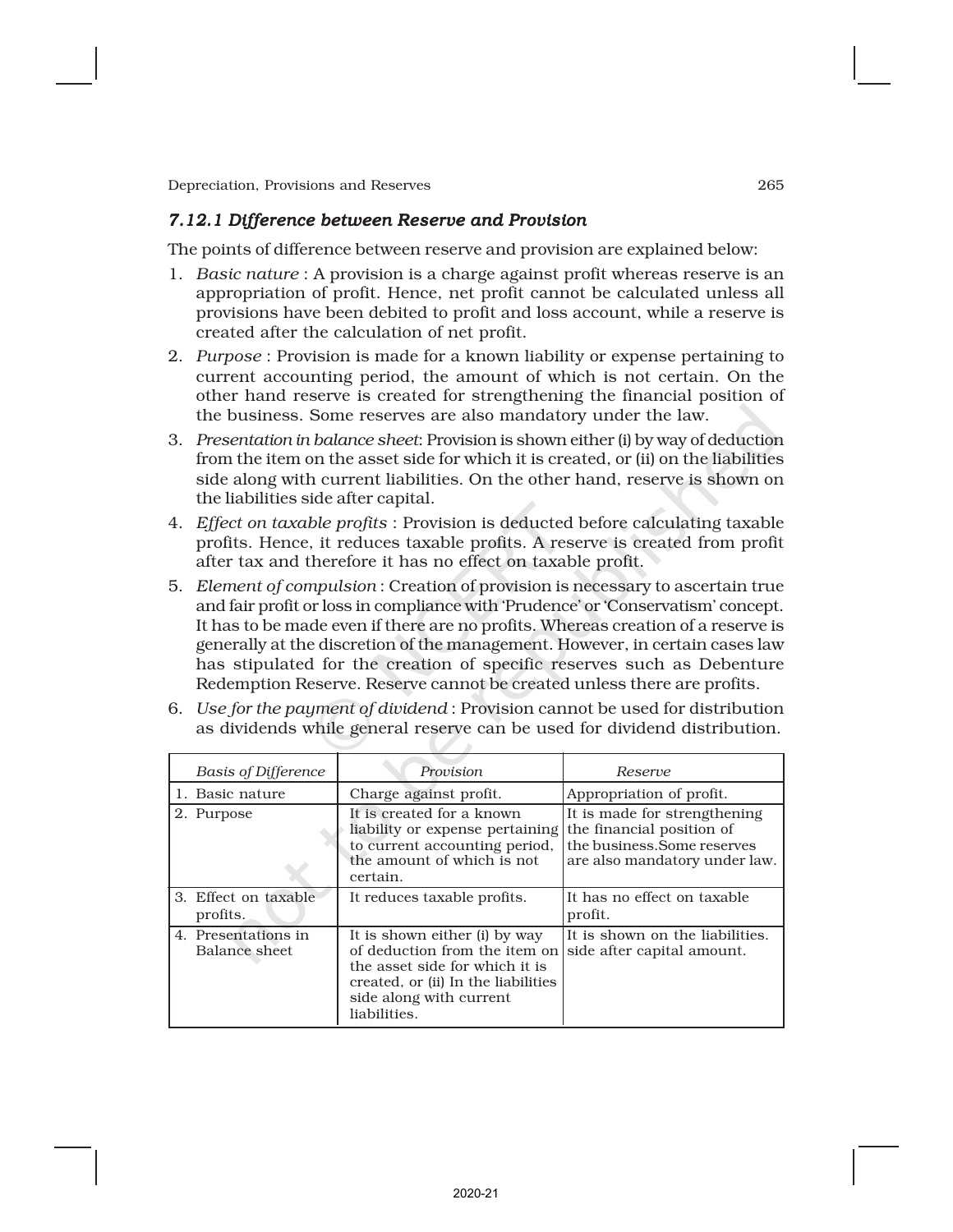| 5. Element of<br>compulsion | Creation of provision is<br>necessary to ascertain true<br>and fair profit or loss in<br>compliance 'Prudence' or<br>'Conservatism' concept.<br>It must be made even<br>if there are no profits. | Generally, creation of a Reserve<br>is at the discretion of the mana-<br>gement. Reserve cannot be.<br>created unless there are profits.<br>However, in certain cases law<br>has stipulated for the creation<br>of specific reserves such as<br>'Debenture' 'Redemption'<br>reserve. |
|-----------------------------|--------------------------------------------------------------------------------------------------------------------------------------------------------------------------------------------------|--------------------------------------------------------------------------------------------------------------------------------------------------------------------------------------------------------------------------------------------------------------------------------------|
| 6. Use for the payment      | It can not be used for                                                                                                                                                                           | It can be used for divided                                                                                                                                                                                                                                                           |
| of dividend                 | dividend distribution.                                                                                                                                                                           | distribution.                                                                                                                                                                                                                                                                        |

Fig. 7.4 : *Showing comparison between provisions and reserves*

# *7.12.2 Types of Reserves*

A reserve is created by retention of profit of the business can be for either a general or a specific purpose.

- 1. *General reserve :* When the purpose for which reserve is created is not specified, it is called *General Reserve*. It is also termed as free reserve because the management can freely utilise it for any purpose. General reserve strengthens the financial position of the business.
- 2. *Specific reserve* : Specific reserve is the reserve, which is created for some specific purpose and can be utilised only for that purpose. Examples of specific reserves are given below :
	- (i) *Dividend equalisation reserve:* This reserve is created to stabilise or maintain dividend rate. In the year of high profit, amount is transferred to Dividend Equalisation reserve. In the year of low profit, this reserve amount is used to maintain the rate of dividend.
	- (ii) *Workmen compensation fund:* It is created to provide for claims of the workers due to accident, etc.
	- (iii) *Investment fluctuation fund:* It is created to make for decline in the value of investment due to market fluctuations.
	- (iv) *Debenture redemption reserve:* It is created to provide funds for redemption of debentures.

Reserves are also classified as revenue and capital reserves according to the nature of the profit out of which they are created.

- (*a*) *Revenue reserves :* Revenue reserves are created from revenue profits which arise out of the normal operating activities of the business and are otherwise freely available for distribution as dividend. Examples of revenue reserves are:
	- General reserve;
	- Workmen compensation fund;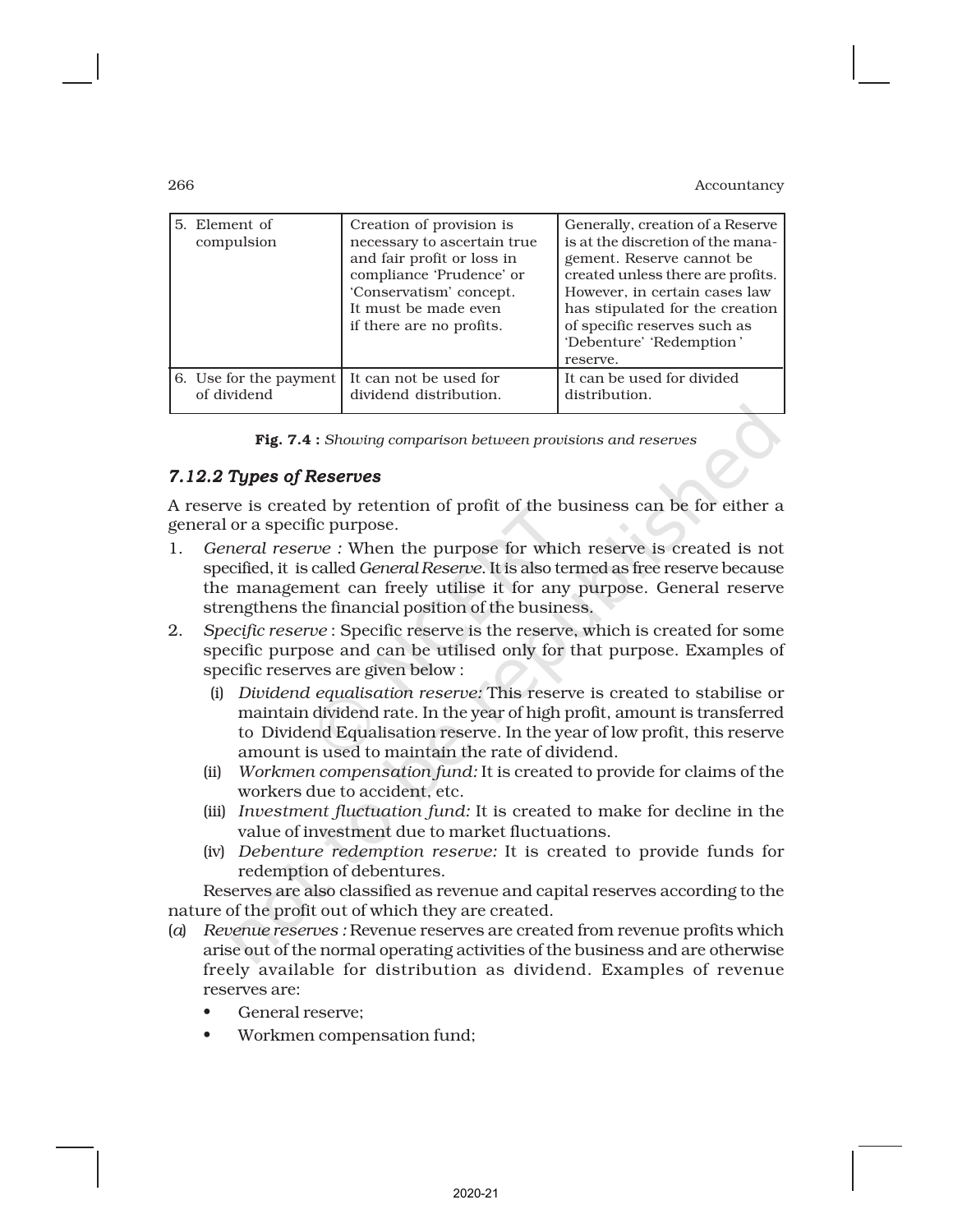- Investment fluctuation fund;
- Dividend equalisation reserve;
- Debenture redemption reserve;
- (*b*) *Capital reserves:* Capital reserves are created out of capital profits which do not arise from the normal operating activities. Such reserves are not available for distribution as dividend. These reserves can be used for writing off capital losses or issue of bonus shares in case of a company. Examples of capital profits, which are treated as capital reserves, whether transferred as such or not, are :
	- Premium on issue of shares or debenture.
	- Profit on sale of fixed assets.
	- Profit on redemption of debentures.
	- Profit on revaluation of fixed asset & liabilities.
	- Profits prior to incorporation.
	- Profit on reissue of forfeited shares

# *7.12.3 Difference between Revenue and Capital Reserve*

Revenue reserves and capital reserves are differentiated on the following grounds:

- 1*. Source of creation* : Revenue reserve is created out of revenue profits, which arise out of the normal operating activities of the business and are otherwise available for dividend distribution. On the other hand capital reserve is created primarily out of capital profit, which do not arise from the normal operating activities of the business and are not available for distribution as dividend. But revenue profits may also be used for creation of capital reserves.
- 2*. Purpose* : Revenue reserve is created to strengthen the financial position, to meet unforeseen contingencies or for some specific purposes. Whereas capital reserve is created for compliance of legal requirements or accounting practices.
- 3. *Usage* : A specific revenue reserve can be utilised only for the earmarked purpose while a general reserve can be utilised for any purpose including distribution of dividend. Whereas a capital reserve can be utilised for specific purposes as provided in the law in force, e.g., to write off capital losses or issue of bonus shares.

| <b>Basis of Difference</b> | Revenue Reserve                                                                                                                                                                                   | Capital Reserve                                                                                                                                                                                                                               |
|----------------------------|---------------------------------------------------------------------------------------------------------------------------------------------------------------------------------------------------|-----------------------------------------------------------------------------------------------------------------------------------------------------------------------------------------------------------------------------------------------|
|                            | 1. Source of creation   It is created out of revenue<br>profits which arise out of<br>normal operating activities<br>of the business and are<br>otherwise available for<br>dividend distribution. | It is created primarily out of<br>capital profit which do not arise<br>out of the normal operating<br>activities of the business and not<br>available for dividend distribution.<br>But revenue profits may also be<br>used for this purpose. |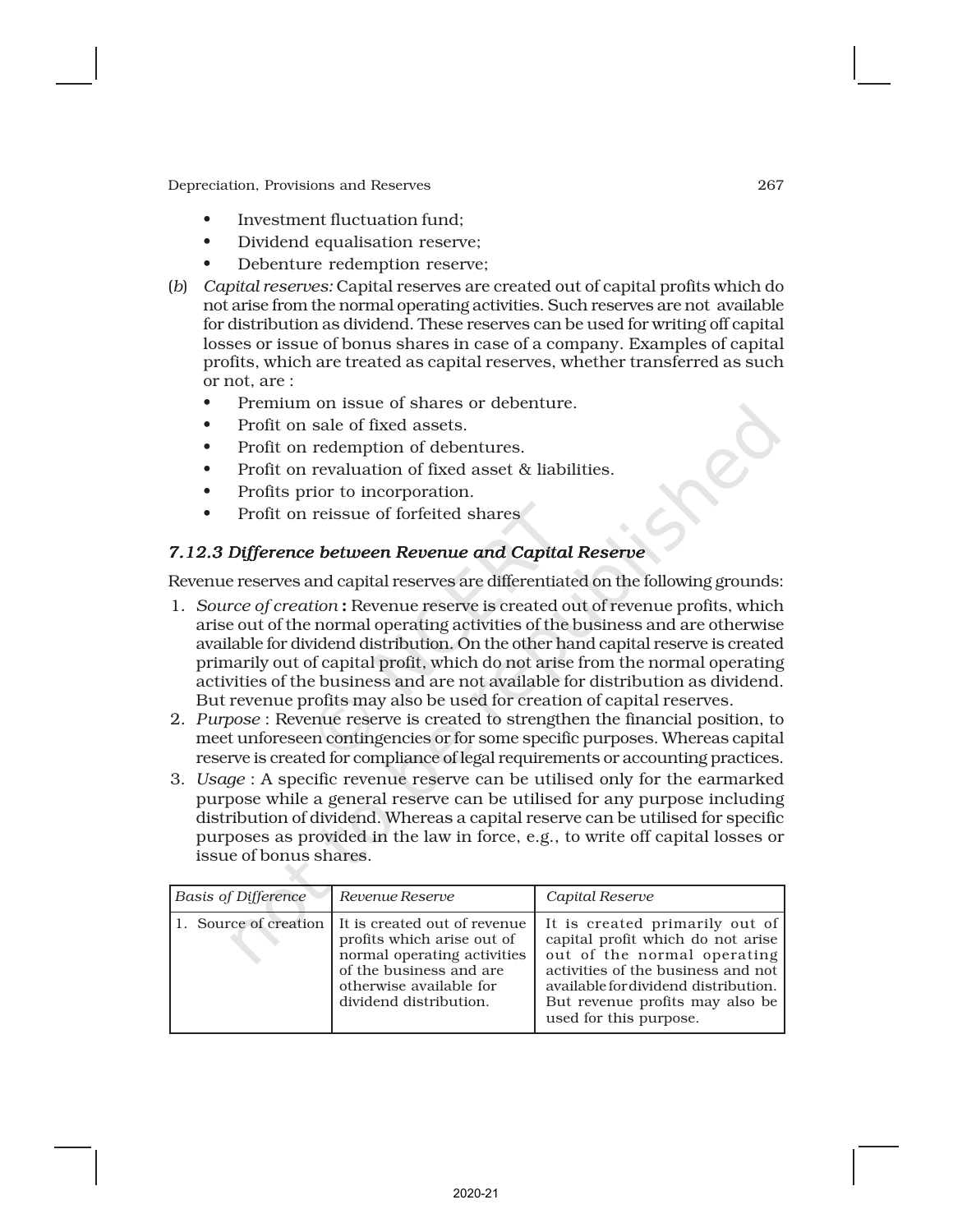| 2. Purpose | It is created to strengthen<br>the financial position, to<br>meet unforeseen                                                                                                            | It is created for compliance of<br>legal requirements or accounting<br>practices.                                                             |  |
|------------|-----------------------------------------------------------------------------------------------------------------------------------------------------------------------------------------|-----------------------------------------------------------------------------------------------------------------------------------------------|--|
|            | contingencies or for some<br>specific purposes.                                                                                                                                         |                                                                                                                                               |  |
| 3. Usage   | A specific revenue reserve<br>can be utilised only for the<br>earmarked purpose while a<br>general reserve can be<br>utilised for any purpose<br>including distribution of<br>dividend. | It can be utilised for specific<br>purposes as provided in the law<br>in force e.g., to write off capital<br>losses or issue of bonus shares. |  |

Fig. 7.5 *: Difference between capital reserve and revenue reserve*

# *7.12.4 Importance of Reserves*

A business firm may consider it proper to set up some mechanism to protect itself from the consequences of unknown expenses and losses, it may be required to bear in future. It may also regard it as more appropriate in certain cases to reduce the amount that can be drawn by the proprietors as profit in order to conserve business resource to meet certain significant demands in future. An example of such a demand is the much needed expansion in the scale of business operations. This is presented as the justification for reserves in business activities and in accounting. The amount so set aside may be meant for the purpose of :

- Meeting a future contingency
- Strengthening the general financial position of the business;
- Redeeming a long-term liability like debentures, etc.

### 7.13 Secret Reserve

Secret reserve is a reserve which does not appear in the balance sheet. It may also help to reduce the disclosed profits and also the tax liability. The secret reserve can be merged with the profits during the lean periods to show improved profits. Management may resort to creation of secret reserve by charging higher depreciation than required. It is termed as 'Secret Reserve', as it is not known to outside stakeholders. Secret reserve can also be created by way of :

- Undervaluation of inventories/stock
- Charging capital expenditure to profit and loss account
- Making excessive provision for doubtful debts
- Showing contingent liabilities as actual liabilities

Creation of secret reserves within reasonable limits is justifiable on grounds of expediency, prudence and preventing competition from other firms.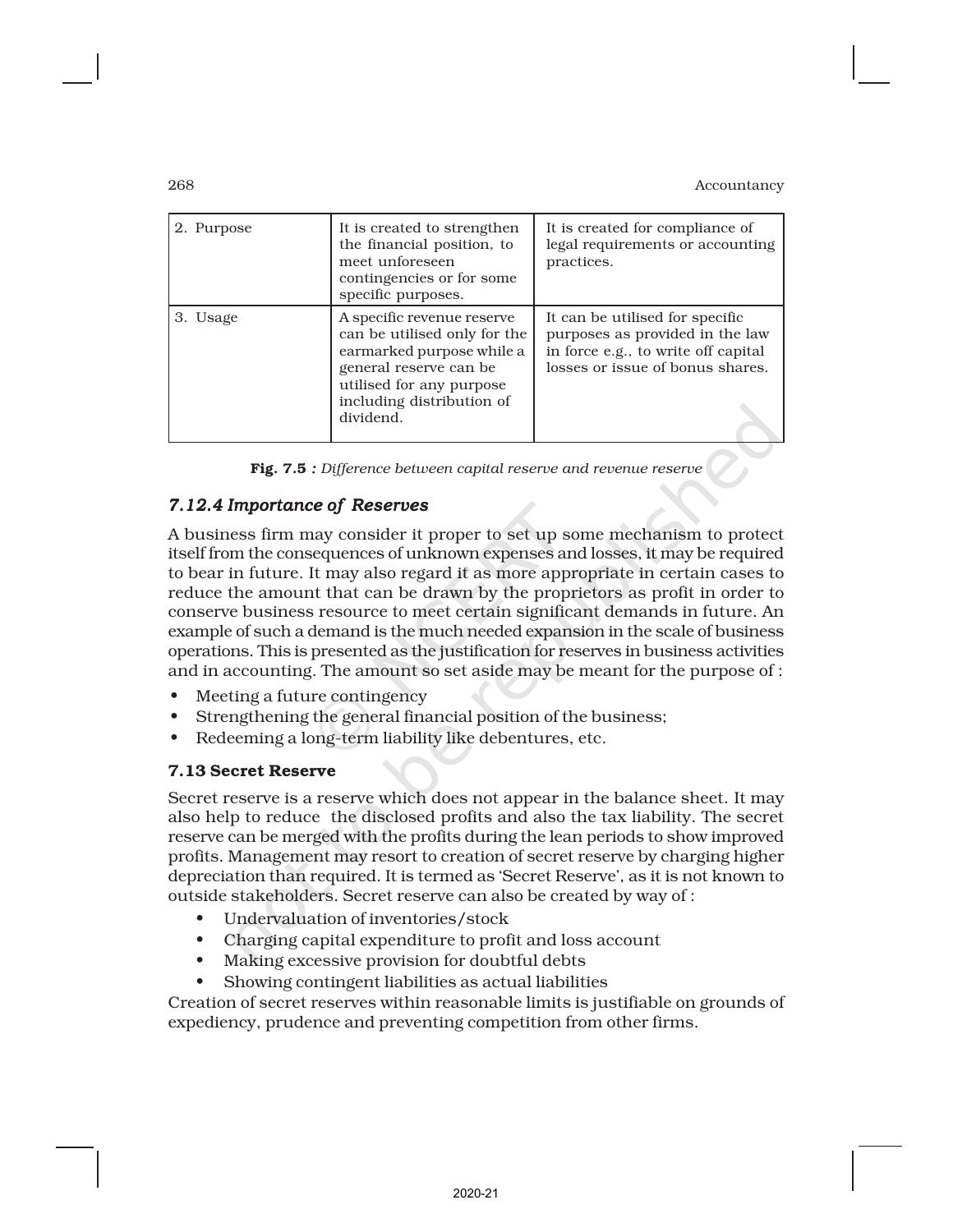#### *Test Your Understanding - III*

- I State with reasons whether the following statements are True or False ;
- (i) Making excessive provision for doubtful debits builds up the secret reserve in the business.
- (ii) Capital reserves are normally created out of free or distributable profits.
- (iii) Dividend equalisation reserve is an example of general reserve.
- (iv) General reserve can be used only for some specific purposes.
- (v) 'Provision' is a charge against profit.
- (vi) Reserves are created to meet future expenses or losses the amount of which is not certain.
- (vii) Creation of reserve reduces taxable profits of the business.
- II Fill in the correct words :
- (i) Depreciation is decline in the value of ...........
- (ii) Installation, freight and transport expenses are a part of ...........
- (iii) Provision is a ........... against profit.
- (iv) Reserve created for maintaining a stable rate of dividend is termed as...........

#### *Key Terms Introduced in the Chapter*

- Depreciation, Depreciable cost, original cost, useful life;
- Depletion, Obsolescence, Amortisation;
- Salvage value/Residual value/Scrap value;
- Written down value/Reducing balance value/Diminishing value;
- Straight Line/Fixed Installment Method;
- Asset Disposal Account;
- Accumulated Depreciation/Provision for Depreciation Account, Reserve, Provision, Capital Reserve, Revenue Reserve, General Reserve, Specific Reserve, Secret Reserve, Provision for Doubtful Debts.

#### Summary With Reference to Learning Objectives

- 1. *Meaning of depreciation* :Depreciation is decline in the value of a tangible fixed asset. In accounting, depreciation is the process of allocating depreciable cost over useful life of a fixed asset.
- 2. *Depreciation and similar terms* : Depreciation term is used in the context of tangible fixed assts. Depletion (in the context of extractive industries), and amortisation (in the context of intangible assets) are other related terms. *Factors Affecting Depreciation* :
	- Wear and Tear due to use and/or passage of time
	- Expiration of Legal Rights
	- **Obsolescence**
- 3. *Importance of depreciation* :
	- Depreciation must be charged to ascertain true and fair profit or loss.
	- Depreciation is a non-cash operating expense.
- 4. *Methods of charging depreciation* :Depreciation amount can be calculated using :
	- Straight line method, or
	- Written down value method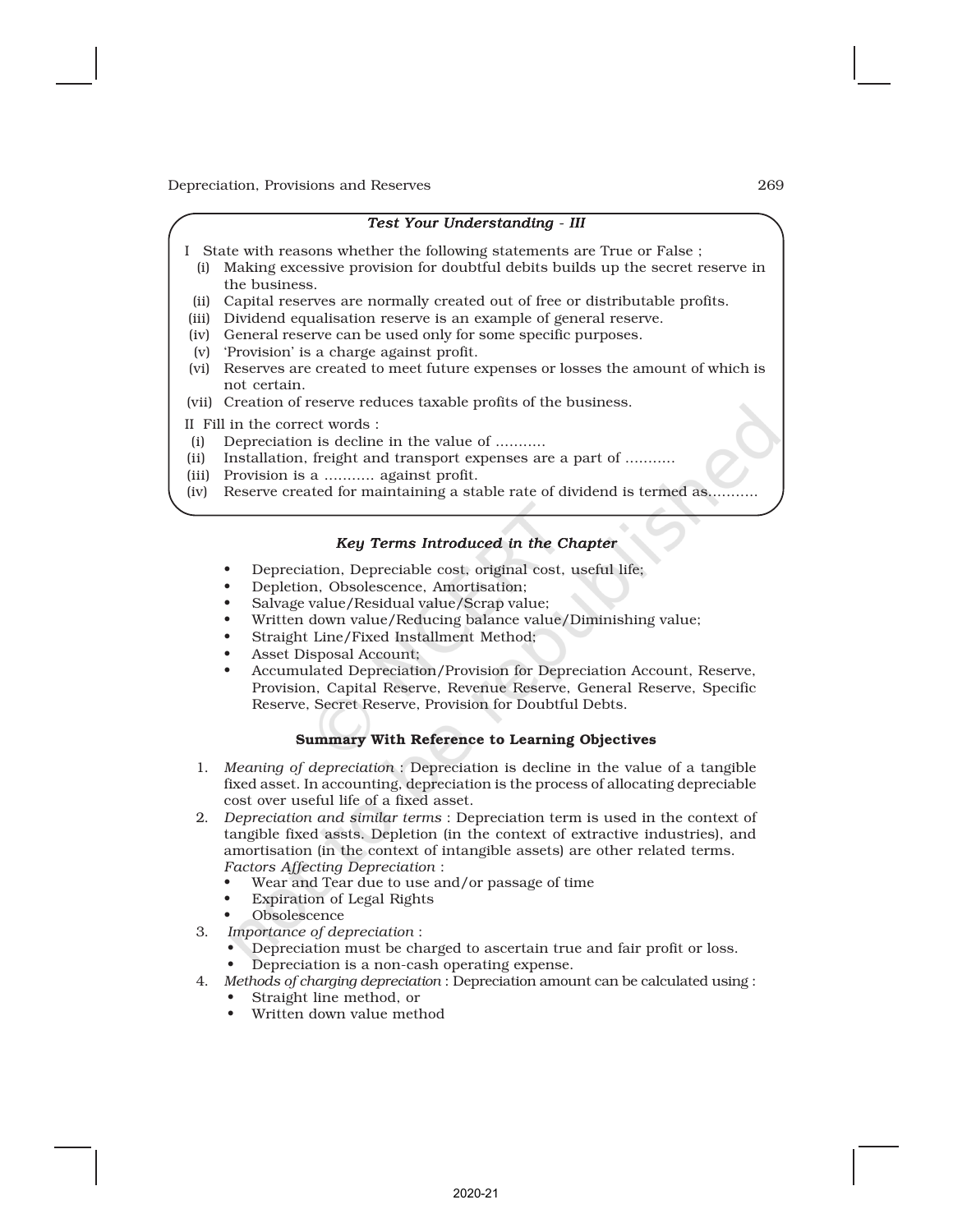- 5. *Factors affecting the amount of depreciation* : Depreciation amount is determined by —
	- Original cost
	- Salvage value, and
	- Useful life of the asset
- 6. *Provisions and Reserves* : A provision is a charge against profit. It is created for a known current liability the amount of which is uncertain. Reserve on the other hand, is an appropriation of profit. It is created to strengthen the financial position of the business.
- 7. *Types of Reserves* : Reserves may be
	- General reserve and specific reserve;
	- Revenue reserve and capital reserve.
- 8. *Secret Reserve* :When total depreciation charged is higher than the total depreciable cost, Secret reserve' is created. Secret reserve is not explicitly shown in the balance sheet.

#### *Questions for Practice*

#### *Short Answers*

- 1. What is 'Depreciation'?
- 2. State briefly the need for providing depreciation.
- 3. What are the causes of depreciation?
- 4. Explain basic factors affecting the amount of depreciation.
- 5. Distinguish between straight line method and written down value method of calculating depreciation.
- 6. "In case of a long term asset, repair and maintenance expenses are expected to rise in later years than in earlier year". Which method is suitable for charging depreciation if the management does not want to increase burden on profits and loss account on account of depreciation and repair.
- 7. What are the effects of depreciation on profit and loss account and balance sheet?
- 8. Distinguish between 'provision' and 'reserve' .
- 9. Give four examples each of 'provision' and 'reserves'.
- 10. Distinguish between 'revenue reserve' and 'capital reserve'.
- 11. Give four examples each of 'revenue reserve' and 'capital reserves'.
- 12. Distinguish between 'general reserve' and 'specific reserve'.
- 13. Explain the concept of 'secret reserve'.

#### *Long Answers*

- 1. Explain the concept of depreciation. What is the need for charging depreciation and what are the causes of depreciation?
- 2. Discuss in detail the straight line method and written down value method of depreciation. Distinguish between the two and also give situations where they are useful.
- 3. Describe in detail two methods of recording depreciation. Also give the necessary journal entries.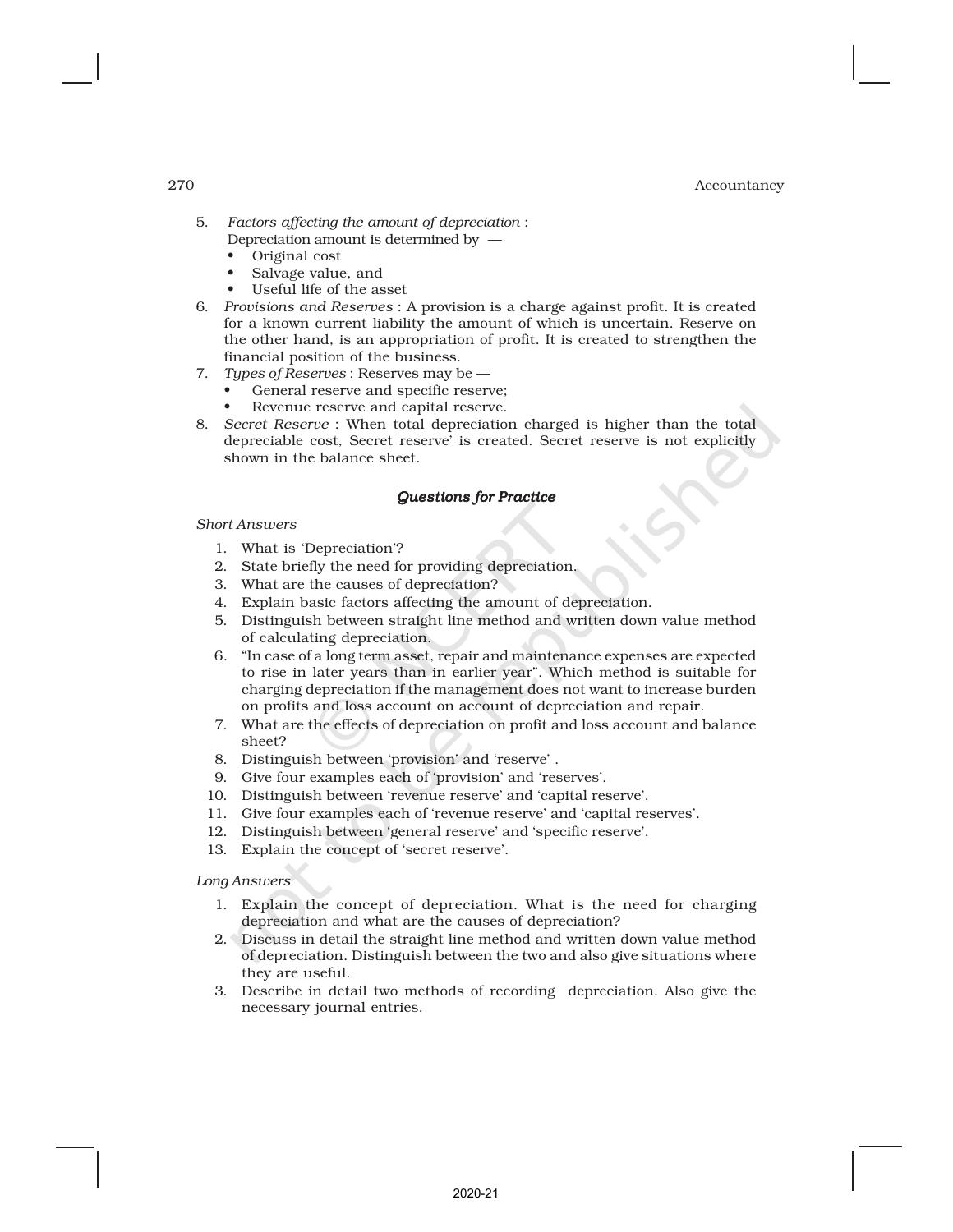- 4. Explain determinants of the amount of depreciation.
- 5. Name and explain different types of reserves in details.
- 6. What are 'provisions'. How are they created? Give accounting treatment in case of provision for doubtful Debts.

*Numerical Problems*

- 1. On April 01, 2010, Bajrang Marbles purchased a Machine for  $\bar{z}$  1,80,000 and spent ₹ 10,000 on its carriage and ₹ 10,000 on its installation. It is estimated that its working life is 10 years and after 10 years its scrap value will be  $\bar{z}$  20,000.
	- (a) Prepare Machine account and Depreciation account for the first four years by providing depreciation on straight line method. Accounts are closed on March 31st every year.
	- (b) Prepare Machine account, Depreciation account and Provision for depreciation account (or accumulated depreciation account) for the first four years by providing depreciation using straight line method accounts are closed on March 31 every year.
	- $(Ans:[a]$  Balance of Machine account on April 1, 2014  $\bar{\tau}$ 1,28,000. [b] Balance of Provision for depreciation account as on 1.04.2014 ₹72,000.)
- 2. On July 01, 2010, Ashok Ltd. Purchased a Machine for  $\bar{\tau}$  1,08,000 and spent  $\bar{\tau}$  12,000 on its installation. At the time of purchase it was estimated that the effective commercial life of the machine will be 12 years and after 12 years its salvage value will be  $\bar{z}$  12,000. Prepare machine account and depreciation Account in the books of Ashok Ltd. For first three years, if depreciation is written off according to straight line method. The account are closed on December 31st, every year.
	- $(Ans: Balance of Machine account as on 1.01.2013 ₹97,500).$
- 3. Reliance Ltd. Purchased a second hand machine for  $\bar{\tau}$  56,000 on October 01, 2011 and spent  $\bar{z}$  28,000 on its overhaul and installation before putting it to operation. It is expected that the machine can be sold for  $\bar{e}$  6,000 at the end of its useful life of 15 years. Moreover an estimated cost of  $\bar{\tau}$  1,000 is expected to be incurred to recover the salvage value of  $\bar{\epsilon}$  6,000. Prepare machine account and Provision for depreciation account for the first three years charging depreciation by fixed installment Method. Accounts are closed on March 31, every year.

 $(Ans: \text{Balance of provision for depreciation account as on } 31.03.15 ₹18,200).$ 

- 4. Berlia Ltd. Purchased a second hand machine for  $\bar{z}$  56,000 on July 01, 2015 and spent  $\bar{\tau}$  24,000 on its repair and installation and  $\bar{\tau}$  5,000 for its carriage. On September 01, 2016, it purchased another machine for ₹ 2,50,000 and spent ₹ 10,000 on its installation.
	- (a) Depreciation is provided on machinery @10% p.a on original cost method annually on December 31. Prepare machinery account and depreciation account from the year 2015 to 2018.
	- (b) Prepare machinery account and depreciation account from the year 2011 to 2018, if depreciation is provided on machinery @10% p.a. on written down value method annually on December 31.
	- $(Ans: [a]$  Balance of Machine account as on 1.01.19 ₹2,54,583. [b] Balance of Machine account as on  $1.01.19$   $\bar{z}2.62.448$ .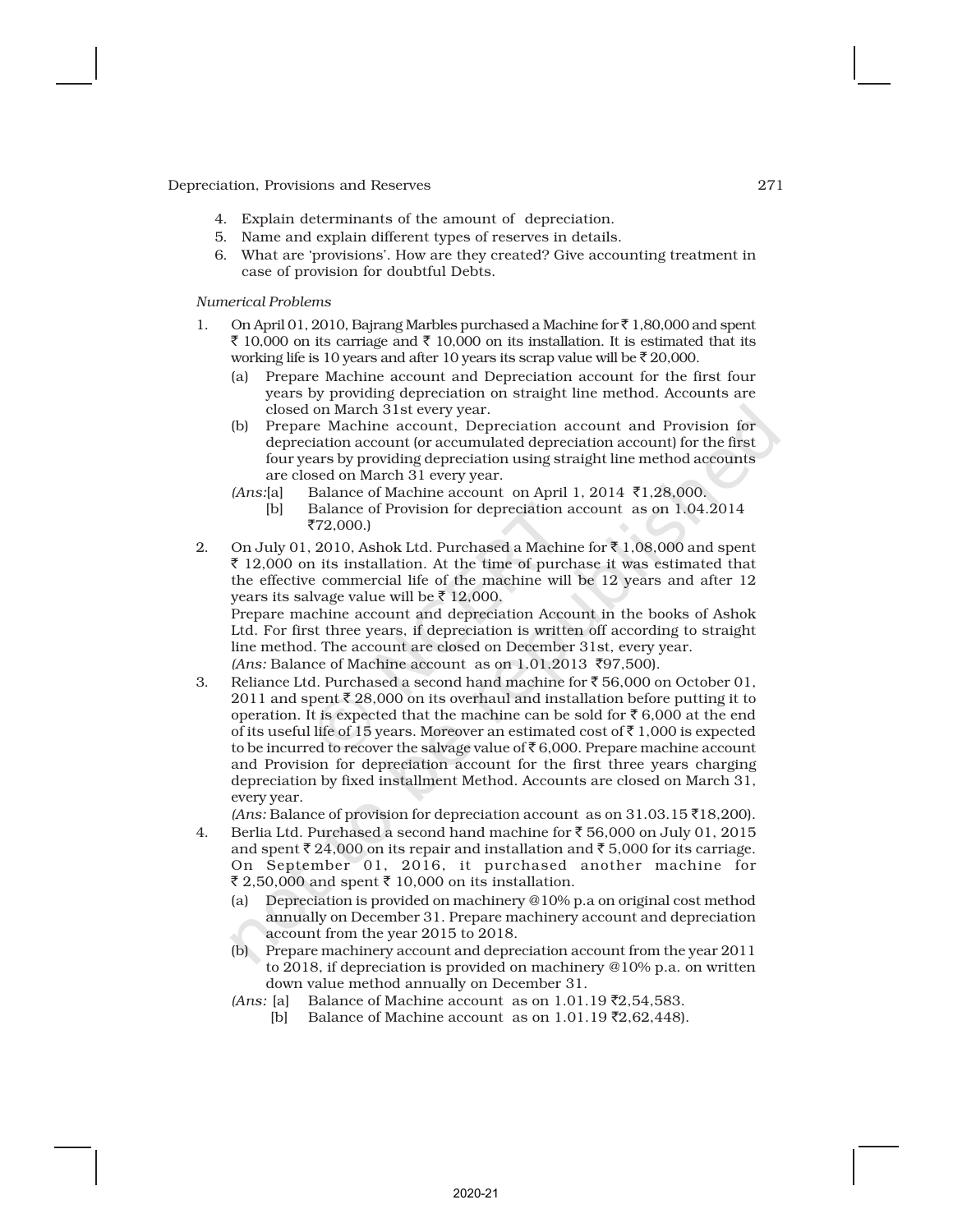5. Ganga Ltd. purchased a machinery on January 01, 2014 for  $\bar{\tau}$  5,50,000 and spent  $\bar{\tau}$  50,000 on its installation. On September 01, 2014 it purchased another machine for  $\bar{z}$  3,70,000. On May 01, 2015 it purchased another machine for ₹ 8,40,000 (including installation expenses).

Depreciation was provided on machinery @10% p.a. on original cost method annually on December 31. Prepare:

- (a) Machinery account and depreciation account for the years 2014, 2015, 2016 and 2017.
- (b) If depreciation is accumulated in provision for Depreciation account then prepare machine account and provision for depreciation account for the years 2014, 2015, 2016 and 2017.
- *(Ans:* [a] Balance of machine account as on  $01.01.15 \bar{z}$  12,22,666.

[b] Balance of provision for dep. account as on  $01.01.15 \, \bar{5} \, 5.87,334$ .

6. Azad Ltd. purchased furniture on October 01, 2014 for  $\bar{\tau}$  4,50,000. On March 01, 2015 it purchased another furniture for  $\bar{\tau}$  3,00,000. On July 01, 2016 it sold off the first furniture purchased in 2014 for  $\bar{\tau}$  2,25,000. Depreciation is provided at 15% p.a. on written down value method each year. Accounts are closed each year on March 31. Prepare furniture account, and accumulated depreciation account for the years ended on March 31, 2015, March 31, 2016 and March 31, 2017. Also give the above two accounts if furniture disposal account is opened.

*(Ans.* Loss on sale of furniture  $\bar{x}$ 1,15,546,

Balance of provision for depreciation account as on  $31.03.15 \, \text{\textdegree{}}\, 85.959$ .

7. M/s Lokesh Fabrics purchased a Textile Machine on April 01, 2011 for ₹ 1,00,000. On July 01, 2012 another machine costing  $\bar{\tau}$  2,50,000 was purchased . The machine purchased on April 01, 2011 was sold for  $\bar{\tau}$  25,000 on October 01, 2015. The company charges depreciation @15% p.a. on straight line method. Prepare machinery account and machinery disposal account for the year ended March 31, 2016.

*(Ans.* Loss on sale of Machine account  $\bar{z}$ 7,500.

Balance of machine account as on  $1.04.15 \, \text{eV}$ ,09,375).

8. The following balances appear in the books of Crystal Ltd, on Jan 01, 2015

| Machinery account on               | 15,00,000 |
|------------------------------------|-----------|
| Provision for depreciation account | 5.50.000  |

On April 01, 2015 a machinery which was purchased on January 01, 2012 for ₹ 2,00,000 was sold for ₹ 75,000. A new machine was purchased on July 01, 2015 for  $\bar{\tau}$  6,00,000. Depreciation is provided on machinery at 20% p.a. on Straight line method and books are closed on December 31 every year. Prepare the machinery account and provision for depreciation account for the year ending December 31, 2015.

*(Ans.* Profit on sale of Machine ₹ 5,000.

Balance of machine account as on  $31.12.15$ ₹ 19,00,000.

Balance of Provision for depreciation account as on  $31.12.15 \, \text{F}$  4,90,000).

9. M/s. Excel Computers has a debit balance of  $\bar{\tau}$  50,000 (original cost ₹ 1,20,000) in computers account on April 01, 2010. On July 01, 2010 it purchased another computer costing  $\bar{\xi}$  2,50,000. One more computer was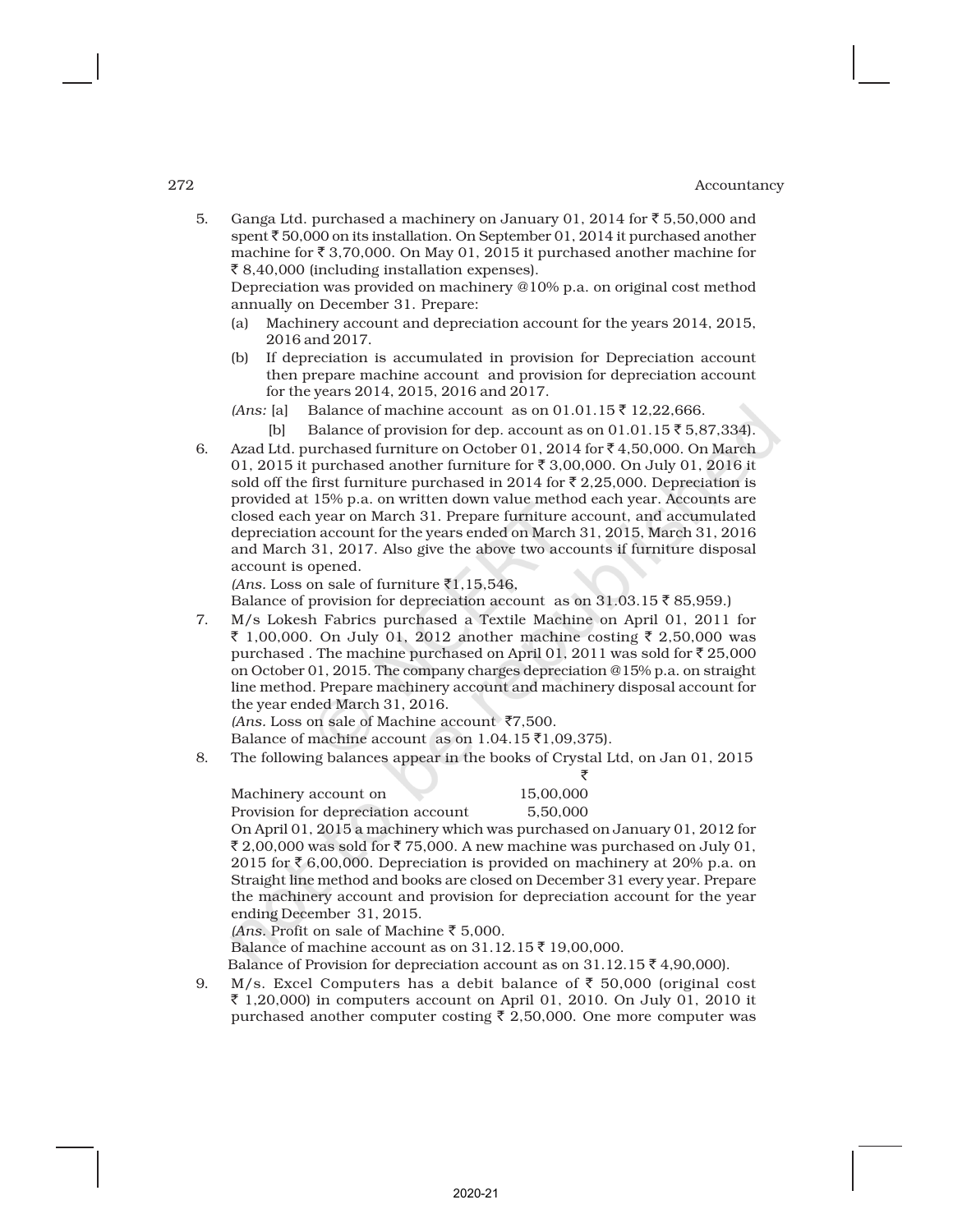purchased on January 01, 2011 for  $\bar{\tau}$  30,000. On April 01, 2014 the computer which has purchased on July 01, 2010 became obselete and was sold for  $\bar{\xi}$  20,000. A new version of the IBM computer was purchased on August 01, 2014 for ` 80,000. Show Computers account in the books of Excel Computers for the years ended on March 31, 2011, 2012, 2013, 2014 and 2015. The computer is depreciated @10 p.a. on straight line method basis.  $(Ans: Loss on sale of computer \t{7} 1,36,250.$ 

Balance of computers account as on 31.03.15 ₹83,917).

- 10. Carriage Transport Company purchased 5 trucks at the cost of  $\bar{\tau}$  2,00,000 each on April 01, 2011. The company writes off depreciation @ 20% p.a. on original cost and closes its books on December 31, every year. On October 01, 2013, one of the trucks is involved in an accident and is completely destroyed. Insurance company has agreed to pay  $\bar{\tau}$  70,000 in full settlement of the claim. On the same date the company purchased a second hand truck for  $\bar{\tau}$  1,00,000 and spent  $\bar{z}$  20,000 on its overhauling. Prepare truck account and provision for depreciation account for the three years ended on December 31, 2013. Also give truck account if truck disposal account is prepared.  $(Ans: Loss of settlement of Truek Insurance ₹30,000.$ Balance of Provision for depreciation A/c as on  $31.12.13$   $\bar{z}4.46,000$ . Balance of Trucks account as on  $31.12.13$ ₹9,20,000).
- 11. Saraswati Ltd. purchased a machinery costing  $\bar{z}$  10,00,000 on January 01, 2011. A new machinery was purchased on 01 May, 2012 for  $\bar{\tau}$  15,00,000 and another on July 01, 2014 for  $\bar{\tau}$  12,00,000. A part of the machinery which originally cost  $\bar{\mathcal{F}}$  2,00,000 in 2011 was sold for  $\bar{\mathcal{F}}$  75,000 on April 30, 2014. Show the machinery account, provision for depreciation account and machinery disposal account from 2011 to 2015 if depreciation is provided at 10% p.a. on original cost and account are closed on December 31, every year. (*Ans:* Loss on sale of Machine `58,333. Balance of Provision for dep. A/c as on  $31.12.15 \bar{\tau}$  11,30,000. Balance of Machine A/c as on 31.12.15 ₹ 35,00,000).
- 12. On July 01, 2011 Ashwani purchased a machine for  $\bar{\tau}$  2,00,000 on credit. Installation expenses  $\bar{\tau}$  25,000 are paid by cheque. The estimated life is 5 years and its scrap value after 5 years will be  $\bar{\tau}$  20,000. Depreciation is to be charged on straight line basis. Show the journal entry for the year 2011 and prepare necessary ledger accounts for first three years.  $(Ans: Balance of Machine A/c as on 31.12.13 ₹1,22,500).$
- 13. On October 01, 2010, a Truck was purchased for  $\bar{\tau}$  8,00,000 by Laxmi Transport Ltd. Depreciation was provided at 15% p.a. on the diminishing balance basis on this truck. On December 31, 2013 this Truck was sold for  $\bar{\tau}$  5,00,000. Accounts are closed on 31st March every year. Prepare a Truck Account for the four years.
	- *(Ans:* Profit on Sale of Truck `58,237).
- 14. Kapil Ltd. purchased a machinery on July 01, 2011 for  $\bar{\tau}$  3,50,000. It purchased two additional machines, on April 01, 2012 costing  $\bar{\tau}$  1,50,000 and on October 01, 2012 costing  $\bar{\tau}$  1,00,000. Depreciation is provided @10% p.a. on straight line basis. On January 01, 2013, first machinery become useless due to technical changes. This machinery was sold for  $\bar{\tau}$  1,00,000. prepare machinery account for 4 years on the basis of calendar year. *(Ans:* Loss on sale of machine  $\bar{\tau}$  1.97,500.

Balance of Machine account as on  $31.12.14 \, \text{F}$  1,86,250).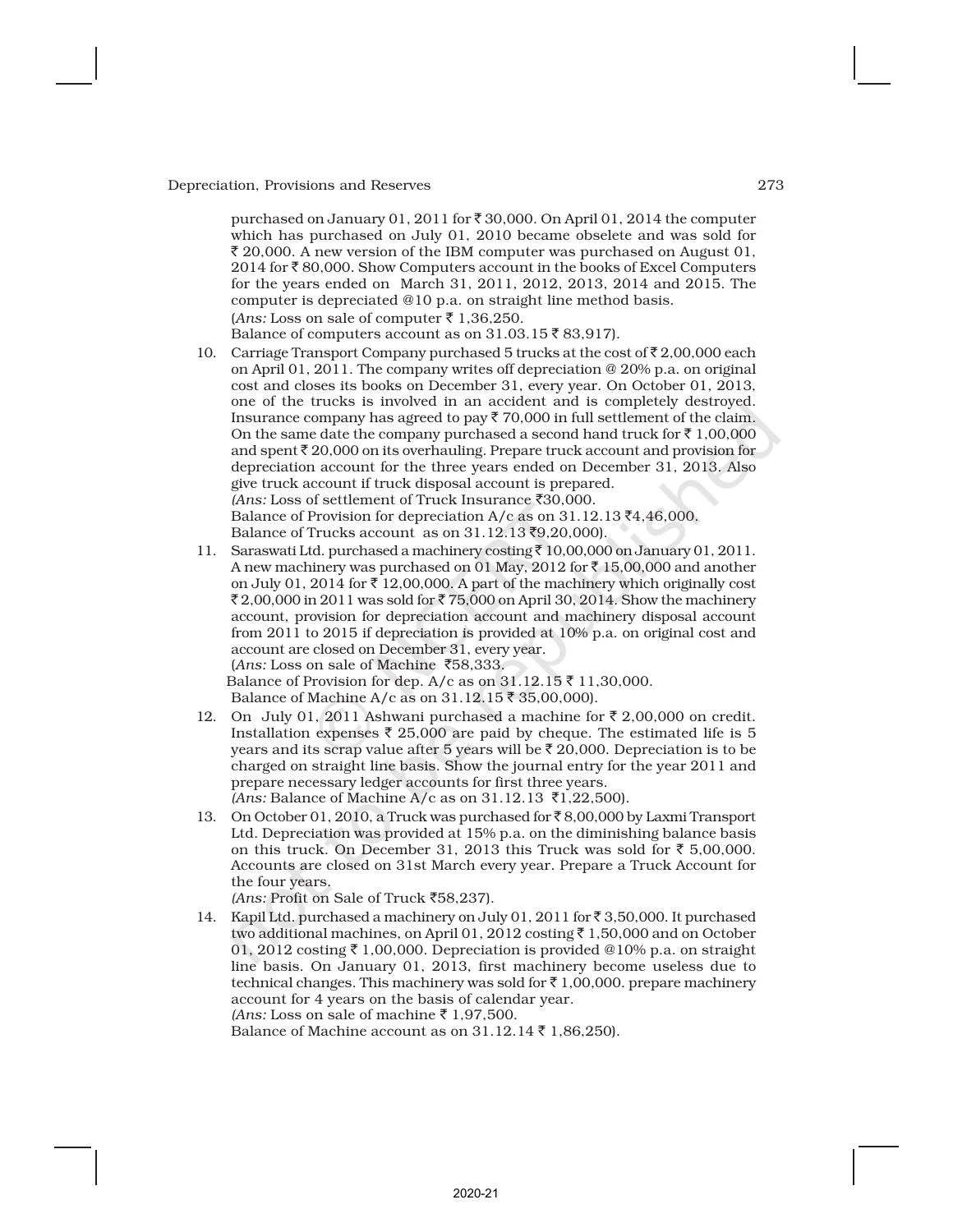15. On January 01, 2011, Satkar Transport Ltd., purchased 3 buses for  $\bar{\xi}$  10,00,000 each. On July 01, 2013, one bus was involved in an accident and was completely destroyed and  $\bar{\tau}$  7,00,000 were received from the Insurance Company in full settlement. Depreciation is written off @15% p.a. on diminishing balance method. Prepare bus account from 2011 to 2014. Books are closed on December 31 every year. *(Ans: Profit on insurance claim*  $\bar{F}$  31,687.

Balance of Bus account as on 1.01.15 ₹ 10,44,013).

16. On October 01, 2011 Juneja Transport Company purchased 2 Trucks for  $\bar{\xi}$  10,00,000 each. On July 01, 2013, One Truck was involved in an accident and was completely destroyed and  $\bar{\epsilon}$  6,00,000 were received from the insurance company in full settlement. On December 31, 2013 another truck was involved in an accident and destroyed partially, which was not insured. It was sold off for  $\bar{\tau}$  1,50,000. On January 31, 2014 company purchased a fresh truck for  $\bar{\xi}$  12,00,000. Depreciation is to be provided at 10% p.a. on the written down value every year. The books are closed every year on March 31. Give the truck account from 2011 to 2014. (*Ans:* Loss on Ist Truck Insurance claim  $\bar{z}$  3,26,250. Loss on IInd Truck  $\overline{5}$  7,05,000.

Balance of Truck account as on  $31.03.14 \bar{\tau}$  11,80,000).

17. A Noida based Construction Company owns 5 cranes and the value of this asset in its books on April 01, 2017 is ₹ 40,00,000. On October 01, 2017 it sold one of its cranes whose value was  $\bar{c}$  5,00,000 on April 01, 2017 at a 10% profit. On the same day it purchased 2 cranes for  $\bar{z}$  4,50,000 each. Prepare cranes account. It closes the books on December 31 and provides for depreciation on 10% written down value. (*Ans:* Profit on sale of crane  $\bar{\tau}$  47,500.

Balance of Cranes account as on  $31.12.17 \, \text{F}$  41,15000).

- 18. Shri Krishan Manufacturing Company purchased 10 machines for  $\bar{\tau}$  75,000 each on July 01, 2014. On October 01, 2016, one of the machines got destroyed by fire and an insurance claim of  $\bar{\tau}$  45,000 was admitted by the company. On the same date another machine is purchased by the company for  $\bar{\tau}$  1,25,000. The company writes off 15% p.a. depreciation on written down value basis. The company maintains the calendar year as its financial year. Prepare the machinery account from 2014 to 2017. *(Ans:* Loss on settle of insurance claim  $\bar{z}$  7,735. Balance of Machine account as on  $31.12.17$   $\bar{z}$  4,85,709).
- 19. On January 01, 2014, a Limited Company purchased machinery for ₹ 20,00,000. Depreciation is provided @15% p.a. on diminishing balance method. On March 01, 2016, one fourth of machinery was damaged by fire and  $\bar{\tau}$  40,000 were received from the insurance company in full settlement. On September 01, 2016 another machinery was purchased by the company for  $\bar{x}$ 15,00,000. Write up the machinery account from 2010 to 2013. Books are closed on December 31, every year.

*(Ans:* Loss on settle of insurance claim  $\bar{\tau}$  3,12,219.

Balance of Machine account as on  $31.12.17$  ₹ 19,94,260).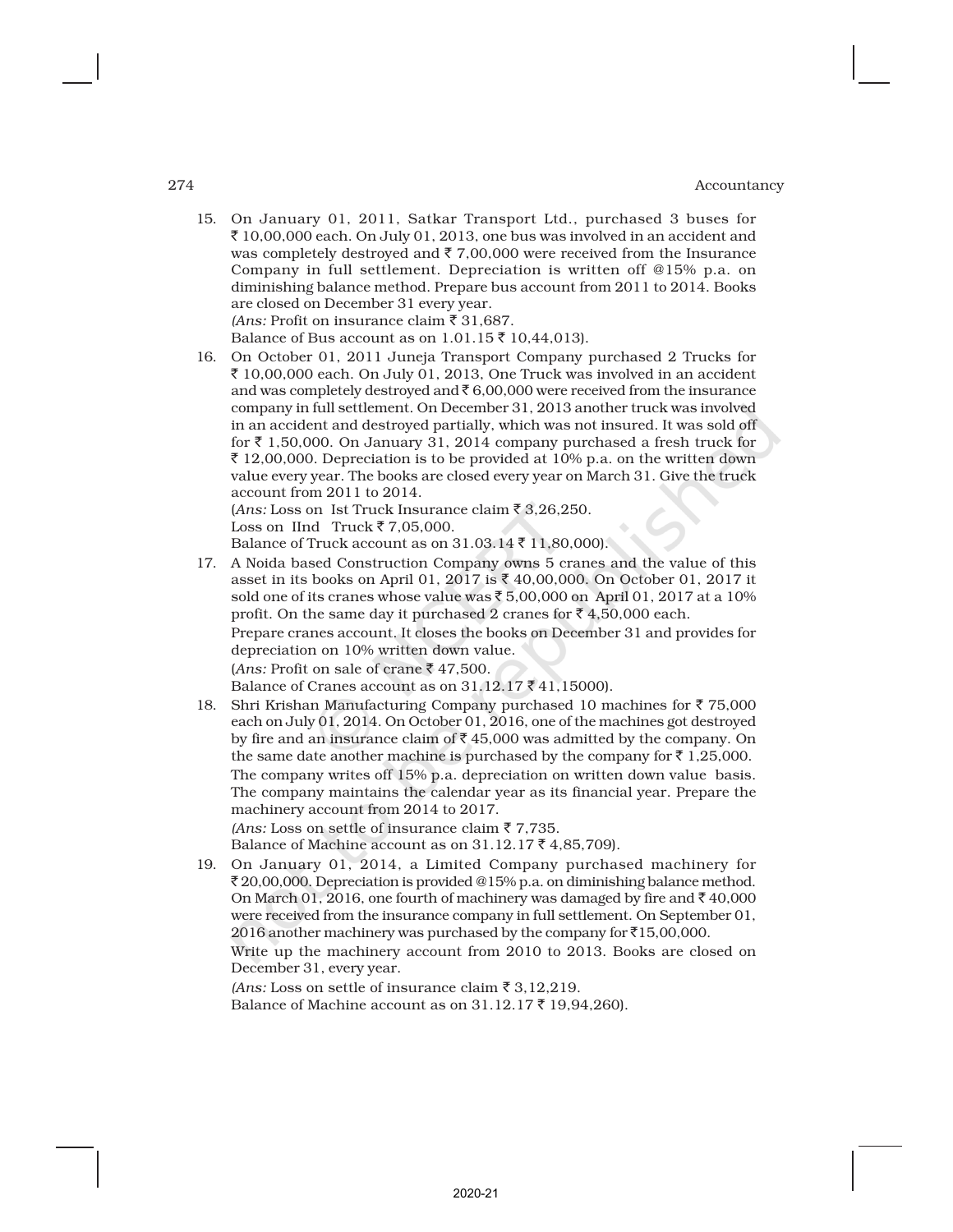20. A Plant was purchased on 1st July, 2015 at a cost of  $\bar{\tau}$  3,00,000 and  $\bar{\xi}$  50,000 were spent on its installation. The depreciation is written off at 15% p.a. on the straight line method. The plant was sold for  $\bar{z}$  1,50,000 on October 01, 2017 and on the same date a new Plant was installed at the cost of  $\bar{\xi}$  4,00,000 including purchasing value. The accounts are closed on December 31 every year.

Show the machinery account and provision for depreciation account for 3 years.  $(Ans: Loss on sale of Plant ₹81,875.$ 

Balance of Machine account as on  $31.12.17 \, \text{F}$  4,00,000.

Balance of Provision for Depreciation account as on  $31.12.17 \, \text{\textsterling}$  15,000.).

21. An extract of Trial balance from the books of Tahiliani and Sons Enterprises on March 31, 2017 is given below:

| Name of the Account          | Debit Amount | Credit Amount |  |
|------------------------------|--------------|---------------|--|
|                              |              |               |  |
| Sundry debtors.              | 50,000       |               |  |
| Bad debts                    | 6.000        |               |  |
| Provision for doubtful debts |              |               |  |

Additional Information:

- Bad Debts proved bad but not recorded amounted to  $\bar{\tau}$  2,000.
- Provision is to be maintained at 8% of Debtors.

Give necessary accounting entries for writing off the bad debts and creating the provision for doubtful debts account. Also show the necessary accounts. *(Ans:* New provision for Bad debts  $\bar{\tau}$  3,840, profit and loss account [Dr.]  $\bar{5}$  7,840.)

22. The following information are extract from the Trial Balance of  $M/s$  Nisha traders on 31 March 2017.

| Sundry Debtors          | 80,500 |
|-------------------------|--------|
| Bad debts               | 1.000  |
| Provision for bad debts | 5.000  |
| Additional Information  |        |
| <b>Bad Debts</b>        | ₹ 500  |
| $1.001$ $CD11$          |        |

Provision is to be maintained at 2% of Debtors.

Prepare bad debts accound, Provision for bad debts account and profit and loss account.

*(Ans:* New provision ₹ 1,600 Profit and loss account [Cr.] ₹ 1,900).

#### *Checklist to Test Your Understanding*

*Test Your Understanding - I*

1. T, 2. F, 3. F, 4. T, 5. T, 6. F, 7. T, 8. F, 9. F, 10. F, *Test Your Understanding - II*

2020-21

Depreciation for 1 year (2014-15) =  $\overline{\xi}$  7500 (Charged for 9 months)